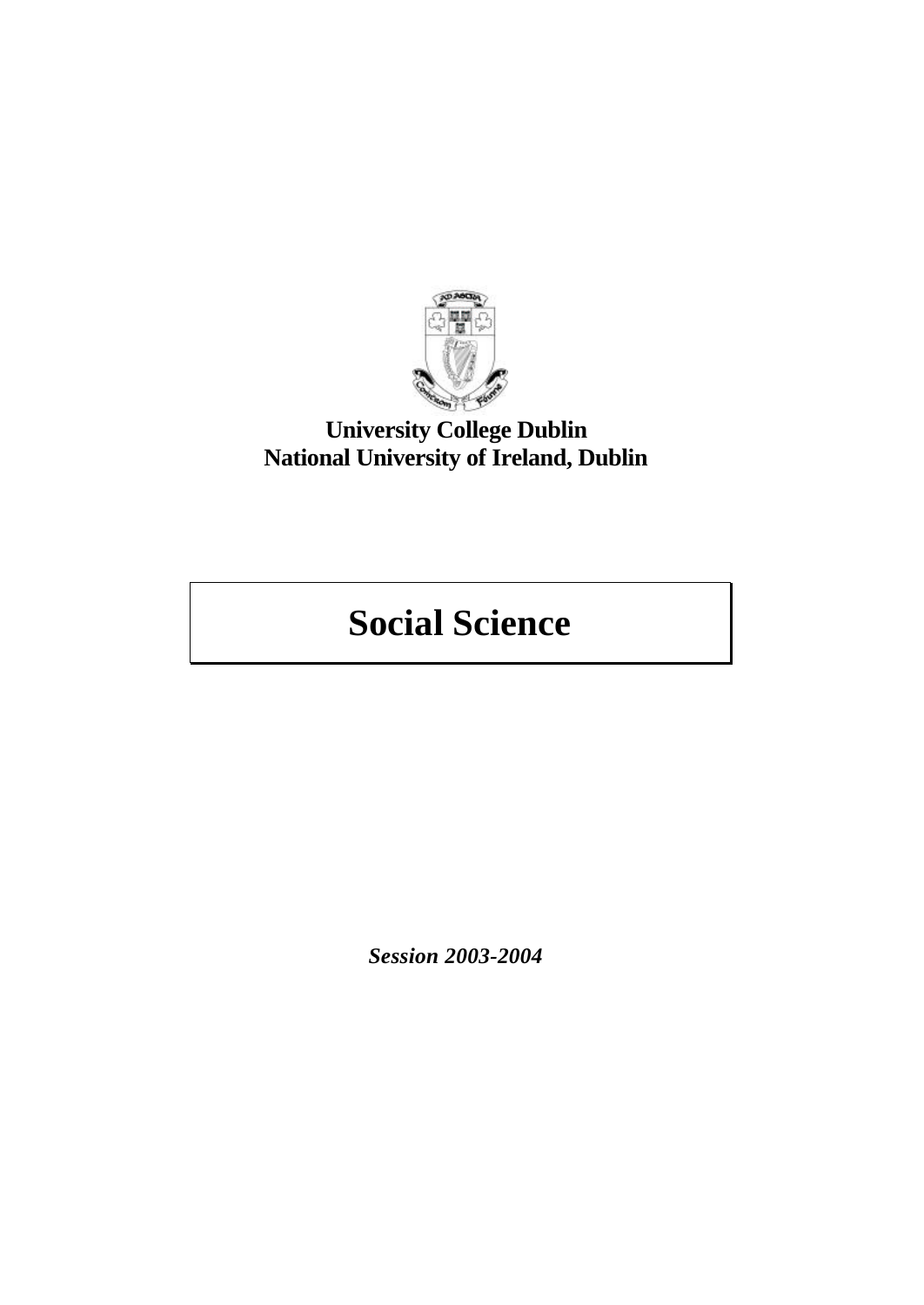## *Degrees and Diplomas in Social Science*

## **Extract from Statute of the University**

The University may grant the following degrees and diplomas to students who, under conditions laid down in the statutes and regulations, have completed approved courses of study and have passed the prescribed examinations of the University and fulfilled all other prescribed conditions:

Bachelor of Social Science (Honours) Bachelor of Social Science (International) (Honours) Bachelor of Social Studies (Housing and Community Studies)\*

Master of Social Science (Sociology) (by examination)

Master of Social Science (Social Policy)

Master of Social Science (Social Policy) (International)

Master of Social Science (Social Work)

Master of Literature (Sociology)

Doctor of Philosophy (which may be awarded for work in Sociology, Social Policy or Social Work)

Higher Diploma in Applied Social Studies

Higher Diploma in Social Policy

Higher Diploma in Sociology and Social Research

\*This is a new degree which is expected to begin in the academic year 2003-2004.

**Note**: The provision of a course in any particular year is subject to the availability of staff and its selection by a sufficient number of students.

*2*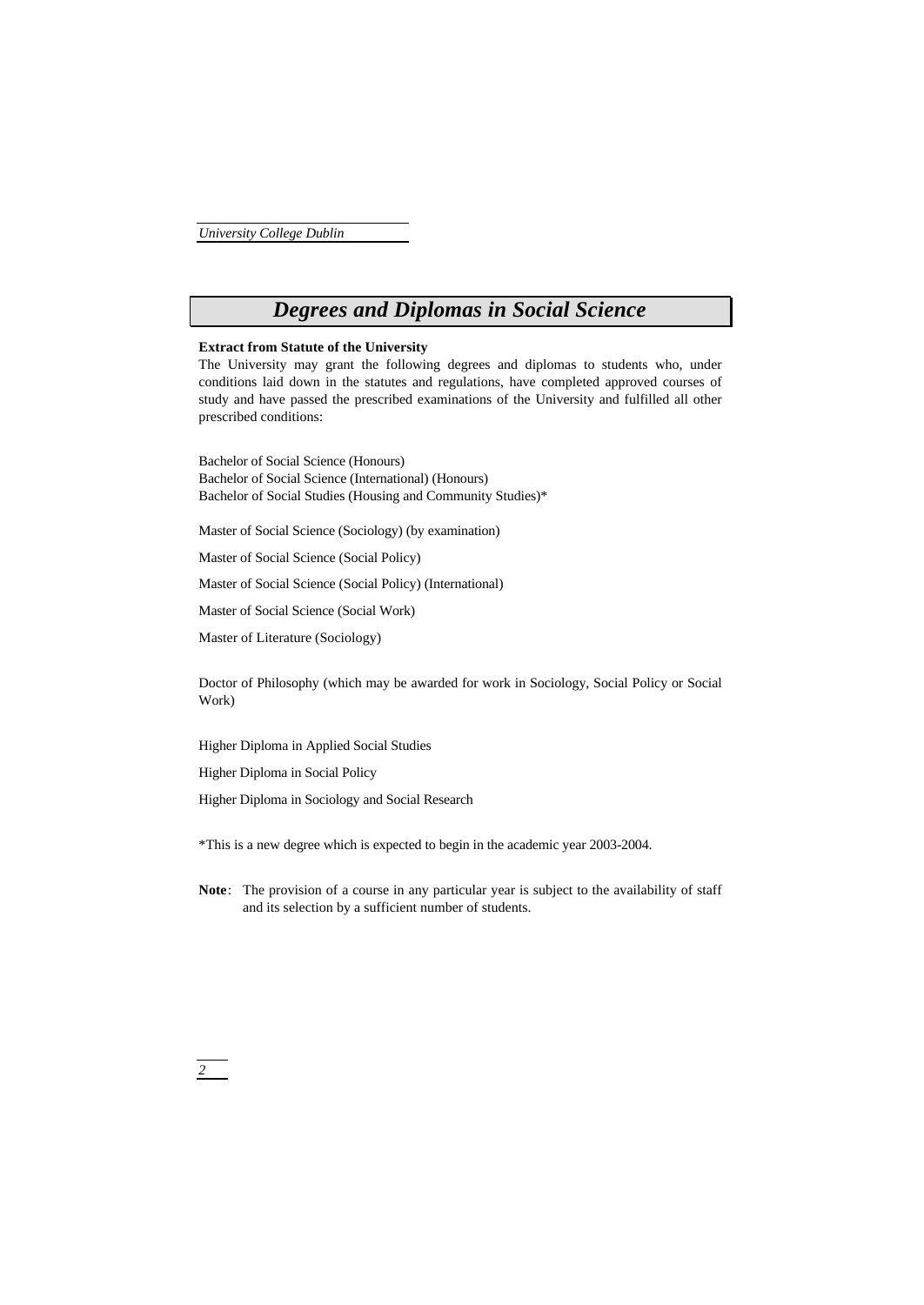| Degree of Master of Social Science (Sociology) (by examination), Sociology of Health and<br>Illness, Social Policy, Social Policy (International), Social Work, (MSocSc) 57<br>Doctor of Philosophy (PhD) in the Department of Social Policy and Social Work69 | <b>Contents</b> |  |
|----------------------------------------------------------------------------------------------------------------------------------------------------------------------------------------------------------------------------------------------------------------|-----------------|--|
|                                                                                                                                                                                                                                                                |                 |  |
|                                                                                                                                                                                                                                                                |                 |  |
|                                                                                                                                                                                                                                                                |                 |  |
|                                                                                                                                                                                                                                                                |                 |  |
|                                                                                                                                                                                                                                                                |                 |  |
|                                                                                                                                                                                                                                                                |                 |  |
|                                                                                                                                                                                                                                                                |                 |  |
|                                                                                                                                                                                                                                                                |                 |  |
|                                                                                                                                                                                                                                                                |                 |  |
|                                                                                                                                                                                                                                                                |                 |  |
|                                                                                                                                                                                                                                                                |                 |  |
|                                                                                                                                                                                                                                                                |                 |  |
|                                                                                                                                                                                                                                                                |                 |  |
|                                                                                                                                                                                                                                                                |                 |  |
|                                                                                                                                                                                                                                                                |                 |  |
|                                                                                                                                                                                                                                                                |                 |  |
|                                                                                                                                                                                                                                                                |                 |  |
|                                                                                                                                                                                                                                                                |                 |  |
|                                                                                                                                                                                                                                                                |                 |  |
|                                                                                                                                                                                                                                                                |                 |  |
|                                                                                                                                                                                                                                                                |                 |  |
|                                                                                                                                                                                                                                                                |                 |  |
|                                                                                                                                                                                                                                                                |                 |  |
|                                                                                                                                                                                                                                                                |                 |  |
|                                                                                                                                                                                                                                                                |                 |  |
|                                                                                                                                                                                                                                                                |                 |  |
|                                                                                                                                                                                                                                                                |                 |  |
|                                                                                                                                                                                                                                                                |                 |  |
|                                                                                                                                                                                                                                                                |                 |  |
|                                                                                                                                                                                                                                                                |                 |  |
|                                                                                                                                                                                                                                                                |                 |  |
|                                                                                                                                                                                                                                                                |                 |  |
| Higher Diploma in Sociology and Social Research (HDipSSR) 32 24                                                                                                                                                                                                |                 |  |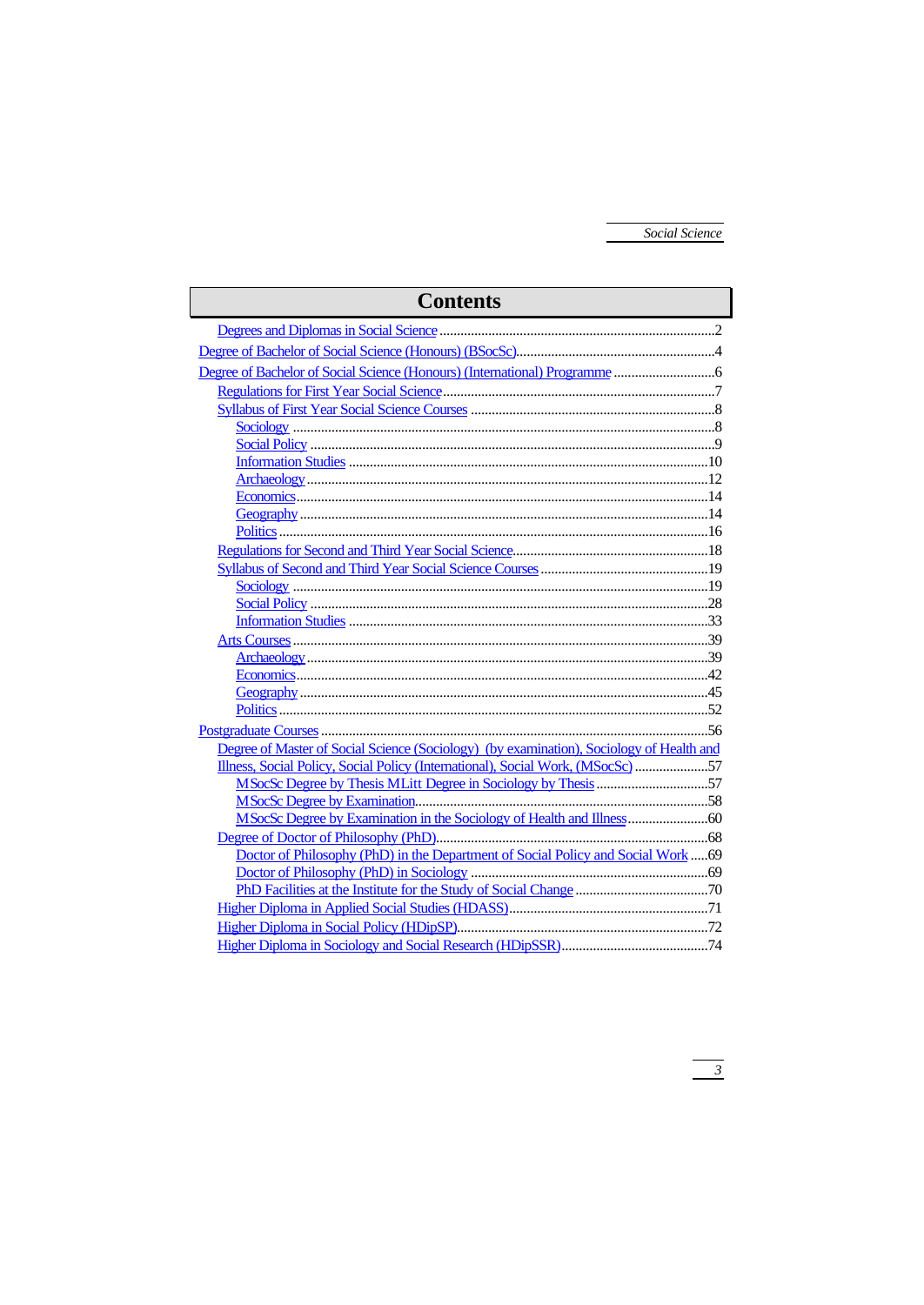## **Degree of Bachelor of Social Science (Honours) (BSocSc)**

### **HSBDF0001**

The Faculty of Human Sciences offers day courses, normally of three years' duration, leading to the Degree of Bachelor of Social Science (Honours) of the National University of Ireland.

In session 2003-2004, not more than 145 places will be available in the first year Social Science course. The Bachelor of Social Science is a joint honours degree in two subjects.

Courses and programmes for the Degree of Bachelor of Social Science (Honours) are set out on the following pages.

### **Examinations**

Students proceeding to the Degree of Bachelor of Social Science (Honours) must attend courses and fulfil course requirements for three years and pass the following examinations:

(a) The *First University Examination in Social Science* (taken at the end of the first year) which must be passed in three subjects before a student may proceed to second year.

The examination is held in the Summer of each year; a repeat examination in individual subjects is held in the Autumn. The examination must be passed within two years of entering the course.

(b) The *Second University Examination in Social Science (Honours)*† (taken at the end of the second year) in two subjects of the programme which must be passed in its entirety before a student may proceed to the final year.

The examination must be passed within two years from the date of entering the second year course.

(c) The *Final University Examination for the Degree of Bachelor of Social Science (Honours)<sup>†</sup>* in two subjects of the programme is held in the Summer.

## **† Introduction of Beneficial Aggregation (i.e. where aggregation operates to the benefit of the student).**

*Not to apply to the BSocSc (International) Degree.*

From 2003 the grade of degree in a subject (when both subjects are passed at one sitting, in the summer examinations of Second and Final Year) will be determined by:

either aggregation of 30% of the Second Social Science summer examination results with 70% of the Final Year summer examination results within each subject;

## *4*

j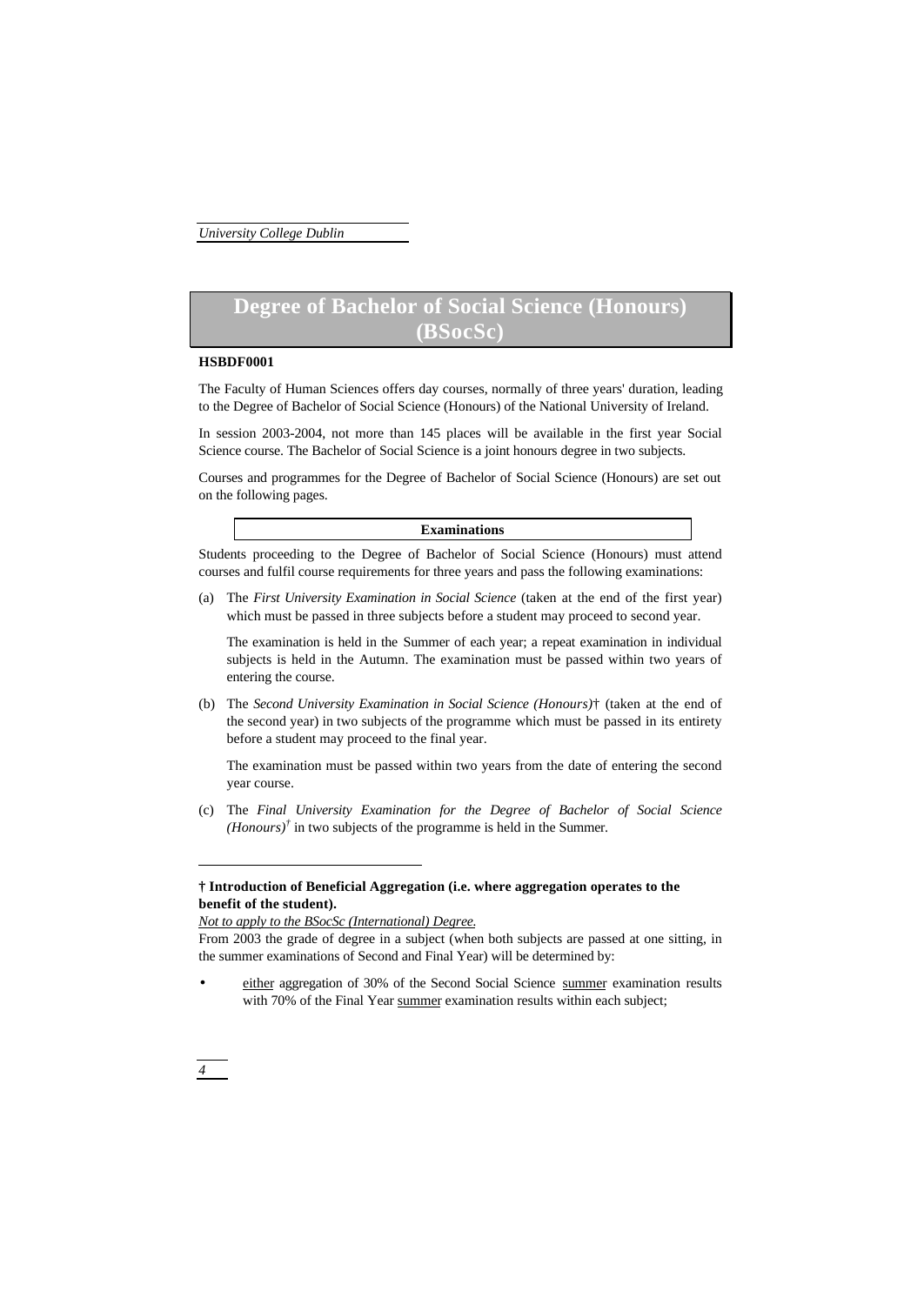## **Awards in Second Social Science (Honours) and BSocSc Degree (Honours) Examinations**

The awards at the Second and Final University Examinations for the Degree of Bachelor of Social Science are: First Class Honours; Second Class Honours, Grade I; Second Class Honours, Grade II; Third Class Honours; Pass.

Honours will be awarded separately in each subject. Honours may only be awarded if both subjects are passed at one sitting in the Summer examination.

j

or 100% of the final Year summer examination results, whichever is to the benefit of the student.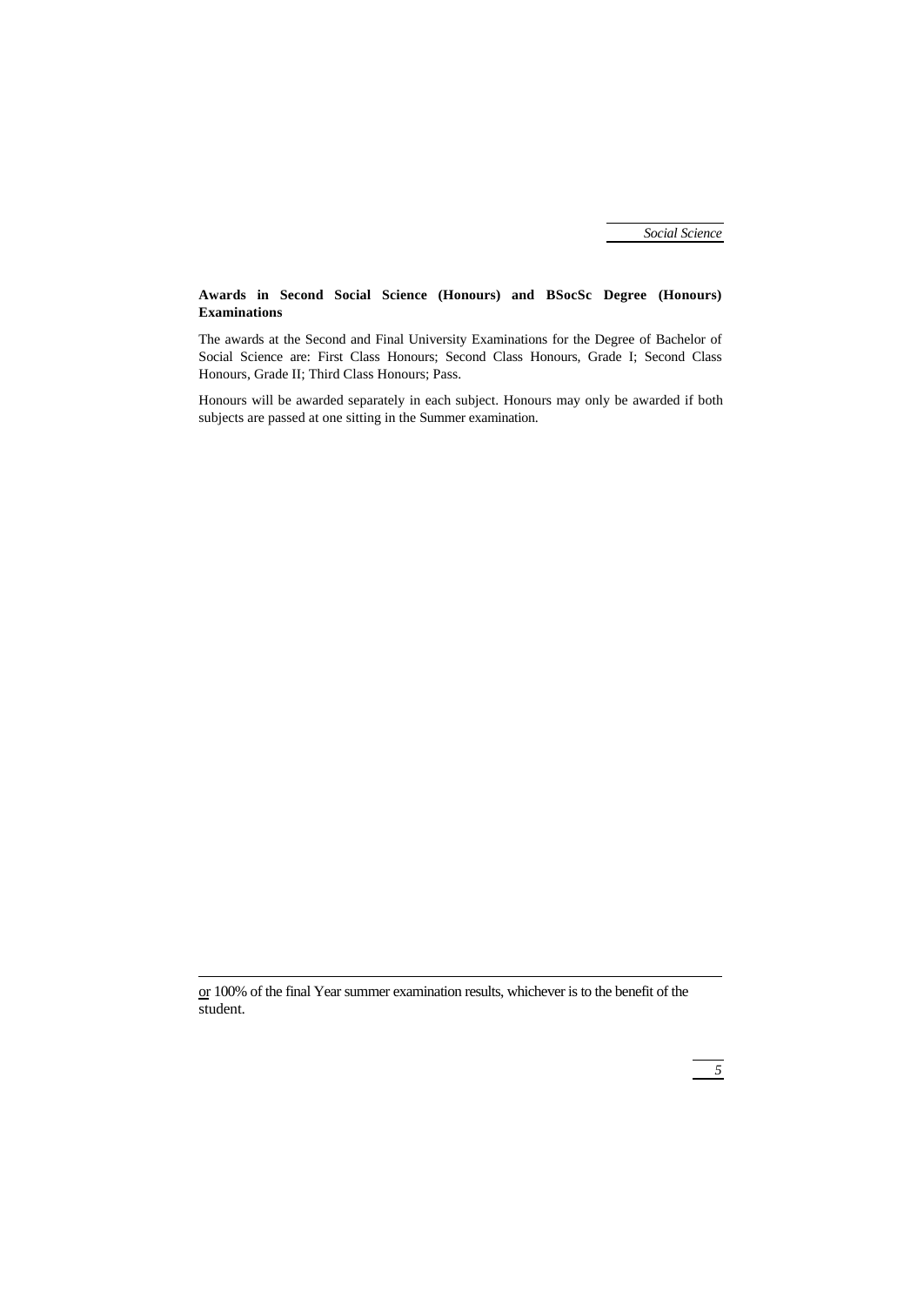## **Degree of Bachelor of Social Science (Honours) (International) Programme**

### **HSBDF0002**

## **General Description**

THE BSocSc (Honours) (International) is a four year programme which incorporates a year's university study abroad as an integral element in the degree programme. Second year students may apply to enter the programme and, if accepted, are required to attend approved foreign university courses during the following year.

All arrangements in connection with the BSocSc (Honours) (International) programme are made through the department(s) in which the students are registered. Intending applicants should note that (a) since only those who can be assigned full-time places in approved foreign universities are accepted, *the number of students who can take part is strictly limited*; and (b) that not all departments are involved in the programme.

Permission to travel abroad on the BSocSc (Honours) (International) programme is conditional upon (a) written approval of the head of department of at least one of the departments in which the student is registered (including details of courses to be followed and UCD equivalence allowed); and (b) the student's passing the Second University Examination (Honours) in Social Science in the session in which permission is sought. No deferral is allowed.

Students must retain all documentation obtained abroad for departmental approval. Final decisions on all aspects of the programme rest with the head of the UCD department(s) concerned. Subject to approval, students may attend courses in more than one university during the year abroad.

## **Regulations Applying To Students Commencing Their Year Abroad As of September 2003**

Students in the BSocSc (Honours) Degree programme must normally take courses to the value of 45 ECTS credits in an approved partner institution under the direction of their ERASMUS Co-ordinator in University College Dublin. They must obtain an overall pass in these courses in the academic year that they are abroad in order to continue into the final year of the BSocSc (Honours) International Degree. In exceptional circumstances, and only with the prior permission of the relevant Head of Department, students may submit an extended essay on their return in fulfilment of some of their credit requirements. Students who fail to acquire the required credits at pass level will not be eligible for the BSocSc (International) Degree but will be permitted to take courses leading to the BSocSc (Honours) Degree.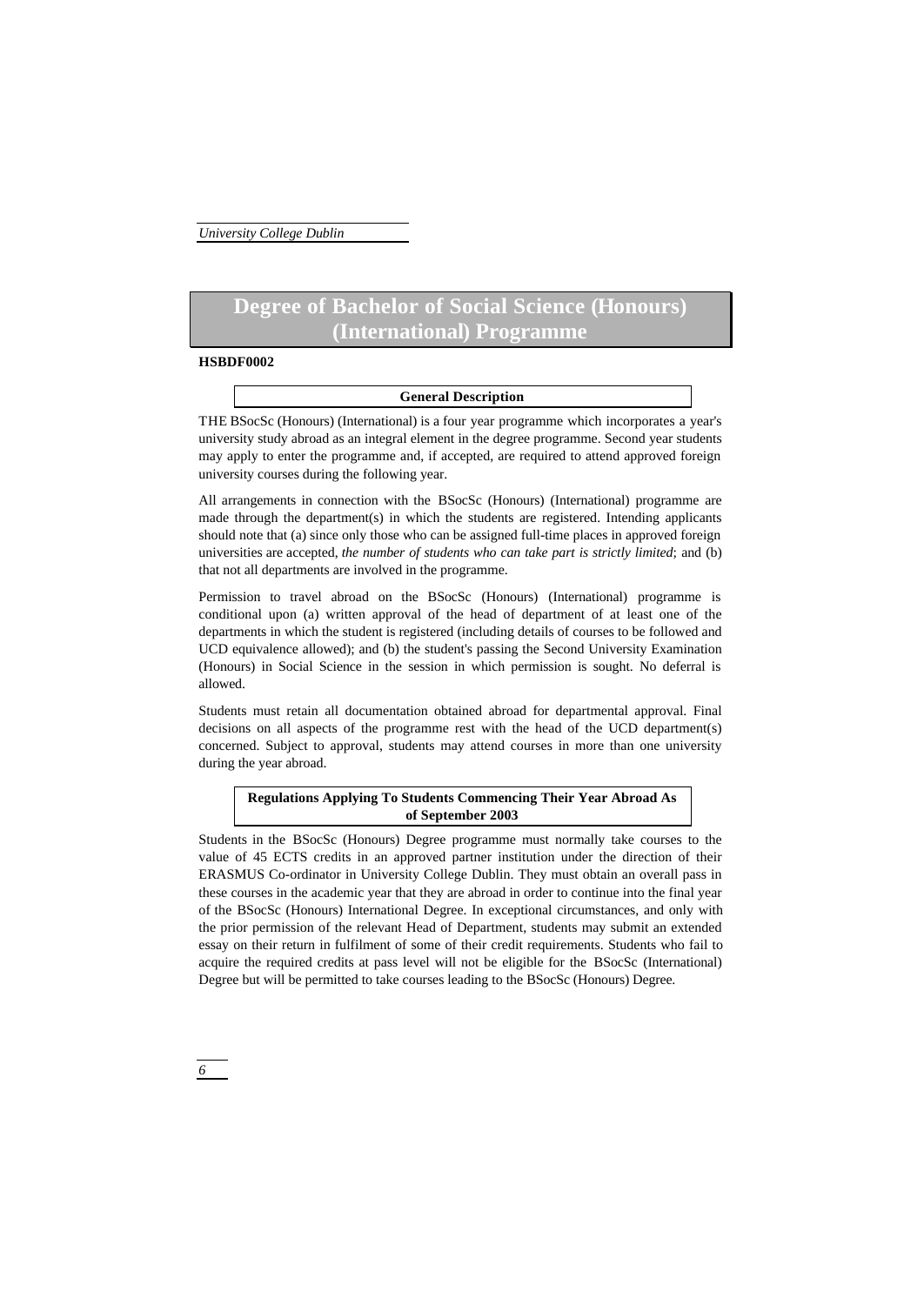## **Admission Procedure**

Students intending to apply for entry into the programme are advised to contact the departments in which they are registered early in their second year. Application forms are available from those departments which are involved in the programme. Completed application forms must be returned to departments by 1 March.

## *Regulations for First Year Social Science*

Students in First Social Science study three subjects as follows:

- > Social Policy
- $\triangleright$  Sociology
- One of the following which can be taken to degree level:
	- Archaeology
	- **Economics**
	- Geography
	- **Information Studies**
	- **Politics**
	- Or any other subject from the First Arts programme subject to availability and provided there is no timetable clash with Social Policy and Sociology. These subjects can be taken in First Year only.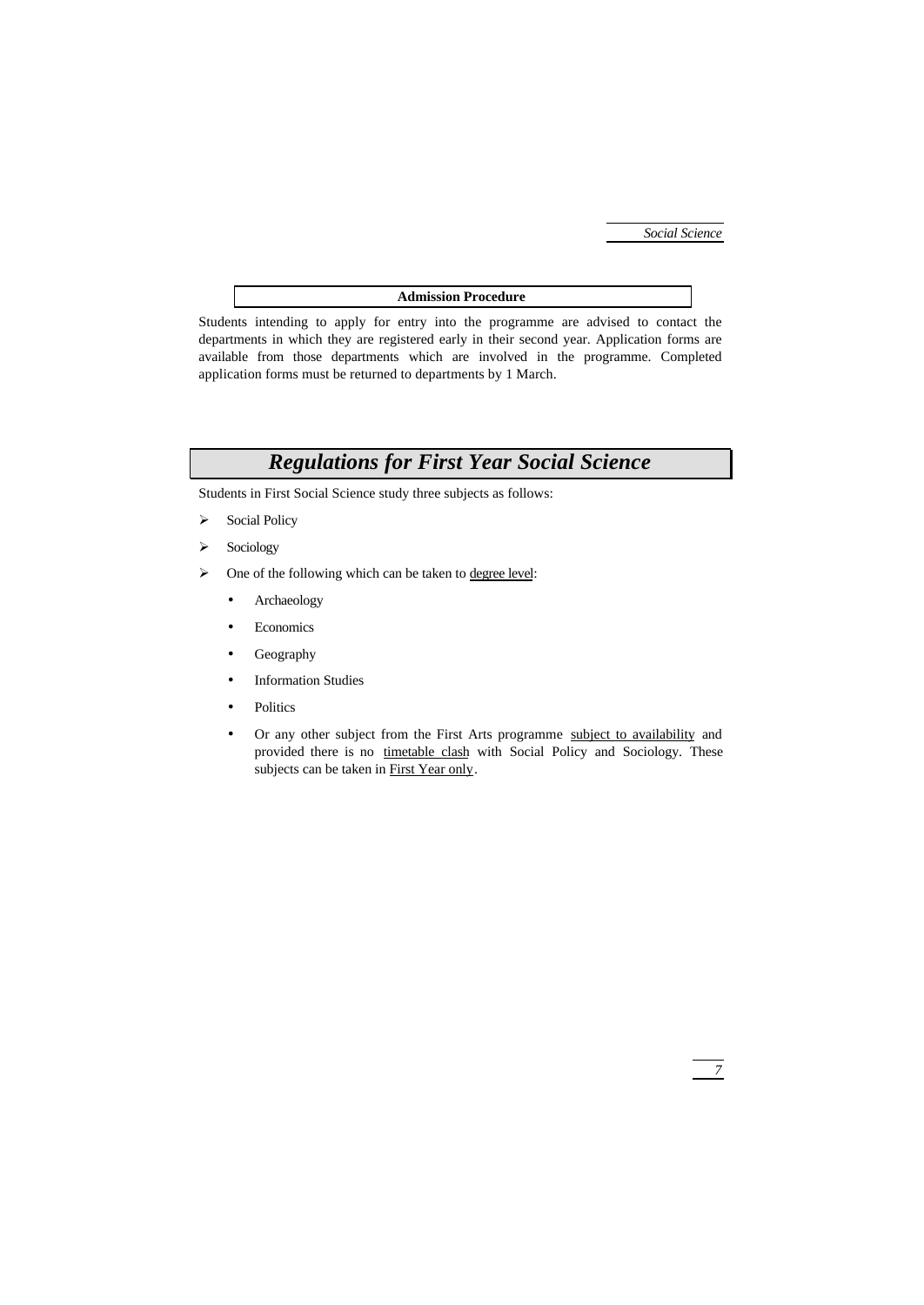## *Syllabus of First Year Social Science Courses*

## *Sociology*

Sociology is a popular choice for students who wish to discover more about the way we live our lives. We now live in an era of rapid social, economic and cultural change, and sociologists seek to understand and explain the causes and consequences of these changes. In spite of the pervasiveness of change, we take for granted what we are used to, regarding it as simple and obvious. In reality, social life is a complex network of interdependent human beings organised as families, communities, institutions and states. Sociology examines these networks and structures so that through awareness and critical reflection we can change, control or enhance them. This is achieved by studying not just the society in which we live now, but also the very different ways in which human beings have organised their lives together, elsewhere and in the past.

*Note:* The provision of a course in any particular year is subject to the availability of staff and, in the case of an option, to its selection by a sufficient number of students. Certain optional courses may only be available timetable permitting. Courses additional to those listed may be provided in a particular year.

Students may also take, as options within Sociology, certain courses taught by other departments, notably the Department of Philosophy. The express permission of the Head of the Department of Sociology and of the Head of the other relevant departments is required.

### **First Year SOC 1700**

First year students take all of the following lecture courses and, in addition, a fortnightly small group seminar:

- *SOC 1001 Introduction to Sociology (2 units)* An introduction to basic concepts of sociology, and a discussion of how from its earliest origins, human society has reached its present condition – from foraging, through agrarian to industrial and post-industrial societies, with special emphasis on war, violence, power and changing morals and manners.
- *SOC 1002 The Emergence of Sociological Perspectives (2 units)* The origins of sociological perspectives which are central to understanding contemporary society. Particular attention will be paid to the classical sociological theories of Karl Marx, Emile Durkheim and Max Weber.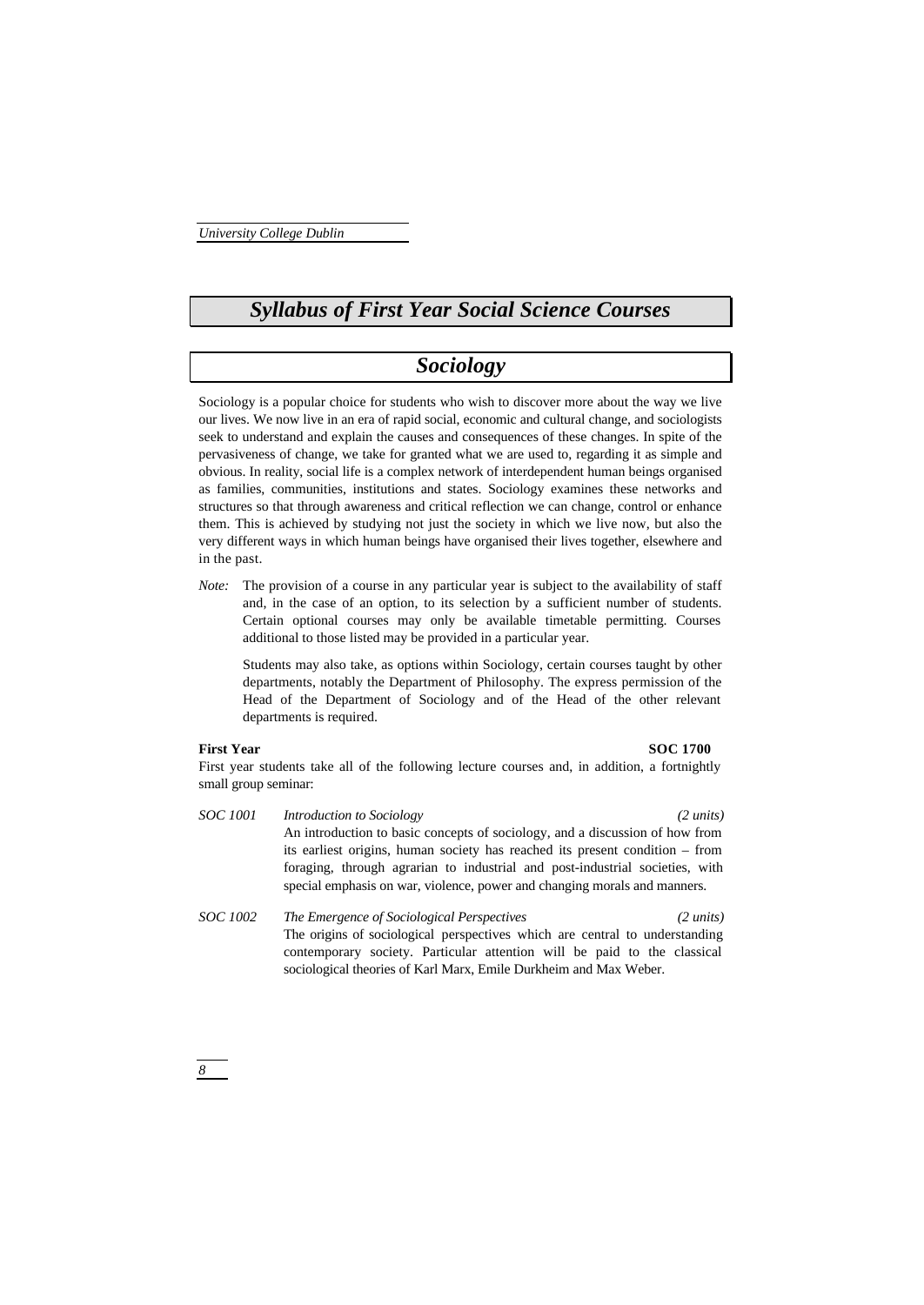*SOC 1003 Studies in Applied Sociology (2 units)* This course introduces students to the way sociologists carry out research into specific areas of social life. Different areas are examined from year to year. The four areas examined currently are: how people behave in social groups and organisations; the social and cultural differences between men and women; youth subcultures; and the Catholic Church in modern Irish Society. *SOC 1004 Contemporary Irish Society (1 unit)* The changing social structure of Ireland, with particular emphasis on

developments over recent decades. Demographic change: marriage, fertility and migration patterns. The class structure of Irish society and the impact of industrialisation on social structure.

*SOC 1005 Sociology of Development I (1 unit)* Review of concepts and theories used in understanding rural social change in various parts of the world, including Ireland. The structure of rural society; the conditions that transform rural social and economic life; processes and rates of change in the culture and social organisation of rural areas; and the behaviour of rural people determined by the social characteristics of the groups to which they belong.

## *Social Policy*

Social Policy is an applied subject which enables students to develop an informed and critical approach to welfare provision and the social policy initiatives of modern societies. The subject examines the historical evolution of these policies and analyses the effectiveness of current social practices in such areas as the provision of health, social security, housing, education, employment and personal social services. Social Policy draws on related subjects in the social sciences such as economics, political science, sociology, psychology, philosophy and law. Courses in the Department of Social Policy and Social Work not only have an Irish focus but also embrace a more international focus within the framework of the ERASMUS and SOCRATES programmes. The degree subject Social Policy provides a foundation for entry to the MSocSc (Social Work) and MSocSc (Social Policy).

*General Note*: All written work must be submitted in order to fulfil the requirements of the course. Attendance will be taken into account in assessing the year's written work.

Students normally take the following nine units in first year:

### **First Year SPOL 1700**

## *9*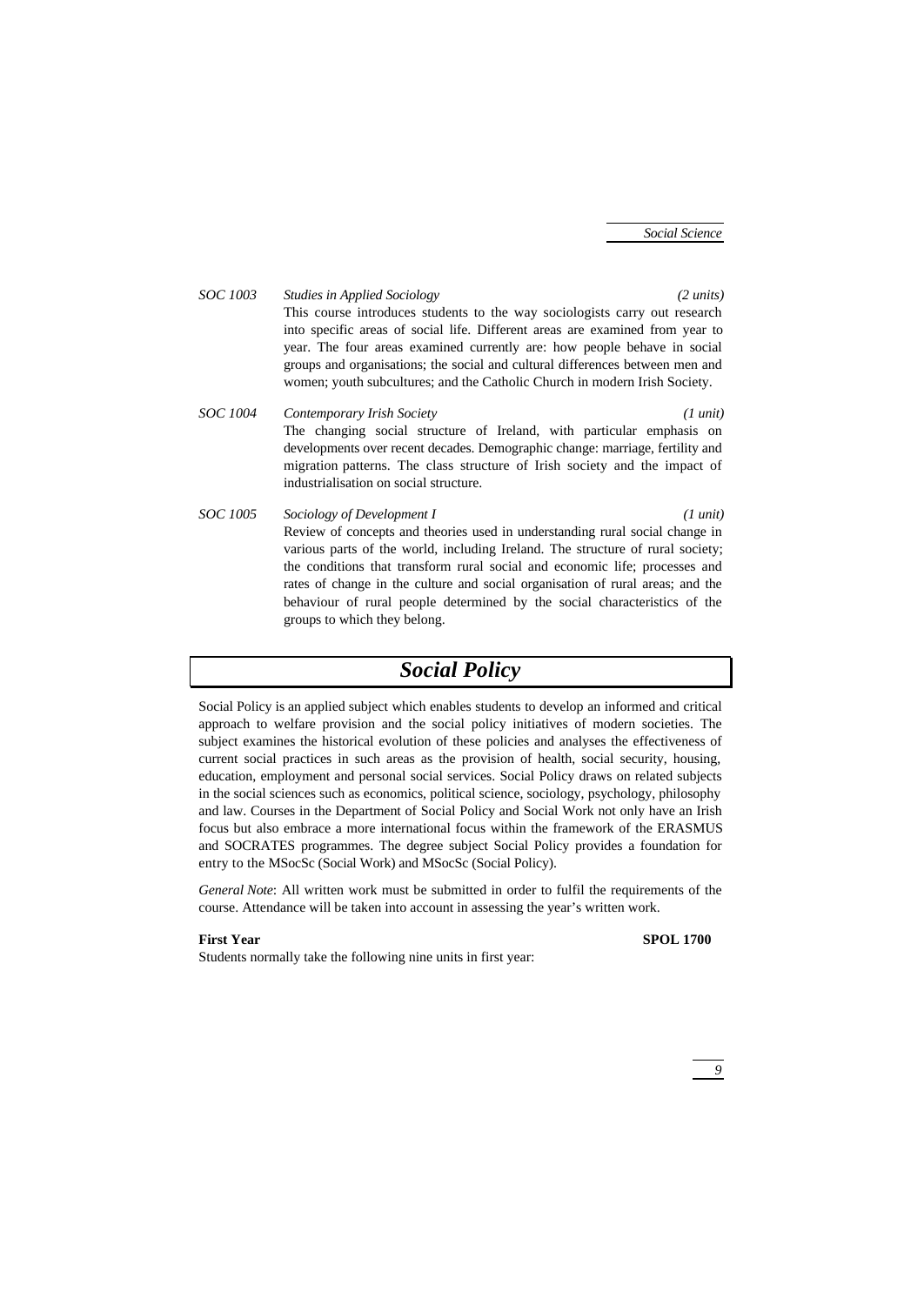| <b>SPOL 1001</b> | The Development of Social Policy<br>This course examines social conditions in $19th$ and $20th$ century Ireland and the<br>major developments occurring in Britain and Ireland during that period.                                                                                   | $(1 \text{ unit})$    |
|------------------|--------------------------------------------------------------------------------------------------------------------------------------------------------------------------------------------------------------------------------------------------------------------------------------|-----------------------|
| <b>SPOL 1003</b> | Introduction to Social Policy: Theories and Concepts I                                                                                                                                                                                                                               | $(1 \text{ unit})$    |
| SPOL 1004        | Introduction to Social Policy: Theories and Concepts II<br>This course seeks to introduce basic themes in social policy such as poverty<br>and inequality, diswelfares and their compensation, the mixed economy of<br>welfare and the role of the state in promoting social welfare | $(1 \text{ unit})$    |
| <b>SPOL 1005</b> | Social Policy Research<br>This course examines the distinctive characteristics of social policy research<br>and analyses various research methodologies as applied to social policy issues.                                                                                          | $(1 \text{ unit})$    |
| <b>SPOL 1006</b> | Approaches to Social Issues 1                                                                                                                                                                                                                                                        | $(1 \text{ unit})$    |
| <b>SPOL 1019</b> | Approaches to Social Issues II<br>This course enables students to develop a perceptive and analytical approach<br>to issues such as Disability, Child Care, Alcohol and Substance Abuse and<br>Ethnicity.                                                                            | $(1 \text{ unit})$    |
| <b>SPOL 1007</b> | <i>Irish Social Policy I</i>                                                                                                                                                                                                                                                         | $(1 \text{ unit})$    |
| <b>SPOL 1008</b> | <b>Irish Social Policy II</b><br>This course offers an introduction to contemporary Irish social policy and a<br>critical analysis of initiatives in selected policy areas                                                                                                           | $(1 \text{ unit})$    |
| <b>SPOL 1009</b> | Social Policy Seminar I                                                                                                                                                                                                                                                              | $(0.5 \text{ units})$ |
| <b>SPOL 1010</b> | Social Policy Seminar II<br>This course consists of small group discussion focussing in some depth upon<br>various aspects of the themes covered in the Social Policy lecture series.                                                                                                | $(0.5 \text{ units})$ |

Programme content may vary slightly from year to year.

## *Information Studies*

The undergraduate programme in Information Studies provides an understanding of the interaction between people and recorded knowledge from a humanistic perspective. It examines the generation, representation, storage, organisation, communication and use of knowledge by individuals, groups and society as a whole.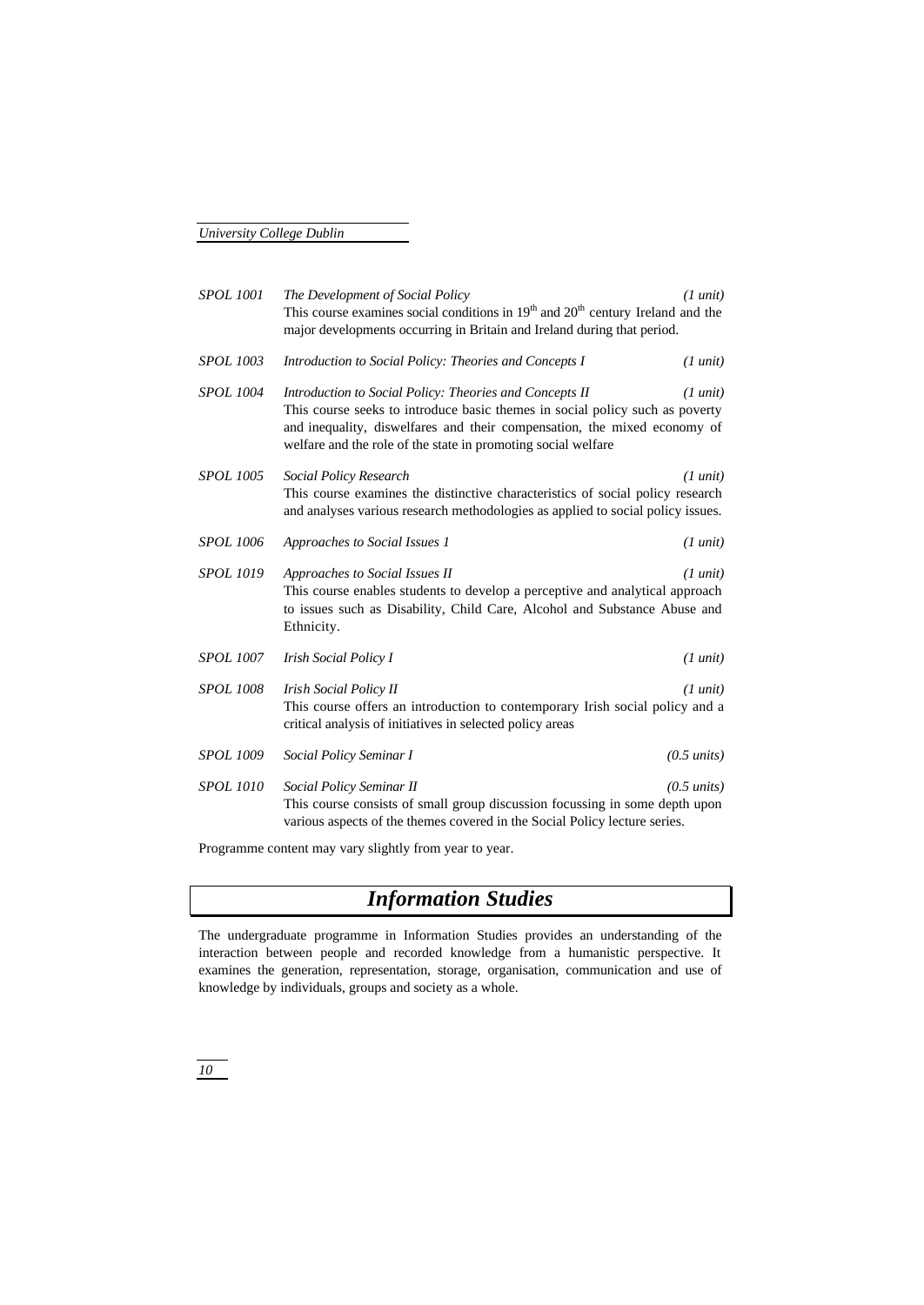The four first year courses provide a basic foundation in key areas of the subject, namely: information use in society, literacy and reading patterns, the organisation of information, and the design of information. Students have the opportunity to study specific aspects of each of these areas in further depth in second and third year. Specific assignments, e.g. essays, seminars, reports and projects, will form an important part of the learning process in all years of the Information Studies programme.

Specific pathways through Information Studies in Social Science enable a student to obtain a professional qualification in librarianship or information management. A student must take certain courses in Second and Third Year and fulfil some additional requirements in order to obtain these qualifications. Further details are available from the Department of Library and Information Studies.

### **First Year (IS 1700)**

Each student takes the following four foundation courses:

### *IS 1112 Presentation of Information I*

This two-unit course introduces students to the main modes and media through which information is presented and communicated. It begins with printed information, analysing the characteristics of the external and internal forms of a range of typical information documents (formats, typography, typographic structuring and cueing, conventions) and critically assessing these against a document's intended function. Next, the characteristics and potential functions of alternatives to the printed word in presenting information are examined (still pictures and symbols, diagrams, charts, maps, films and video) and their use in sample applications is assessed. The final focus of the course introduces students to computer-based presentations, including multimedia, and considers whether key principles emerging in earlier sections of the course may be applied to presentations on the electronic screen.

## *IS 1113 Information and Society*

This two-unit course introduces students to the general phenomenon of information generation and use in society, looking at broad perspectives and general trends. Three issues dominate discussion: the historical rise of an Information Society, the conceptualisation of information, and a review of the history of attempts to establish political control over the generation and use of information since the development of printing. The course develops in students an ability to construct arguments which assist the development of understanding about the role of information as a cultural phenomenon today.

## *IS 1142 Print Culture, Publishing and Communications* This two unit foundation course assesses literacy and reading patterns in Ireland and internationally. The rise of literacy in the western world and issues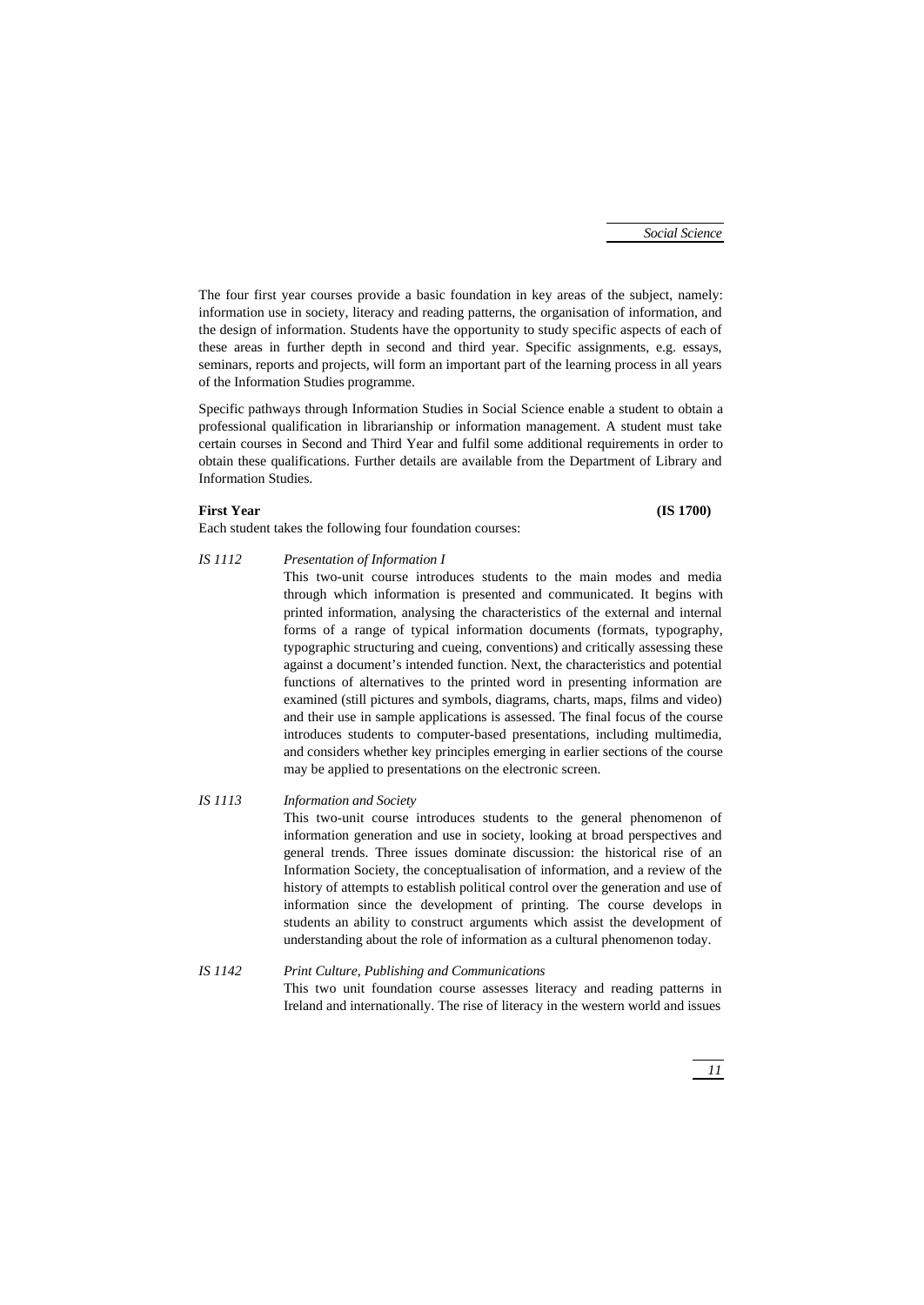of present day adult literacy world-wide are explored. Important components of the course include: reading patterns past and present, the culture of reading, and book reception history. An exploration of popular literature of the eighteenth and nineteenth centuries to the present day, including the effect of new technologies on reading patterns, is undertaken. The course provides a context for assessing the experience of reading and general patterns of print media consumption in both current and recent generations of Irish society.

## *IS 1151 Organisation of Information*

This two-unit foundation course examines the ways in which information is organised and represented in retrieval systems for a wide range of applications and users. It presents an overview of the principles of information retrieval and relates these to practice in libraries, museums, art galleries, archives and other information agencies. Specific topics covered include: conceptual approaches to the organisation of information; information items, surrogates and metadata; subject content analysis; electronic data models; retrieval issues for textual, visual and audio items. The relationships between alternative approaches to the organisation of knowledge are explored, e.g. philosophers' approaches to classification, general library classification schemes; catalogues and indexes.

## *Archaeology*

### **First Year (ARCH 1700)**

While the topics studied serve as a foundation for students proceeding to second and final years, they also form a complete programme for those taking Archaeology for one year.

Up to twenty-five percent of the overall end mark will be awarded for continuously assessed coursework (including essays and worksheets). These will be submitted on a regular basis throughout the year.

The course comprises eight 12-lecture modules.

*ARCH 1006 What is Archaeology?* What is Archaeology? How do we know what happened in the past? How do we know what happened in the past? How do we date past events? These questions are addressed in this course of 12 lectures.

*ARCH 1007 The Palaeolithic and Mesolithic periods* This course will examine the evidence for the earliest humans in Africa, looking at the evolution of humanity through more than four million years and the dispersal of early hominids across the globe. The case art of Ice Age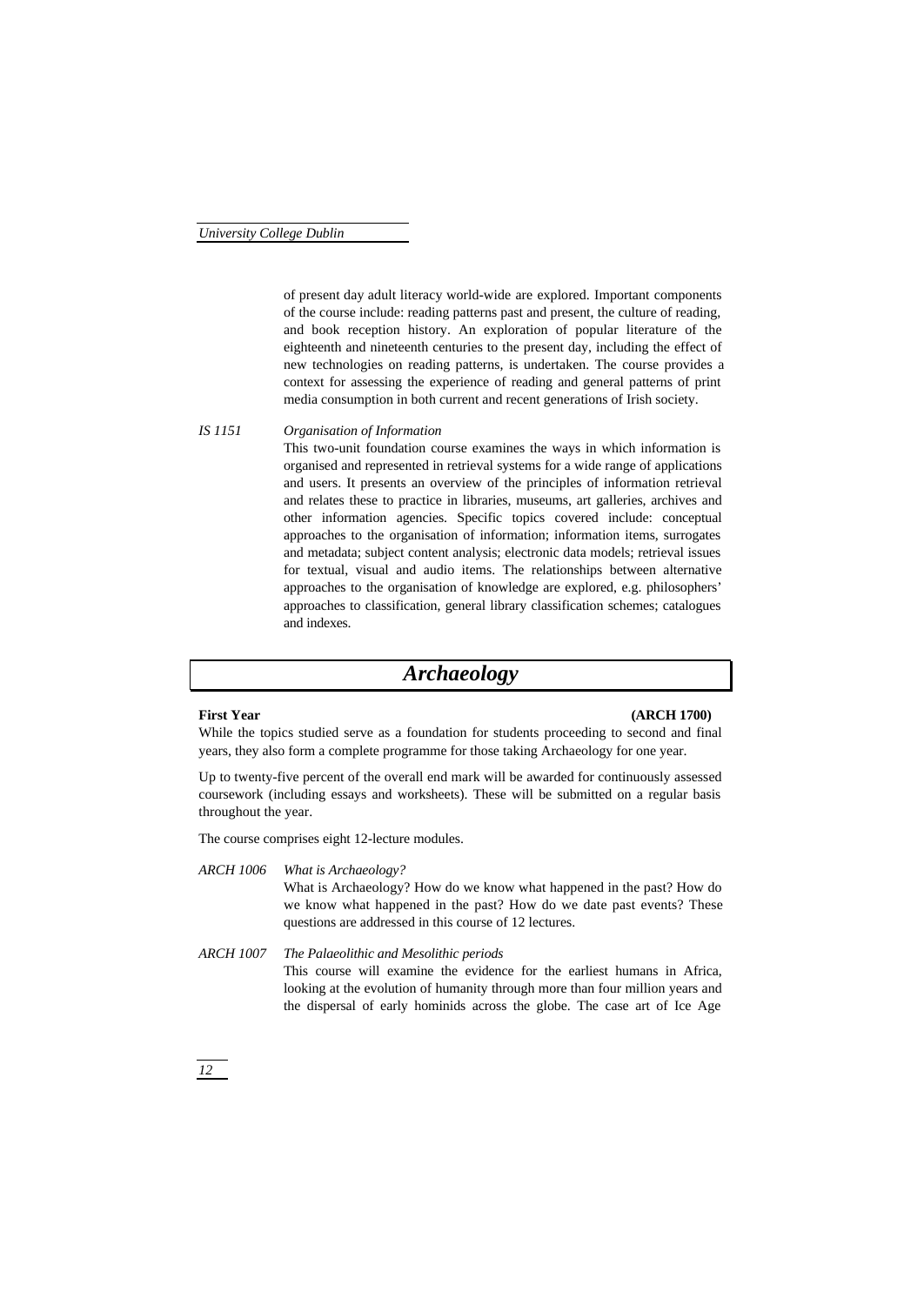hunters will be discussed as will the societies of the early postglacial period, a time when people developed complex hunting, gathering and fishing techniques in adaptation to their new environment.

*ARCH 1008 The Neolithic in Ireland and Europe* The Neolithic period is when farming societies became established in Europe. These lectures will look at the origins and spread of the farming lifestyle. They will explore the character of Neolithic settlement and the role played by the dead and the ancestors, using this information as a means of understanding the complexity of Neolithic societies.

*ARCH 1009 Life and Death in Bronze Age Europe* During the Bronze Age, we see the first use of metals, the emergence of social stratification and the development of complex trade networks linking societies in distant parts of the European continent. These 12 lectures will discuss some of the evidence archaeologists have used to reconstruct social, political, economic and religious life during this period.

## *ARCH 1010 Iron Age Europe and Ireland*

Conventional dating for the beginning of the Iron Age in Europe is about 750 BC. By about 600 BC, iron-working, on a limited scale, had reached Ireland. The period is associated with those people historically referred to as Celts, a people with distinctive burial rites, with advanced metal technology and, above all, with an art style which has been described as "the first great nonclassical art of Europe". In the course of the last century BC, the expansion of Roman power brought an end to Celtic independence. Only in Ireland did Celtic culture survive.

## *ARCH 1011 Ireland and Europe in the Early Middle Ages* This course is an examination of the archaeology of Ireland and Europe between the fifth and tenth centuries AD. The topics discussed will include the 'barbarian invasions', the Viking diaspora, and the art of the Church in Ireland.

*ARCH 1012 Later Medieval Ireland and Europe* The archaeology of Ireland and Europe in the first half of the second millennium AD is discussed here. We will examine specifically the rise of high medieval European culture and the effects of the Anglo-Norman invasion of Ireland.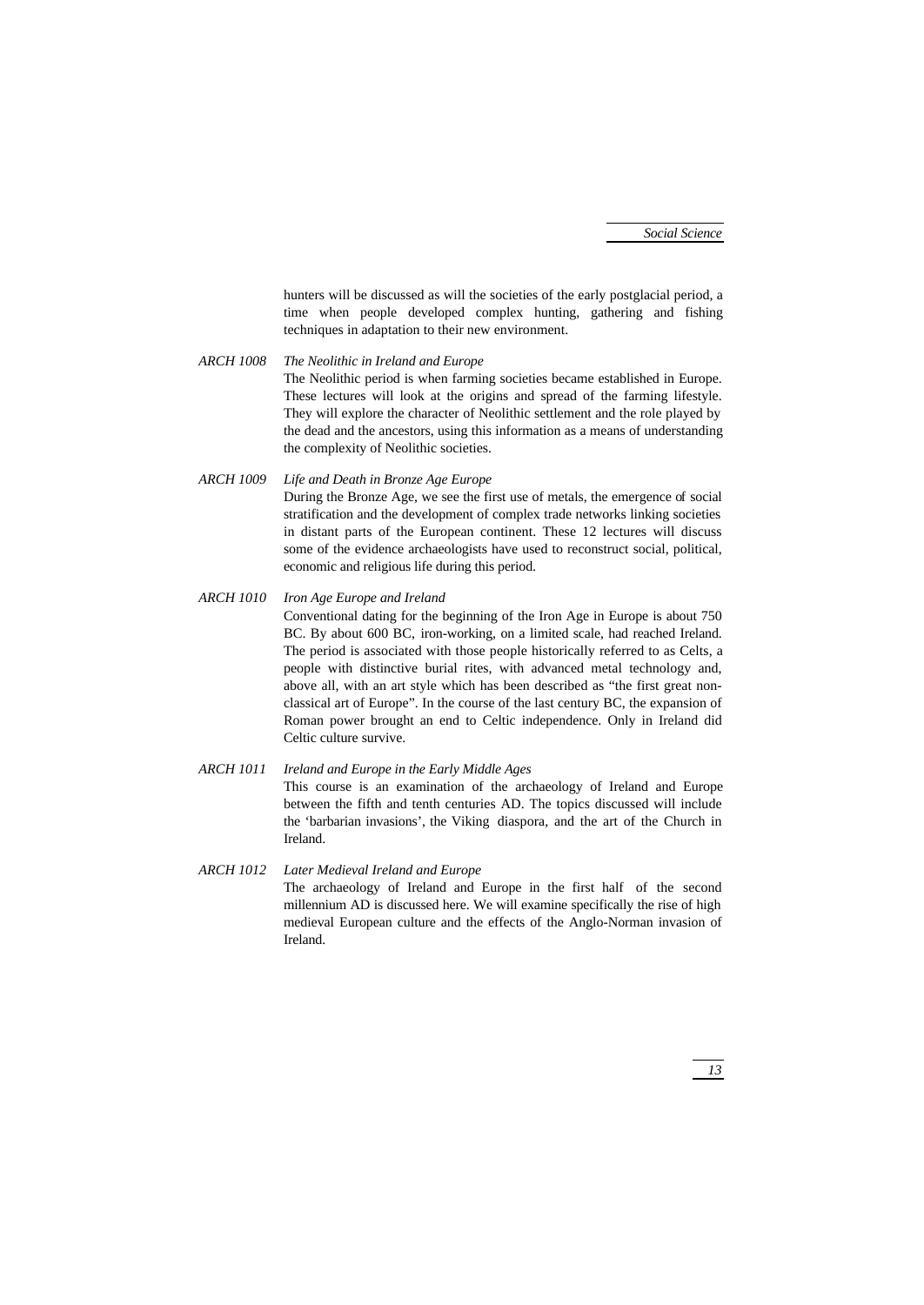*ARCH 1013 The Archaeology of World Societies*

In this course of 12 lectures students are introduced to both ancient civilizations, such as the Scythians, and modern societies such as the Australian Aborigines, Amazonian Indians and the Inuit of the Arctic Circle.

## *Economics*

**First Year (ECON 1700)**

A general introduction to economics and its methodology:

- *ECON 1001 Microeconomics:* The price system, theory of the firm, factors of production and their markets; microeconomic policy.
- *ECON 1002 Macroeconomics:* National income accounting, introduction to models of income determination, money, banking and credit, international economic relations, monetary and fiscal policy.

## *Geography*

The undergraduate course in Geography is intended to provide an appreciation of the scope of, and techniques relevant to, modern Geography. Integral to the programme are practical classes, laboratory work, project work and fieldwork as well as the normal lectures and tutorials. Fieldwork for on-site instruction and training in techniques is also an essential component of the Geography syllabus. During the three-year degree programme, all students are required to complete a minimum of 14 field classes from the programme of residential and non-residential classes organised by the Department. This programme will vary from year to year and students should consult the Department for further information. Students wishing to take a much wider and deeper range of Geography courses may pursue a Mode I (Single Subject) Honours degree programme. Information on the Geography Department and the courses it offers is also available on the UCD World Wide Web Server at www.ucd.ie.

*Note*: Although some school or other previous study experience of Geography is of course desirable, this is not an essential pre-requisite for entry to Geography at UCD.

**First Year (GEOG 1700)**

The First Year syllabus comprises lecture courses, tutorials and a fieldtrip programme.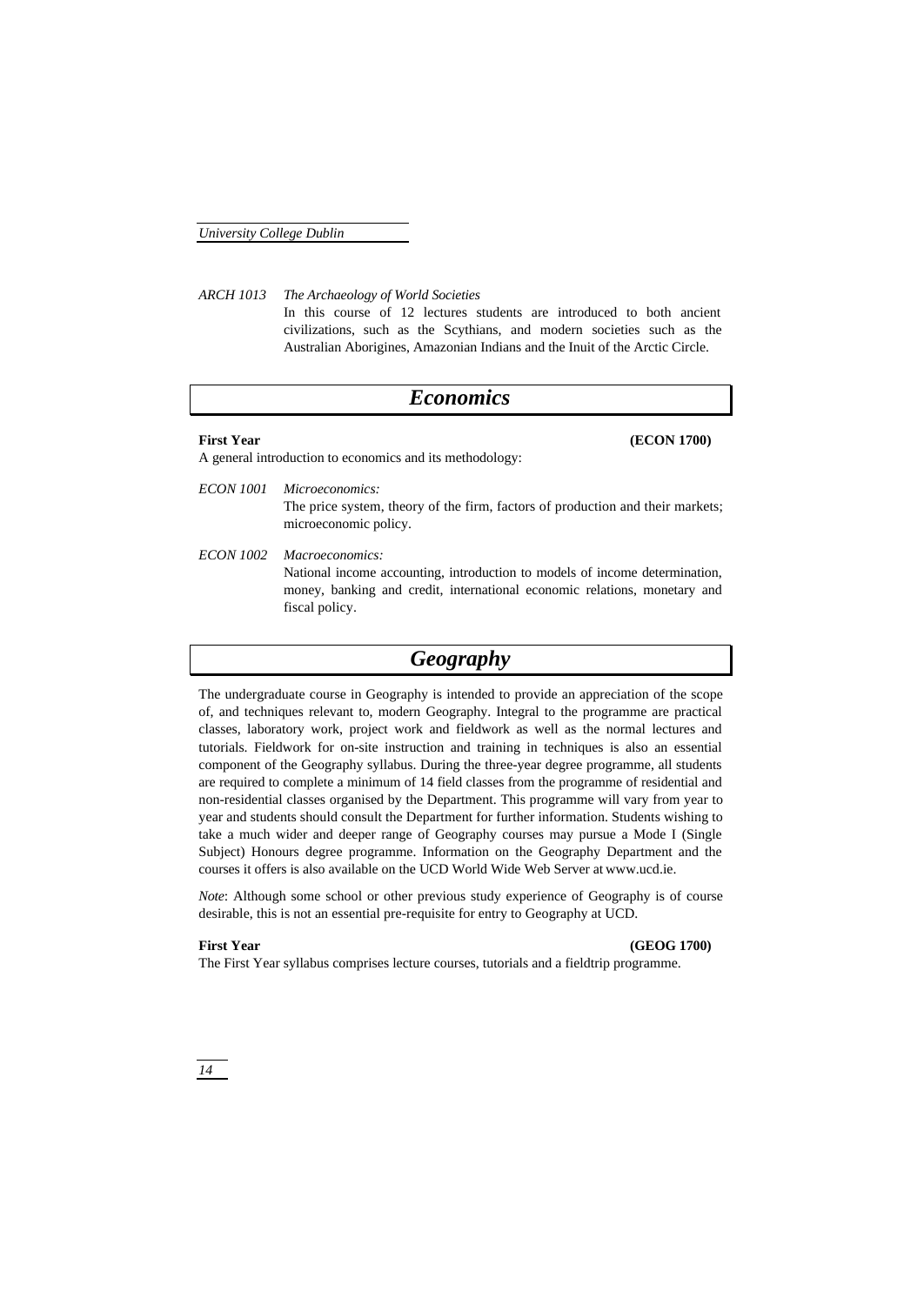Each student must take seven lecture courses, each of twelve lectures or equivalent. The exact programme of courses will vary from year to year but the following provides a good indication of the likely range of courses available.

- *GEOG 1010 The Human Geography of Global Contrasts* A perspective is offered on how geographers study the great contrasts in population growth and economic development which divide the modern world into regions of surplus and regions of scarcity.
- *GEOG 1021 Society and Space within the city* An examination of the residential segregation, social activity patterns and human territoriality.
- *GEOG 1022 Geomorphology* This course will include a review of geomorphology at the global scale. Topics to be discussed will include global relief features in relation to lithospheric plate motions and geomorphic process systems.
- *GEOG 1023 The Shaping of the Irish Landscape* This course examines how physical, social, cultural and political systems have combined over time to produce the complex and dynamic Irish landscape.

*GEOG 1024 Global Environmental Issues* An examination of selected global issues particularly those concerning the earth's climate and human well-being.

- *GEOG 1025 The Form of the European City* An analysis of the characteristics of cities, mainly in Western Europe, from both an historical and contemporary perspective. The development of Dublin will be placed in this European context.
- *GEOG 1027 Introduction to Urban Geography and Planning* An introduction to the structure of urban systems and the issues that affect urban planning set within the context of increasing urbanisation.

In addition, first year students must participate in tutorials. They must also attend at least two one-day field classes and complete the required assignments.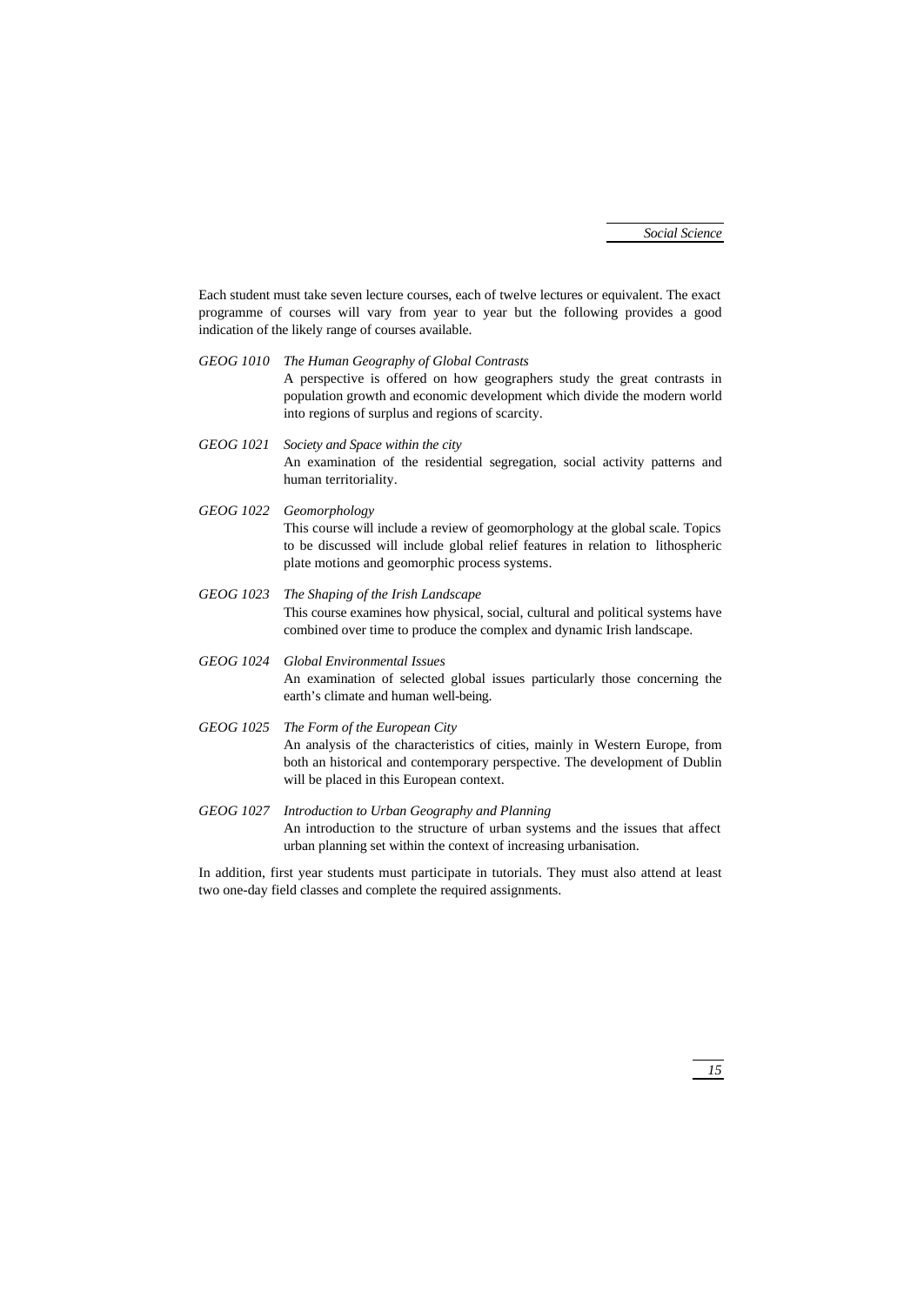## *Politics*

The subject Politics is concerned with the different political systems of the world – how they work, and what ideas underpin them. It has a number of sub-divisions:

- political systems of particular countries
- comparative politics
- international relations
- normative political theory
- research methods and the theory of science.

One major area of politics covers the study of political institutions and processes – governments, parliaments, elections, political parties, civil services, armies, pressure groups. It examines how they operate in different countries of the world, and makes comparisons across political systems. Building on descriptions of this kind, we can go on at a later stage to generalise about such issues as how political parties are managed and how voters typically cast their ballots.

The second major area is political philosophy. Here, fundamental questions are raised about politics and political ideas, for instance: Is democracy a good form of government? How much power should governments have? What conception of freedom should be embodied in political life? What is the relationship between the state and society? These questions are studied largely through the works of historical and contemporary thinkers.

More information on the Politics Department and the courses it offers is available on the UCD web-server at www.ucd.ie/~politics/.

## **First Year (POL 1700)**

The object of the foundation programme is to introduce students to the main features of politics, and especially of democratic government, in their practical and theoretical aspects. Students are required to take the following courses:

| <i>POL 1001</i> | Introduction to the Irish Political System | $(24$ lectures) |
|-----------------|--------------------------------------------|-----------------|
| POL 1002        | Political Theory: Models of Democracy      | $(24$ lectures) |
| <i>POL 1004</i> | Government and Politics of the USA         | $(12$ lectures) |
| <i>POL 1005</i> | Introduction to Comparative Government     | $(12$ lectures) |
| <i>POL 1006</i> | Introduction to European Union             | $(12$ lectures) |
| POL 1007        | <i>Tutorials</i>                           |                 |
| <i>POL 1008</i> | <i>Introduction to World Politics</i>      | $(12$ lectures) |
|                 |                                            |                 |

In practice, this means that students attend four lectures and one tutorial per week for two semesters. Tutorials meet in groups of about ten students. Assessment is mainly by written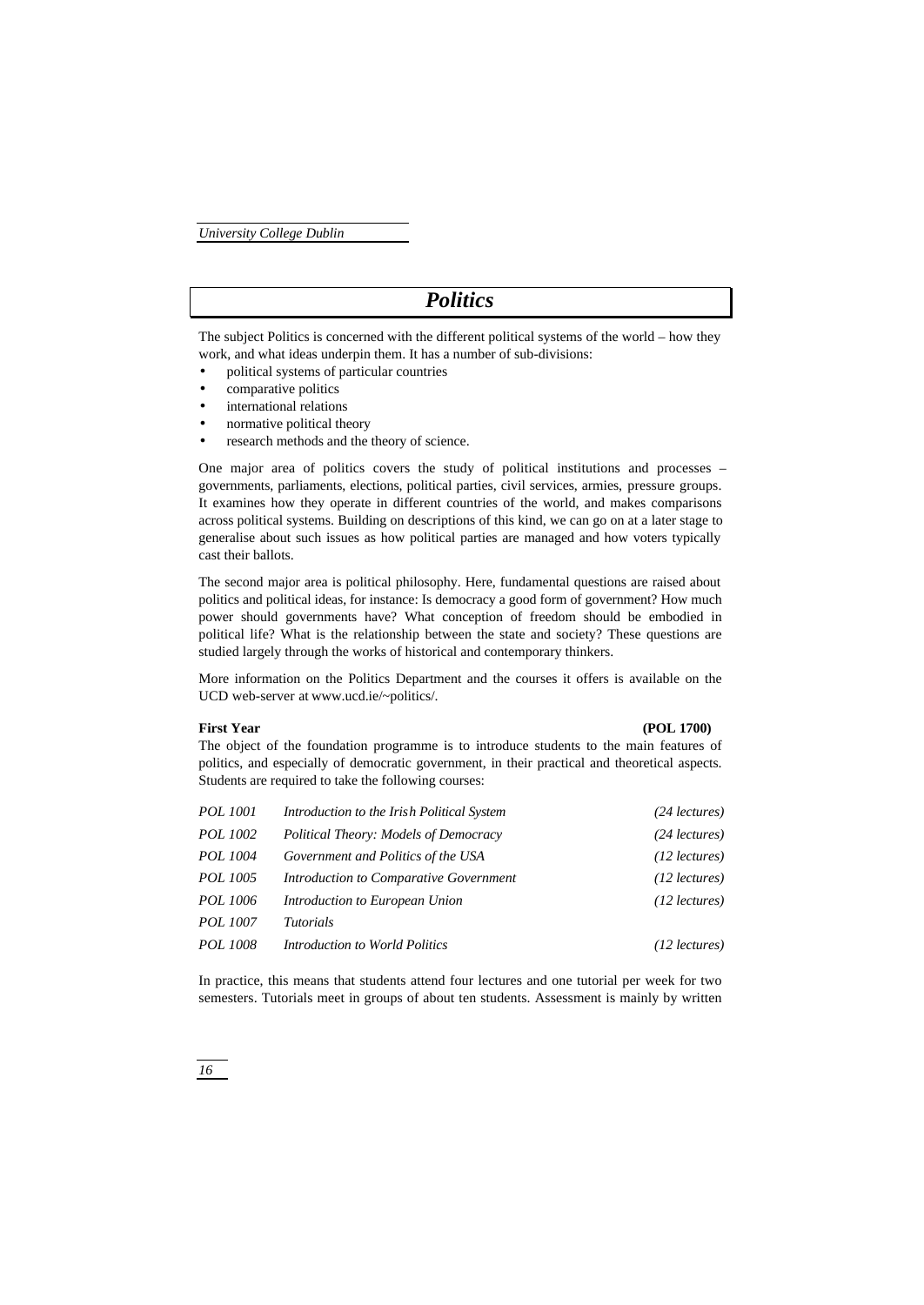examination papers at the end of the second semester. Certain percentages of marks are allocated to tutorial attendance, class participation and essay-writing.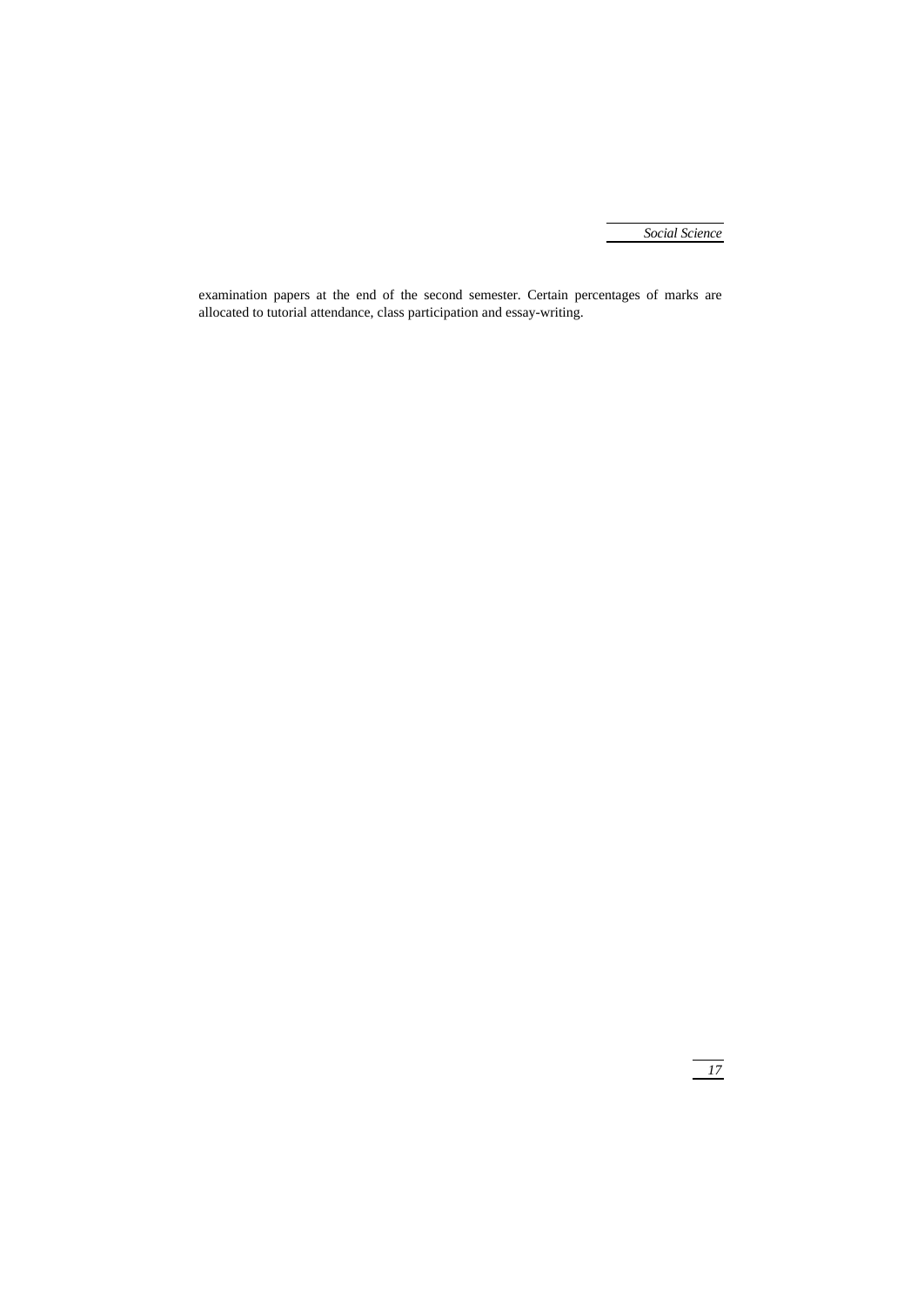## *Regulations for Second and Third Year Social Science*

Students choose either of the following two combinations of subjects for Second Social Science provided they have passed three subjects in First Year and the combination they choose contains two of these subjects:

Social Policy *and* Sociology

OR

Social Policy *or* Sociology

and *one* of the following:

Archaeology

Economics

Geography

Information Studies

Politics

Students continue with the two subjects selected in Second Year for their Final Year. A pass mark in both subjects must have been attained before entering Final Year.

Students choosing to study Social Policy in combination with a second subject other than Sociology should note that their choice of optional courses in Second and Third Year may be limited due to timetable constraints.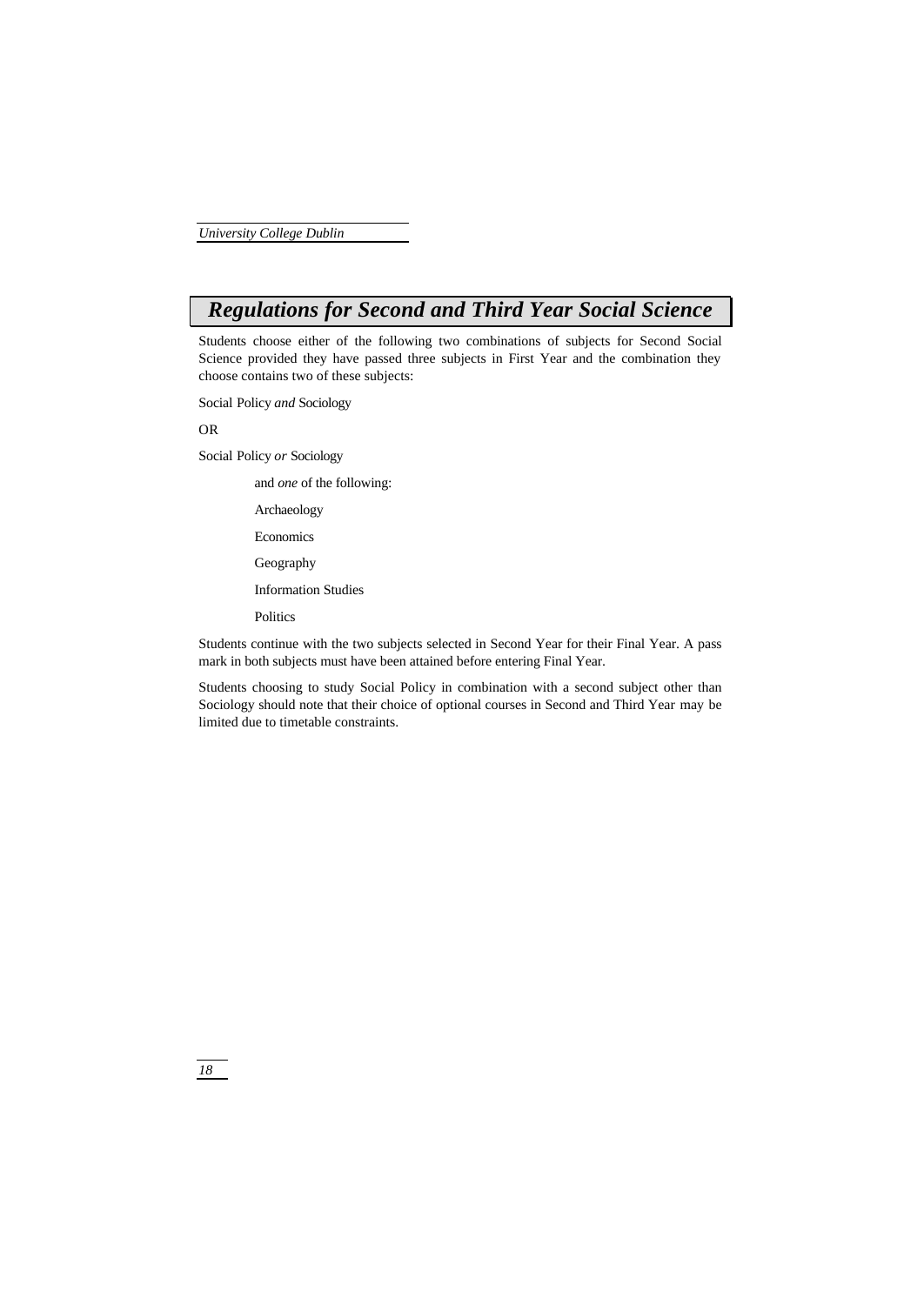## *Syllabus of Second and Third Year Social Science Courses*

## *Sociology*

### **Second Year (SOC 2700)**

Students must take a total of twelve units.

Core Courses *(These courses are taken by all students)*

*SOC 2001 Sociological Theory I (1 unit)*

This course aims to introduce students to modern debates in sociological theory. It examines both symbolic interactionism, through the work of Mead, Goffman and Blumer, and functionalism, through the contributions of Parsons and Merton. Contemporary critiques of these approaches and their further elaboration are also addressed.

*SOC 2002 Sociological Theory II (1 unit)* This course develops some of the issues raised in Sociological Theory I. It looks in some detail at Feminist approaches. Also examined are neo-Marxist perspectives, in particular the work of Gramsci and Lukás, as well as the structuralism of Lévi-Strauss.

*SOC 2004 Social Stratification (1 unit)* This course aims at introducing students to key theorists and some basic facts of social stratification. It first looks at concepts that originated in the classic tradition of Marx, Weber and Durkheim. In a second step it investigates how these concepts and their consecutive interpretation and advancement have been applied to the empirical environment in America (US) and Europe (UK and the Republic of Ireland). The course will end with a discussion of the relationship between an assumed political equality (citizenship) and actually existing social inequality.

*SOC 2005 Sociology of Development II (1 unit)* This course examines the conditions and prospects of less developed countries, the 'South' within the context of differences in natural resources, the impact of colonialism and the international economic order. The internal dynamics of less developed countries are analysed with reference to classes, ethnicity, interest groups and political factors and the implications of population expansion. Particular attention is paid to the position of women. The 'North' (or advanced industrial capitalist countries) is identified as part of

*19*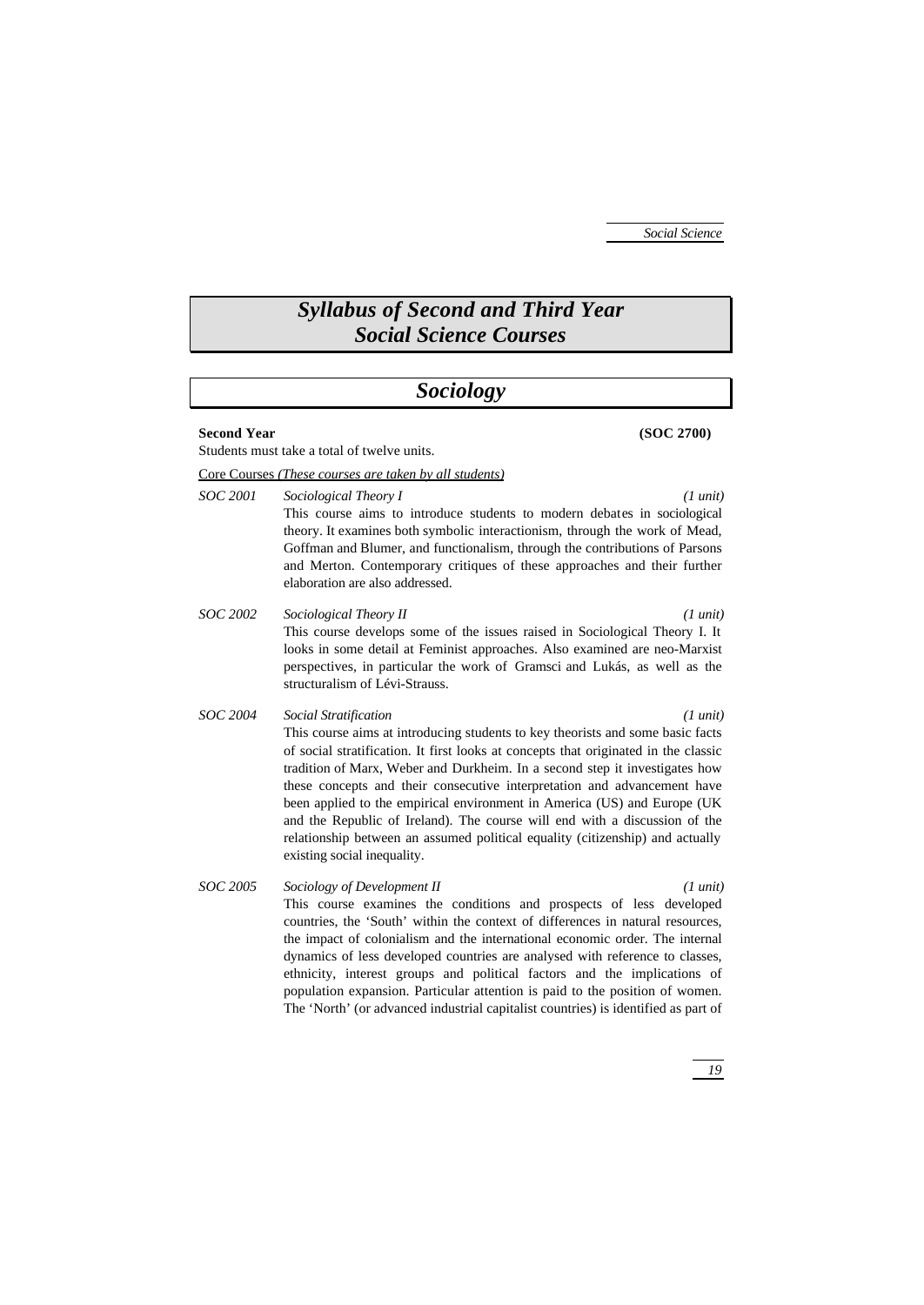the problem – can it be part of the solution? This question is examined in relation to the operation of transnational corporations and the role of aid.

- *SOC 2006 Sociology of Communications I (1 unit)* Major theoretical perspectives in the sociology of communications: Marxism and pluralism, critical theory and dependency theory, feminist and cultural studies views. Review of research on media audiences. Historical and sociological examination of broadcasting in Ireland.
- *SOC 2007 Sociology of Gender (1 unit)* This course offers an introduction to gender issues, especially in sociology. Sociological theory is examined in the context of gender and the wider body of feminist thought. Specific topics include the social construction of male and female roles, work, health, crime and violence, and the study of masculinity.
- *SOC 2008 Research Methods and Data Analysis (4 units)* The objective of this course is to give students a good grounding in the methodologies utilised by sociologists in the researching of social issues, as well as an understanding of the theoretical approaches underlying these methodologies. A twice-weekly lecture course is combined with practical hands-on experience in the carrying out of a research project by each student. In the lecture course, the three main approaches to social research are studied, namely documentary research, survey research and the use of qualitative methods. An introduction is given to evaluation research. In addition to the lecture course, each student is required to carry out a research project.
- *SOC 2010 Sociology of Northern Ireland (1 unit)* This course examines various aspects of Northern Irish society, both in terms of historical debates and contemporary developments. The course considers some of the competing/overlapping explanations for the conflict and for its (potential) resolution, focusing in particular on the social dynamics involved in these processes. Our concern throughout the course will be to develop a critical understanding of such concepts as history, community and culture, and how these intersect with other debates about the nature of Northern Irish Society.
- *SOC 2009 Seminar Essay* Other optional courses may be offered in Second Year. See Third Year option list.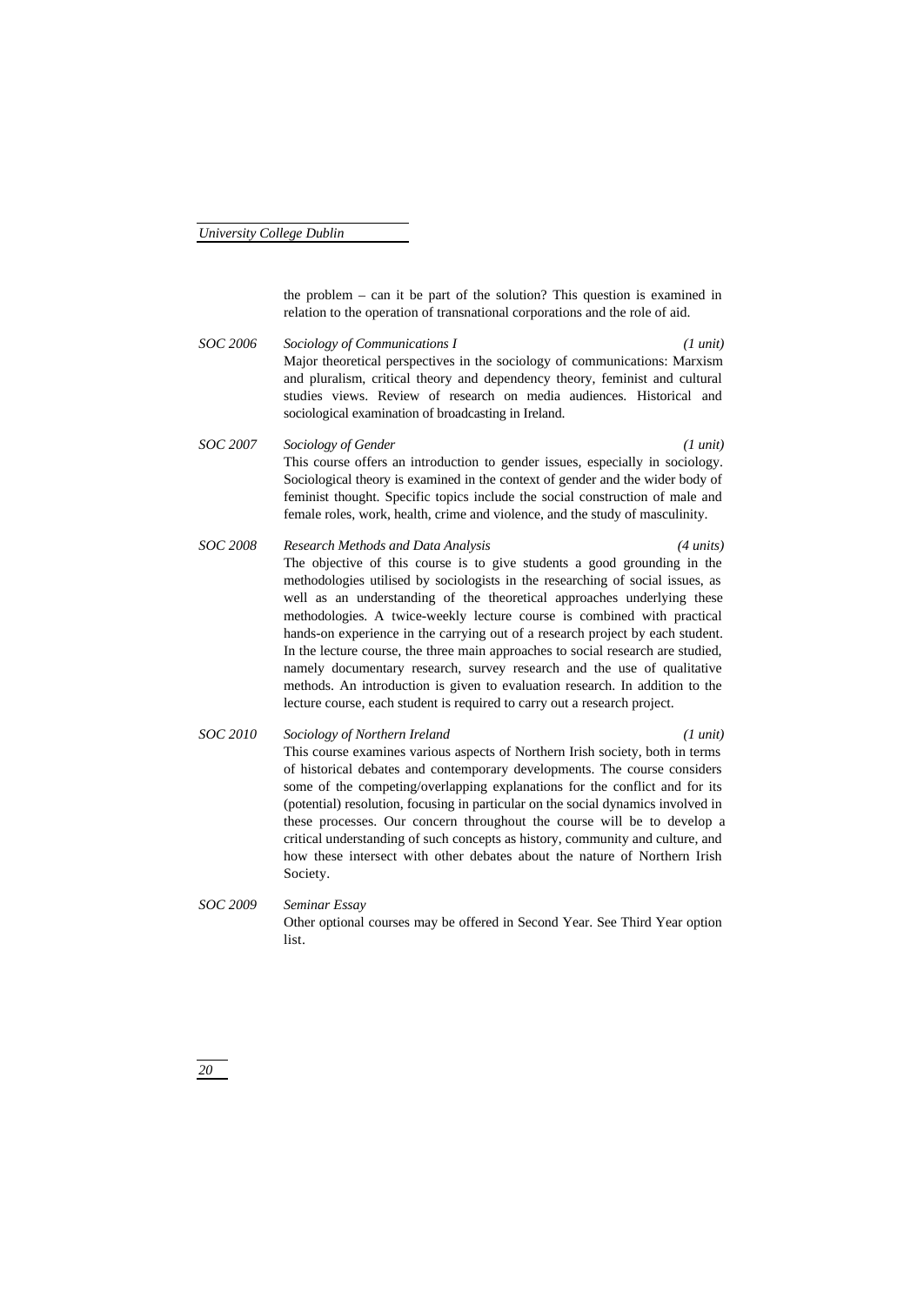| <b>Final Year</b>       |                                                                                                                                                                                                                                                                                                                                                                                                                                          | (SOC 3700)         |
|-------------------------|------------------------------------------------------------------------------------------------------------------------------------------------------------------------------------------------------------------------------------------------------------------------------------------------------------------------------------------------------------------------------------------------------------------------------------------|--------------------|
|                         | Students must take a total of twelve units.                                                                                                                                                                                                                                                                                                                                                                                              |                    |
|                         | Core Courses ( <i>These courses are taken by all students</i> )                                                                                                                                                                                                                                                                                                                                                                          |                    |
| SOC 3030                | Sociological Theory III                                                                                                                                                                                                                                                                                                                                                                                                                  | $(1 \text{ unit})$ |
| SOC 3001                | Sociological Theory IV<br>A central goal of this lecture course is to examine linkages between<br>contemporary sociological theory and empirical social research. Contemporary<br>theoretical advances within major sociological traditions are discussed and<br>empirical case studies within these traditions are considered. In particular,<br>issues dealing with agency and structure, as well as that of modernity, are<br>raised. | $(1 \text{ unit})$ |
| SOC 3002                | <b>Theory Seminar</b>                                                                                                                                                                                                                                                                                                                                                                                                                    | $(1 \text{ unit})$ |
| SOC 3003                | Special Interest Seminar – small group course                                                                                                                                                                                                                                                                                                                                                                                            | $(1 \text{ unit})$ |
| <b>Optional Courses</b> | Students take seven optional courses, at least four in the first semester.                                                                                                                                                                                                                                                                                                                                                               |                    |

- *SOC 3004 Sociology of Education (1 unit)* Key perspectives in the sociological analysis of education. The role of education in the process of social reproduction, and conversely the impact of social class and family background on educational performance. Special attention is given to quantitative and qualitative empirical research, with particular reference to Ireland.
- *SOC 3005 Sociology of the Family (1 unit)* The institution of the family has been described as the most critical organisational context in any society. This course examines a range of sociological literature, both theoretical and empirical, on the family. Issues in defining the family are examined in the context of diversity in family forms and historical controversies about the family. A major focus of the course is change and the family, with particular reference to the economy and familial roles. There is a special emphasis on Irish studies of the family. Other themes in this course include those of violence in the family, mate selection and marital quality.
- *SOC 3006 Sociology of Health and Illness (1 unit)* This course is concerned with the relationship between society and matters of health and illness. It has three major components: (i) the distribution of health and illness in society; (ii) the roles and settings of medical practice; and (iii)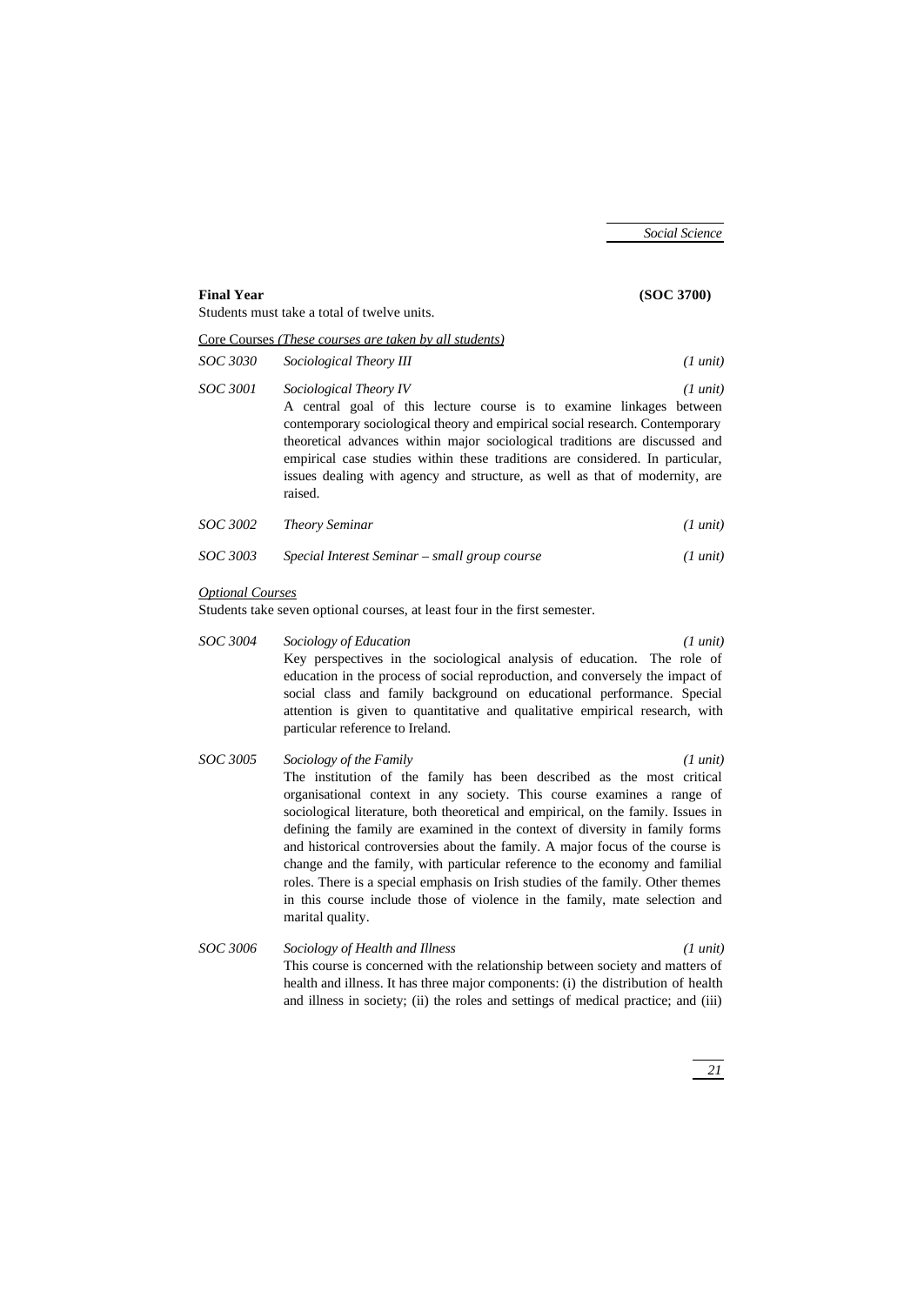public health policy. The following are the principal topics discussed: how people define health and illness; the social causes of disease; the distribution of illness among different social groups; stigmatising illness; the sick role; the professional-patient relationship; hospital organisation; the social impact of advances in medical technology; public health policy.

- *SOC 3007 Research Methods: Data Analysis (1 unit)* It is not necessary to be a mathematician or statistician to develop an understanding of quantitative data or how they can be analysed. Data analysis is not an alternative to 'Statistics' but has its own distinct meaning. Data analysis is concerned with making social researchers aware of the use, interpretation and evaluation of relevant data rather than a formal understanding of statistics. It is important to remember that data analysis should be a tool that you use to arrive at an understanding of the operation of social processes. The objective of this course is to ensure that students acquire practical research skills. Students will be introduced to the statistics package SPSS for Windows. It is intended that through learning technical skills, students will acquire a basic comprehension of the principles of statistical testing.
- *SOC 3031 Research Methods: Data Analysis II (1 unit)*
- *SOC 3008 Sociology of Religion (1 unit)* Classical sociological understandings of religion and how they relate to the development of contemporary religion and culture, with specific reference to whether there is a process of secularisation in Western societies and Irish society in particular.
- *SOC 3009 Sociology of Mental Health (1 unit)* The sociological study of madness and mental health. Historical and theoretical aspects of insanity. Contemporary models of madness and sociological interpretations. Freud and psychoanalysis; the role of the psychiatric patient; gender and madness.
- *SOC 3010 Sociology of Childhood (1 unit)* The social construction of childhood; the implications of declining birth rates and new family forms, the trends towards institutionalisation and segregation of children; the professionalisation of child care and the de-skilling of parenting; children's activities, time-budget studies; the economics of childhood and issues of autonomy, protection, exclusion and inequality.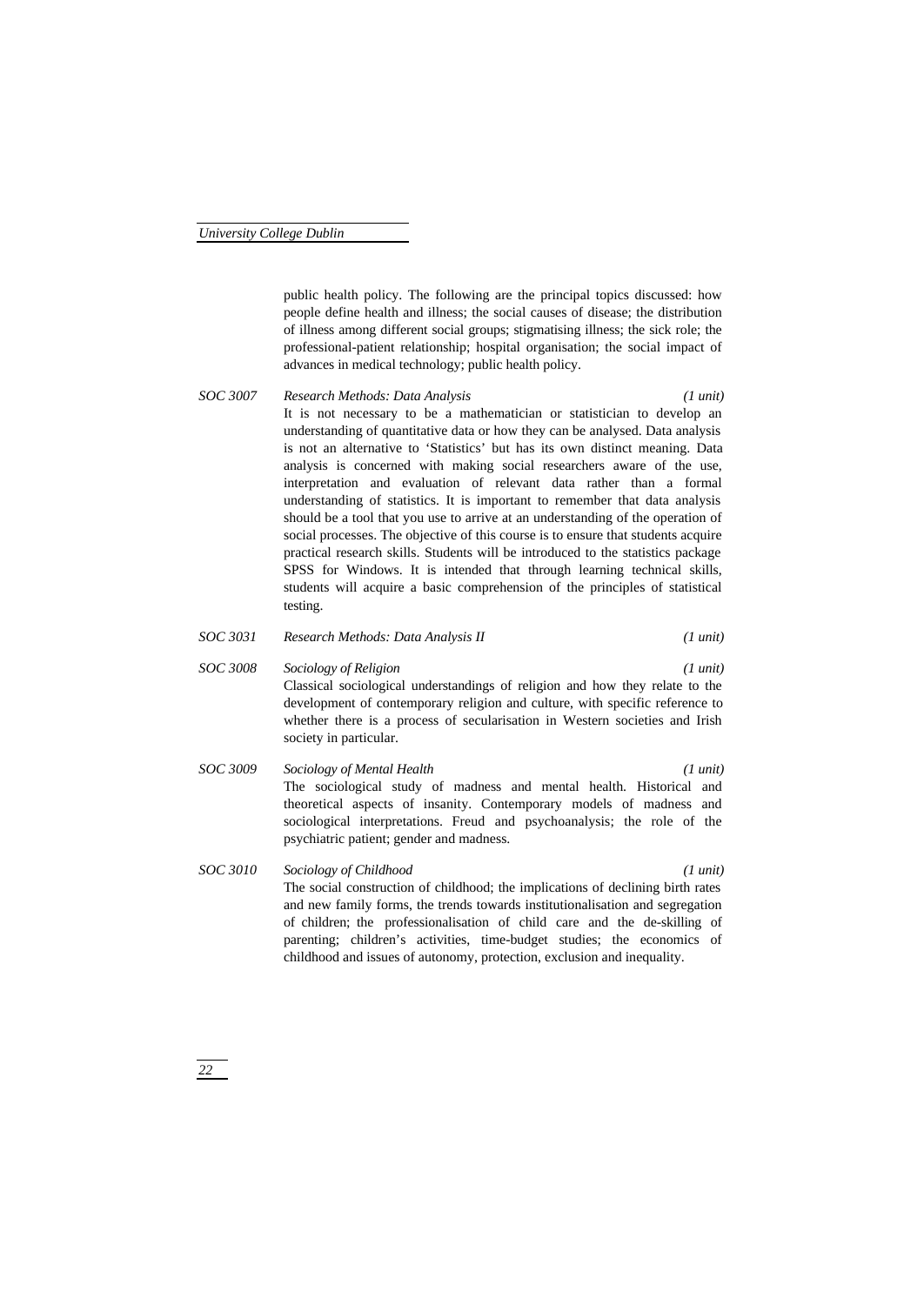- *SOC 3011 European Ethnic Relations 1 (1 unit)* Ethnic conflict in Eastern Europe and sociological patterns of ethnic and majority/minority relations generally. Ethnic relations in former Yugoslavia and the Balkans, and in the Baltic and East Slavic areas of the former USSR are studied to approach a range of problems including the nature of ethnicity and the cultural meaning of nation. Comparison with Western European ethnic relations. *SOC 3012 European Ethnic Relations 2 (1 unit) SOC 3013 Sociology of Sex (1 unit)*
	- Sex in relation to gender, eroticism, religion and morality. Sexual repression and emancipation. Changing attitudes and practices, particularly in Ireland.
- *SOC 3014 Public Discourse and the Media (1 unit)* This course analyses the role of the media in mature democratic societies, particularly in relation to the news, information and debate and discussion in the public sphere. The course looks at the way news stories are created, the role of journalists and sources, whether objectivity is possible, the influence of the State, censorship, restricted ownership, access, coverage of minority issues, and how the media set agendas and define morality.

*SOC 3015 Producing Media Messages (1 unit)* This course examines the contribution of sociology to public debate and discussion through the media. The course centres on the practice of writing and producing creative sociological messages for the media, including letters to newspapers, press releases, book reviews and proposals for radio documentaries.

- *SOC 3016 Reading Media Messages (1 unit)* This course examines different forms of media messages and the ways they can be read and understood, that is semiological, content, materialist and feminist analyses. A variety of sources are used including newspapers, magazines, photographs, television programmes (particularly soap operas), advertisements and films.
- *SOC 3017 Sociology of Technology (1 unit)* This course examines the relationship between technology and society. This involves a discussion of a variety of issues: is technology being used to deskill people? Does technology embody particular values? What effect will the Internet and genetic engineering have on society? the course is built around the competing perspectives of technological determinism and the social shaping of technology.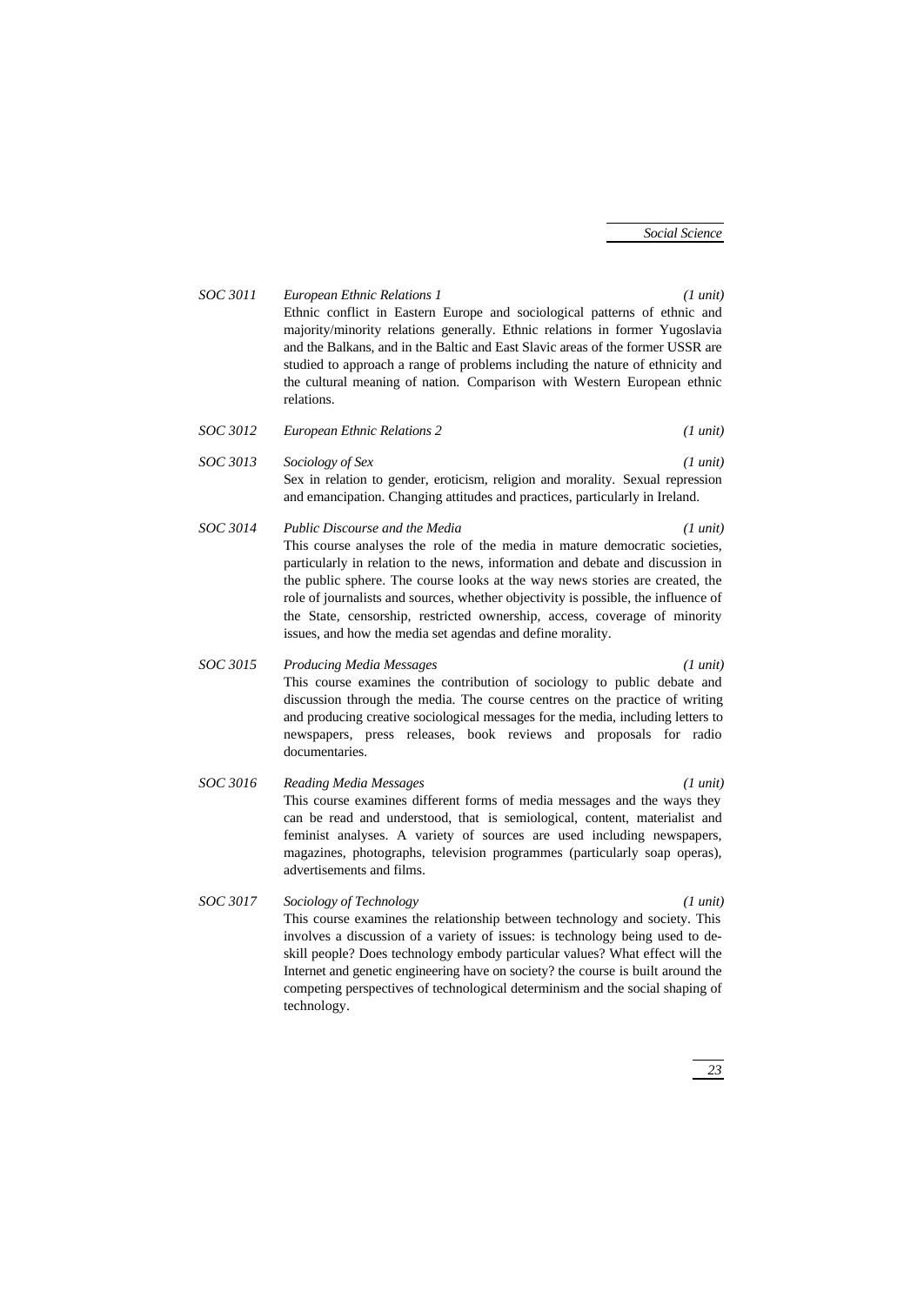### *SOC 3018 Social Organisation (1 unit)*

This course is not the standard introductory course to the sociology of organisations or organisational sociology as it is called. Its aim will be to present a number of new perspectives that have emerged in the field of social organisation in the last two decades. It will attempt to introduce the student to a new and hitherto neglected perspective of social organisational theory. Although incorporating many contributions from the fields of industrial sociology and organisation theory it also transcends these with new perspectives. The course will attempt to show that social organisation theory is a potentially fruitful field of sociological theory and research, at once both theoretical and 'applied', that is capable of illuminating many facets of contemporary society.

## *SOC 3019 Sociology of Emotions (1 unit)* This course challenges the usual sociological approach to the problem of social order, which is based on mentalist or cognitivist presuppositions: values and norms are things that minds deal with. The course argues that the role of emotions and of affective bonds has been denied and neglected to the detriment of the entire sociological enterprise *tout court*. This course is organised around an explication of the master social emotions of pride and shame and examines their role in the regulation of social life and, specifically,

## *SOC 3020 Sociology of Racism (1 unit)*

This course aims to enable students to develop a broad-based understanding of theories and issues surrounding the concepts of 'race', identity and nation. The course begins by examining the main theoretical paradigms in the study of 'race' and racism: pseudo-scientific, psychological, sociological, Marxist and Postmodernist. Following the development of these analytical tools, it then goes on to analyse issues concerning the construction of social identity in terms of essentialism, difference and opposition. Finally, issues concerning identity formation in terms of nation and nationalism in a global cultural context areexamined by analysing *inter alia* the racialisation of British identity, whiteness, Muslim identification, and various forms of social fundamentalism.

social relationships. Topics covered are: the history of shame, social conformity, the role of emotions in work and the emotions and violence.

### *SOC 3021 Visual Sociology (1 unit)*

Visual Sociology uses and produces visual material sociologically. It includes both theoretical approaches to the use of visual material as well as empirical approaches to the production of visual material. To a large degree visual sociologists attempt to be inclusive and are therefore unwilling to restrict visual sociology with a narrow definition. Discursively, visual sociology has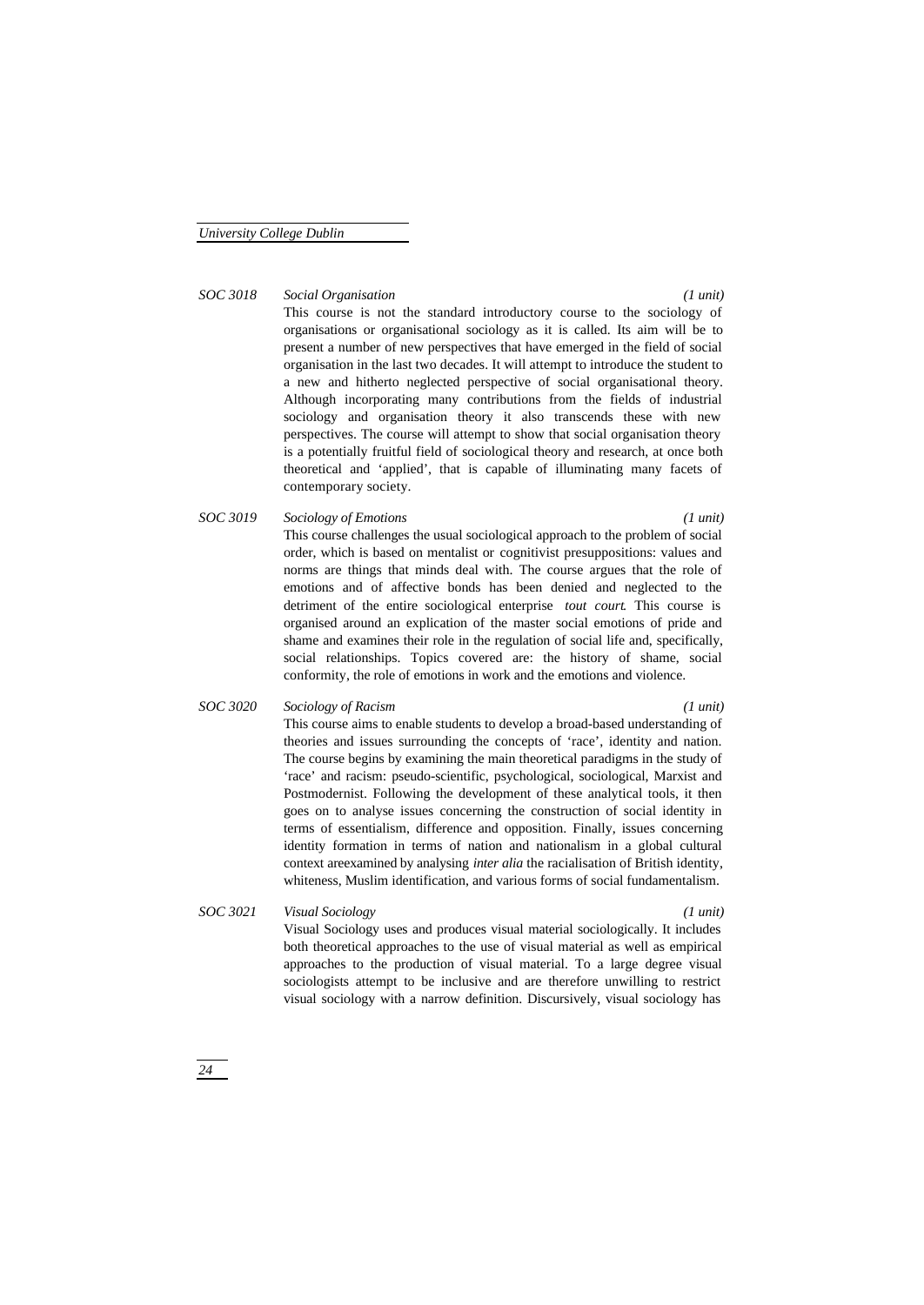developed continuously during its 'two-decade history'. Empirically, visual sociology is a form of visual ethnography. Images are defined by the context in which they are employed; for visual sociology this context should be sociological.

- *SOC 3022 Economic Sociology (1 unit)* This course is concerned with the following issues: sociological context of economic life; Irish industrial policy in the context of the international division of labour; dynamics of work organisations and labour markets. The changing GNP and GDP of Ireland and the classification of the changing Irish occupational structure from 1961 to date.
- *SOC 3024 Sociology of Sport (1 unit)* This course will start with a consideration of some basic definitional issues and proceed to an examination of the functions of sport and leisure. Attention will next be paid to the development of modern sport as a 'civilising process' (Elias) and, in that context, the sport of Ancient Greece and Rome and medieval Europe will be discussed for comparative purposes. The course will conclude with an examination of the following issues: the commercialisation of sport, sport and the media; sport and race; sport and gender; sport and violence, especially soccer hooliganism.
- *SOC 3025 Representation and Identity (1 unit)*

- *SOC 3026 Fashion Appearance and Gender (1 unit)* Fashion is a discourse of historical developments, social trends, human relations and self definitions. As a material symbolic system it encodes cultural values (e.g. beauty, morality, authenticity), cultural fantasies, power positionings (e.g. gender, class, sexuality, ethnicity) and constitutes a site of struggle between dominant ideologies and subversive challenges. The course examines certain aspects of this uniquely Western capitalist development and its recent transformation from a class phenomenon to a consumer phenomenon.
- *SOC 3027 Sociology of the Environment (1 unit)* This course examines the relationship between society and the biophysical environment. It draws on constructivist, realist, Marxist and eco-feminist approaches; analyses the theory of 'risk society'; examines the consequences of economic globalisation for the ecosystem; discusses the development of environmental movements; and explores the role of the media in placing environmental issues on the public agenda.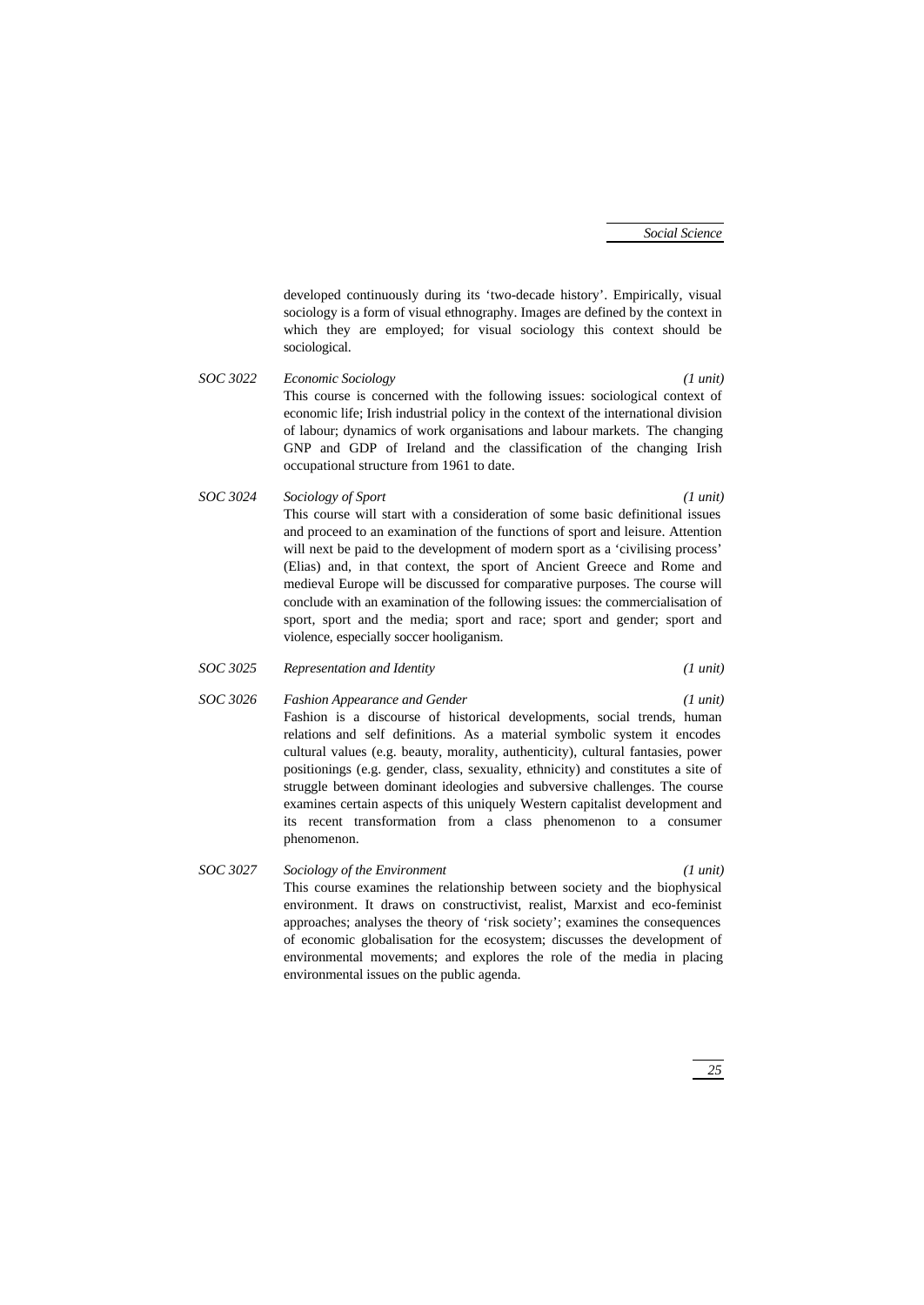## *SOC 3028 Issues in Social Psychology (1 unit)*

Social psychology occupies a very special position between individual psychology focusing on a micro level of analysis, and sociology which is concerned with a macro level. Somewhere in the space between them social psychology seeks to understand human behaviour neither in terms of personality or individual mechanisms, nor in terms of societal processes. Rather, it seeks explanations at the level of small group processes, where both person elements and social elements function as background variables. For this end it employs historical research methods that simulate certain aspects of social life while partialling out others, as well as discursive and ethnographic methods.

## *SOC 3032 Crime and Social Control (1 unit)* This course considers a broad range of theoretical and policy-oriented debates concerning issues of crime and social control, focusing on three main issues in particular. First, it examines the major theoretical explanations of criminal behaviour and considers their policy implications. Second, it addresses how various forms of inequality intersect with issues of crime and social control. Finally, it considers the relationship between crime, social control and broad processes of social change.

## *SOC 3033 Policing and Social Order (1 unit)*

The focus of this course is, firstly, on the major historical and sociological debates surrounding 'policing' and 'the police', and secondly, on contemporary developments in, and possible futures of, policing in Ireland and elsewhere. Throughout the course, we will consider the relationship between policing and social order, exploring in a variety of substantive ways, how social and economic divisions impact upon police practice, and how policing is enmeshed in the reproduction of social inequalities.

## *SOC 3034 Urban Sociology (1 unit)* Modern life is city life. Urban landscapes, cultures and economies provide the quintessential expression of the dynamics of modernity. This course will explore a variety of overlapping concerns including: local economic strategies and the changing political-economy of cities; social stratification and patterns of collective consumption; landscapes of race and class (e.g. gentrification, the underclass 'ghetto', ethnic cultural quarters such as 'China Town'), contested representation of cities, for instance by local boosters ('place marketing') or in popular culture (e.g. crime novels, TV, the media); globalisation, global cities and supra-national urban hierarchies; the post-modern city.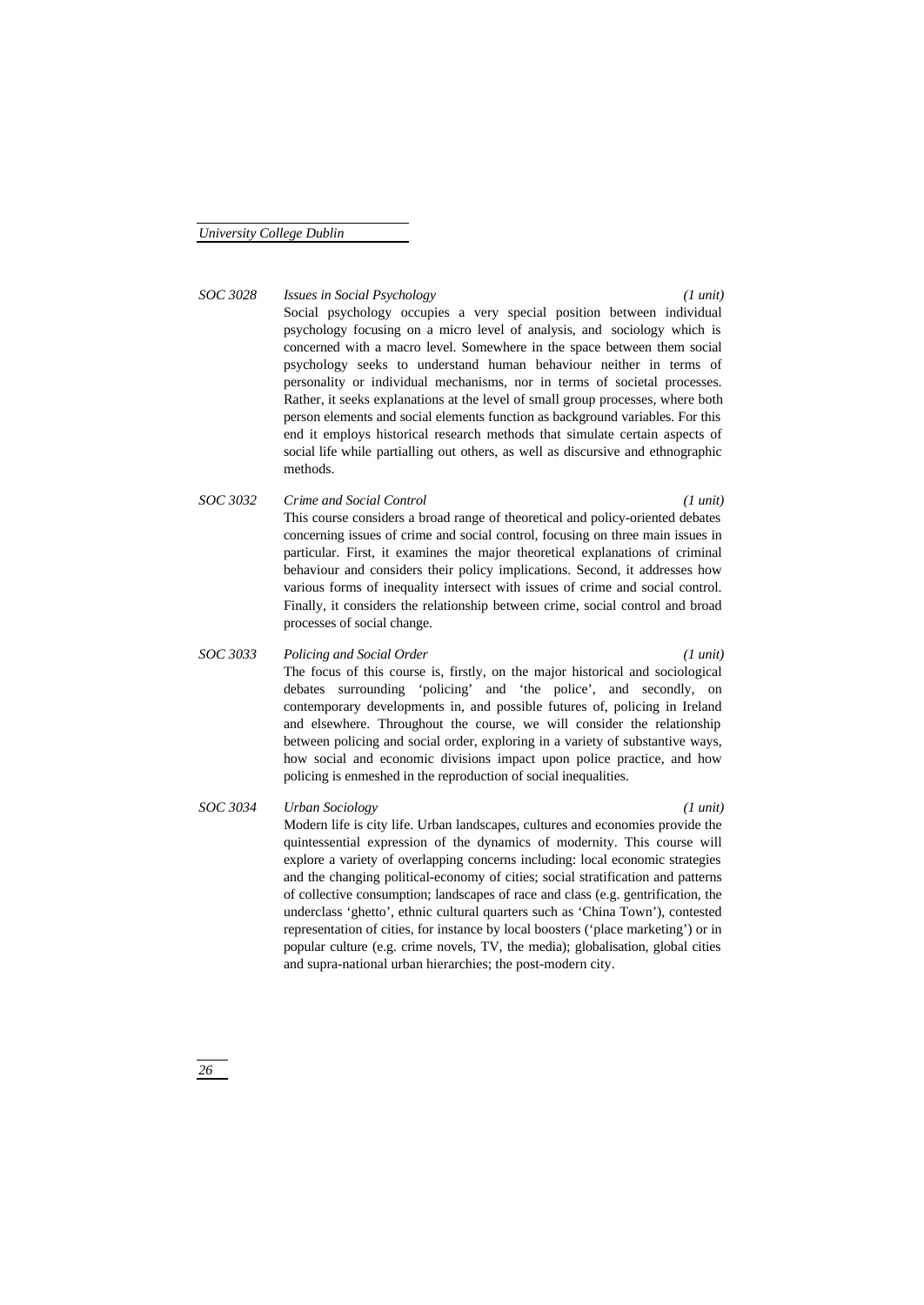## *SOC 3039 Environmental Sociology II (1 unit)*

The relationship between humanity and nature is central to a wide range of contemporary issues. This course looks at issues relating to people, animals, landscapes and eco-systems against the historical and evolutionary backdrop of biological anthropology. Topics include: Animal rights, wolf-introductions, GM agriculture, artificial eco-systems, synthetic wilderness, global warming, the sociology of pets, anti-roads protesters, hunt saboteurs, the ecology of human culture, the myth of the 'ecological Indian', the sociology of landscape, and 'Gaia'.

*SOC 3036 Political Sociology (1 unit)* 'What is power?' and 'Where is it exercised?' are two major questions in political sociology. The earlier sociological approach to the political tended to concentrate on the exercise of power by and within the state. New Political Sociology, however, looks for power throughout society. Thus, the question 'Who are we?' becomes a political question. In this course conceptualizations of power will be addressed, as will notions of political space, political action and identity. You will be introduced to debates about the more macro level of state, civil society and the public sphere, as well as the more micro and meso levels of identity and social movements.

## *SOC 3037 Health, Illness and the Media (1 unit)*

This course will examine representations of health and illness in the mass media. A particular area of interest is the role of the media in what Radley et al (1997:5) term 'the making of health'. One feature of late-modern societies is that all of us are consumers of multiple messages in relation to what we should and should not do to our bodies in order to be healthy. Even a brief overview of the Irish media illustrates the pervasiveness of health related topics. Following Giddens (1992), it might be suggested that reading health promotional material, reading newspaper or magazine articles dealing with health issues and listening to or watching programmes dealing with health related topics all provide information that can enable individual reflexive projects. The media have a key role to play in moralising health. The media also play a crucial role in the commodification of health. The aim of this course will be to critically examine these themes. Topics will include: an introduction to health promotion and the media; risk; the internet and cybercoping.

*SOC 3038 Work and Industry (1 unit)* Most people spend most of their lives working. Many spend much of this time thinking about their leisure time. Why is work alienating for so many?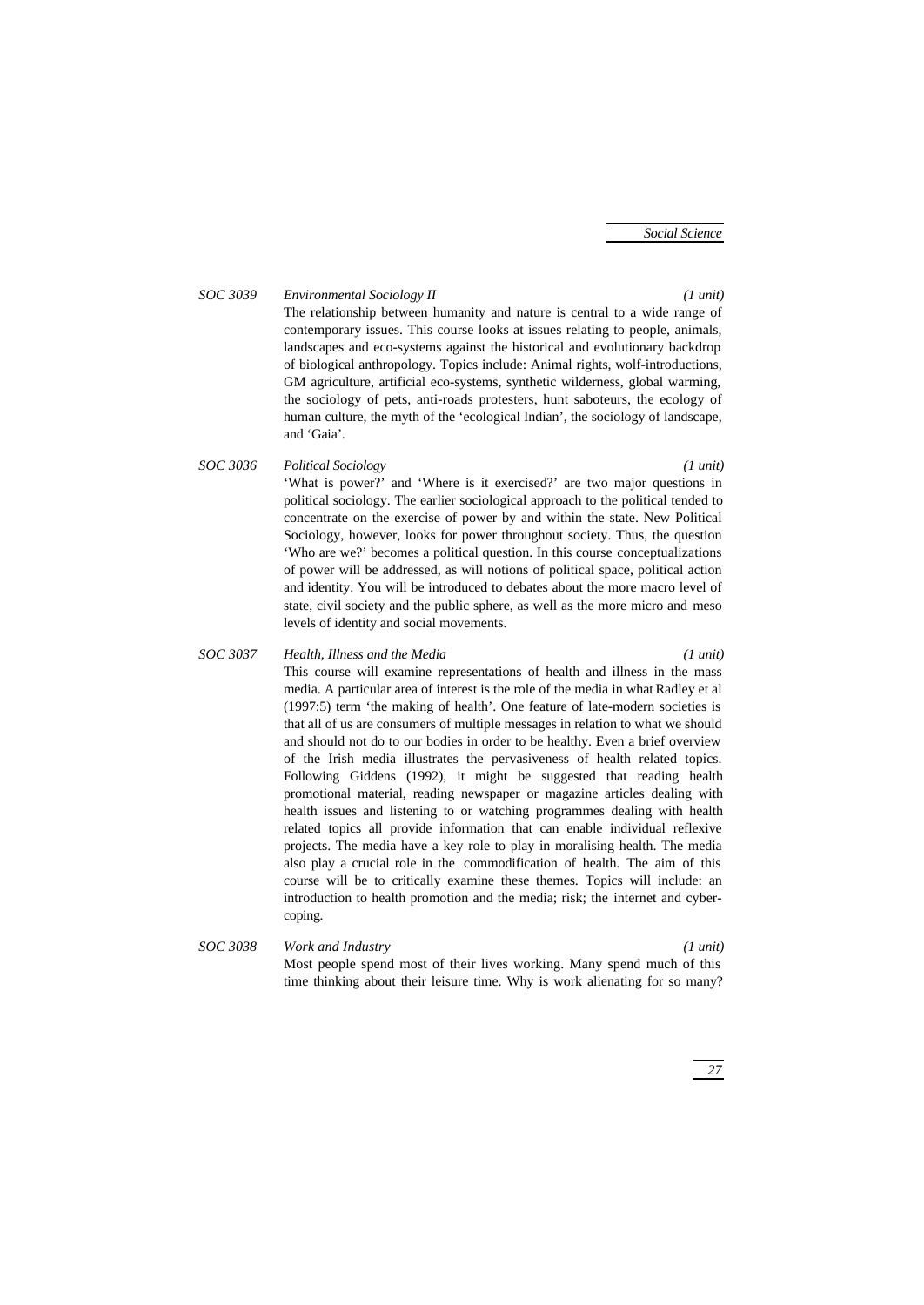What makes work rewarding rather than dull? Much thought has been put into organising our lives at work so why is our experience so often repetitive?

- *SOC 3029 Sociology of Food and Eating (1 unit)* Theoretical approaches: functionalist, structuralist, ecological-materialist, developmental. Social influences on appetite. Eating disorders: obesity, anorexia nervosa, bulimia. Food and gender. The history of culinary cultures. Professional and domestic cookery. Food technology and its impact. Gastronomy and gastronomic publics.
- *SOC 3040 American Society (1 unit)* The first half of this course looks at how the main modes and traditions of American society and politics came into being. The second half investigates how these modes and traditions have developed and changed over 200 years and how they are currently being used and understood.

### **Notes for Second and Final Year Students:**

- The provision of a course in any particular year is subject to the availability of staff and, in the case of an option, to its selection by a sufficient number of students. Certain optional courses may only be available timetable permitting. Courses additional to those listed may be provided in a particular year.
- Students may also take as options within Sociology timetable permitting certain courses taught by other departments, notably the Department of Philosophy; the express permission of the Head of the Department of Sociology and of the Head of the other relevant department is required.
- Optional courses listed above for the third year may from time to time be offered as options in the second year and *vice versa.*

## *Social Policy*

### **Second Year SPOL 2700**

Students in second year Social Policy will normally take twelve units, eight units from the core courses and four units from the required courses listed below.

Core Courses *(Eight units)*

*SPOL 2001 Irish Social Policy (1 unit)*

Further analysis of the effectiveness of contemporary Irish Social Policy initiatives in selected policy areas.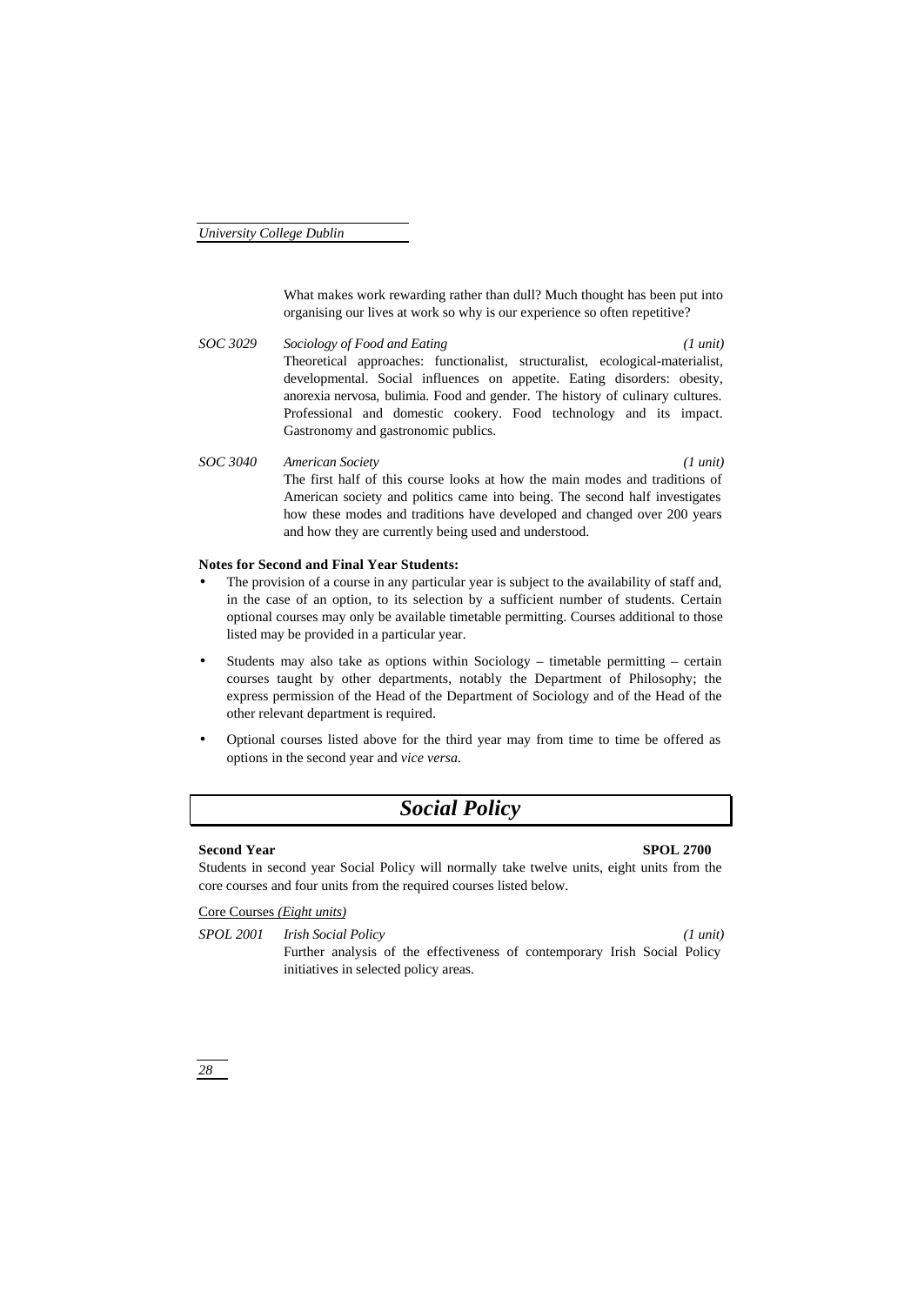*SPOL 2002 Poverty and Social Exclusion (1 unit)* This course examines the debate on relative and absolute poverty, issues in the measurement of poverty and the wider question of social exclusion. It looks at strategies to tackle poverty and exclusion, and includes units on the financing of social service actions.

- *SPOL 2003 Women and Social Policy (1 unit)* Students will be introduced to some of the women's issues which arise in social policy design and administration in Ireland. The special vulnerability to poverty, higher unemployment and lower incomes among women and their treatment in social security regimes are among the themes examined.
- *SPOL 2004 Ideology and Social Policy (1 unit)* This course focuses on certain key ideologies in social policy discourse. Theorists analysed include representatives from the New Right, the New Left and feminist writers, along with those who seek to defend the welfare state. Central themes such as approaches to the concepts of need, obligation, reciprocity and the role of the state underpin the series.
- *SPOL 2005 Social Need and Social Services (Workshops) I (1 unit)*
- *SPOL 2006 Social Need and Social Services (Workshops) II (1 unit)* This series of workshops focusing upon a wide variety of personal social services areas is offered in order to help students develop a perceptive, analytical and sensitive approach to the social services. Use will be made of a variety of teaching resources including visual material, identification of relevant literature and visits to agencies.
- *SPOL 2007 Family Policy (1 unit)* This course will address some of the principal questions around defining families and the various approaches to social policies as they affect families.
- *SPOL 2008 Social Policy Seminars (1 unit)* This course consists of small group discussions, focusing in some depth upon various aspects of the themes covered in the Irish Social Policy lecture series.

## Required Courses *(Four units to be taken) SPOL 2009 Economics for Social Policy I (1 unit)*

*SPOL 2010 Economics for Social Policy II (1 unit)* This course will give students a basic understanding of some of the more important areas of micro and macro economics relevant to social policy. In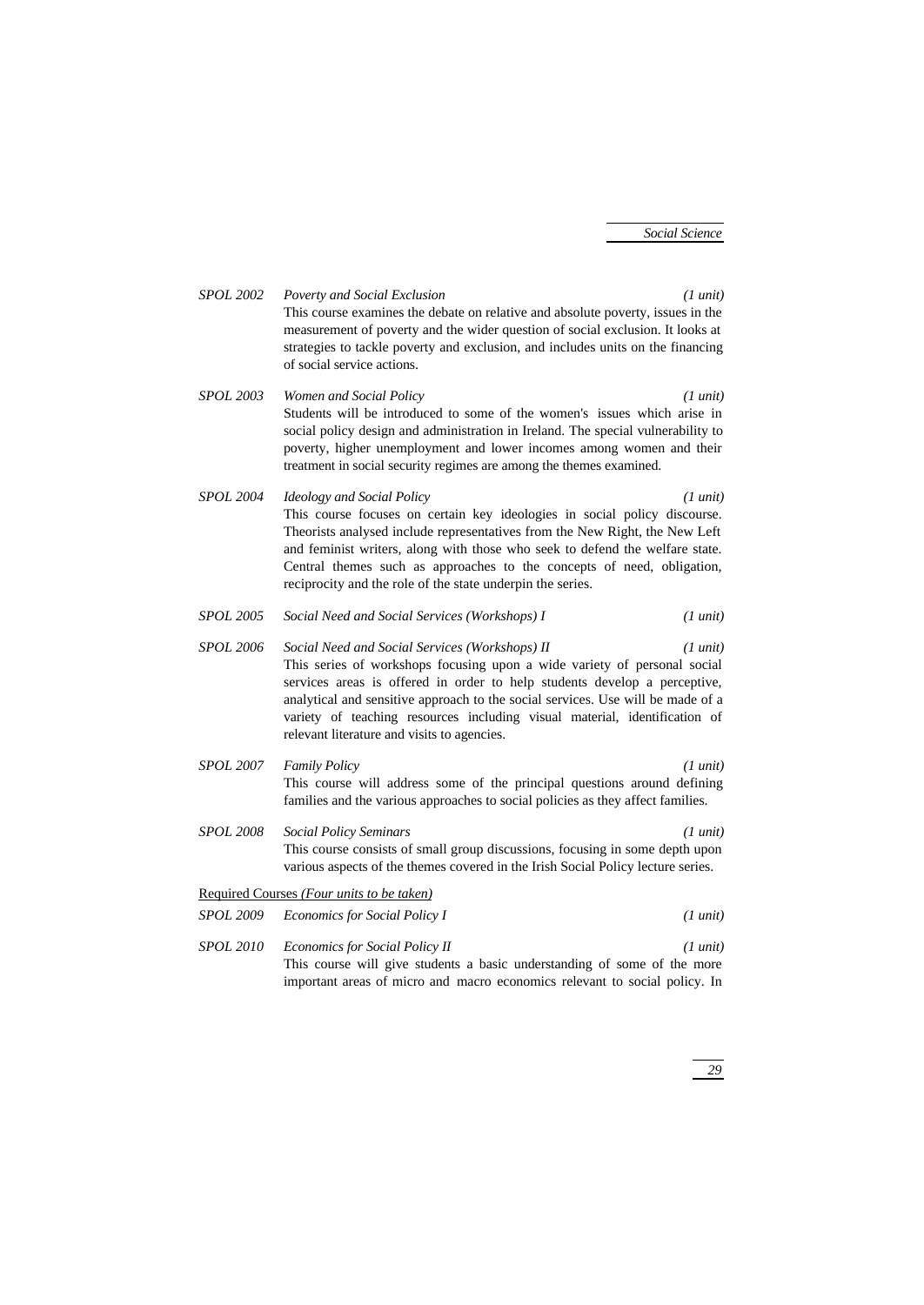order to be able to analyse the effectiveness of government and social policy it is first necessary to understand the institutions behind these policies.

|                  | SPOL 2011 Politics and Public Administration I                                                                                                                                                                                                                                                                                | $(1 \text{ unit})$ |
|------------------|-------------------------------------------------------------------------------------------------------------------------------------------------------------------------------------------------------------------------------------------------------------------------------------------------------------------------------|--------------------|
| <i>SPOL 2012</i> | Politics and Public Administration II<br>This course provides a critical analysis of the Irish political system. It<br>examines the role of the Oireachtas, Civil Service and other institutions in the<br>administration and policy-making process, and looks at wider influences such<br>as the role of the European Union. | $(1 \text{ unit})$ |
|                  | $SPOL$ 2013 Psychology I                                                                                                                                                                                                                                                                                                      | $(1 \text{ unit})$ |

*SPOL 2014 Psychology II (1 unit)* This course introduces students to a range of personality theories together with an introduction to social and organisational psychology.

Programme content may vary slightly from year to year.

### **Notes for Second Year Students:**

Students who did not take courses in Economics or Politics in First Year will be required to take these courses in Second Year as listed above under Required Courses. All required written work must be submitted in order to fulfil the requirements of the course. Attendance will be taken into account in assessing the year's written work.

### **Third Year SPOL 3000**

Students in Third Year Social Policy will normally take twelve units, seven units from core courses and five units from optional courses.

## *Core Courses*

|                  | SPOL 3001 Comparative Social Policy I                                                                                                                        | $(1 \text{ unit})$ |
|------------------|--------------------------------------------------------------------------------------------------------------------------------------------------------------|--------------------|
| <i>SPOL 3002</i> | Comparative Social Policy II<br>This course seeks to analyse and evaluate social security policies and health<br>policies in a number of European countries. | $(1 \text{ unit})$ |
| <i>SPOL 3003</i> | Social Policy Analysis                                                                                                                                       | $(1 \text{ unit})$ |

The principal concern of this course is to explore theoretical approaches to the study of social policy, assumptions underlying selected policy initiatives and how government can utilise social science research to improve policies and programmes. Policy analysis is examined as a means of synthesising information, including research results to produce policy decisions and determine future needs for policy-relevant information.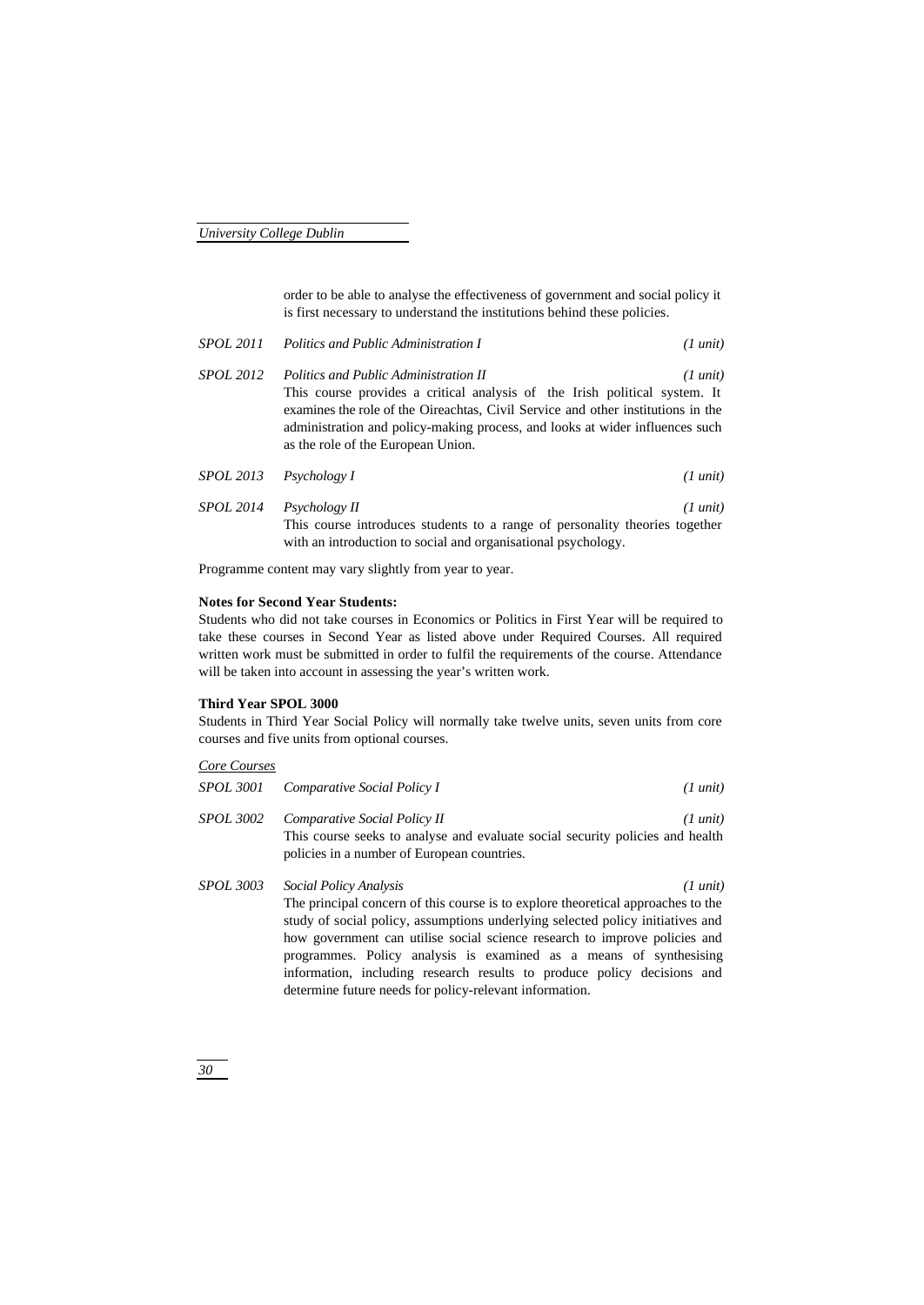|                  | SPOL 3004 Social Policy Seminars I<br>$(1 \text{ unit})$                                                                                                                                                                              |
|------------------|---------------------------------------------------------------------------------------------------------------------------------------------------------------------------------------------------------------------------------------|
| <i>SPOL 3005</i> | Social Policy Seminars II<br>$(1 \text{ unit})$<br>These seminars will consist of small group discussions on a range of<br>substantive issues in social policy analysis. They will cover both conceptual<br>and applied policy areas. |
|                  |                                                                                                                                                                                                                                       |

- *SPOL 3006 European Family Policy (1 unit)* This course will cover aspects of the field of family policy in Europe including: problems of definition and comparison, demographic trends and the implications for family policy; EU directives and other European initiatives affecting families; trends and policies for lone parents throughout Europe; work and family roles and family income policies.
- *SPOL 3007 Evaluation Research (1 unit)* This course will introduce students to the process, methodology and policies of evaluation research. It will cover the principles and methods involved at each stage of the process.

## *Optional Courses*

Candidates are advised that although it is possible to take Social Work courses as part of their undergraduate programme in Social Policy, these are introductory courses and do not constitute a professional training in Social Work. For details of courses leading to a professional training in Social Work, see MSocSc (Social Work) and the Higher Diploma in Applied Social Studies.

|  | $(1 \text{ unit})$ |
|--|--------------------|

- *SPOL 3009 Business Administration II (1 unit)* This is an introductory course which runs for twenty-four lectures on the basic concepts for understanding Business Administration.
- *SPOL 3010 Community Studies (1 unit)* In this course, students are introduced to the variety of ways in which community has come to be used as an organising concept in social policy, with particular reference to the emergence of community development and community care as a policy goal.
- *SPOL 3011 Social Gerontology (1 unit)* This course seeks to develop awareness of the variety of factors, demographic, cultural, attitudinal and societal which impinge on the health and well-being of populations. It explores both positive and negative aspects of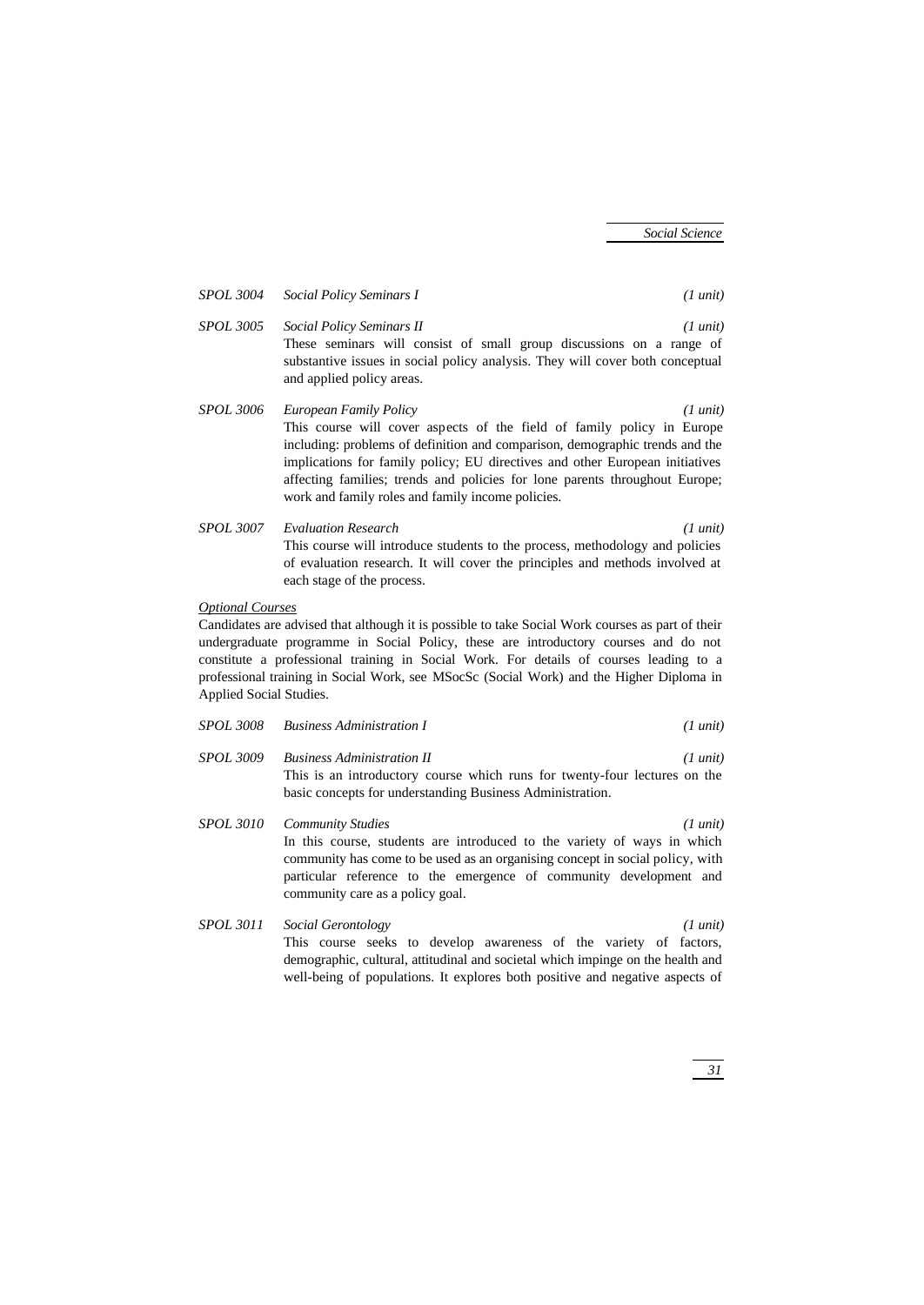later stages of the life cycle and intergenerational aspects of social relationships.

*SPOL 3012 Industrial Relations and Personnel Management I (1 unit) SPOL 3013 Industrial Relations and Personnel Management II (1 unit)* Part one of this course provides students with a basic introduction to the role of the personnel manager in Irish organisations. The course follows an inputthroughput-output model which analyses how the function deals with new employees, how they process through the organisation and how they exit the organisation. Part two is an introduction to specific industrial relations contemporary issues in Ireland. *SPOL 3014 Introduction to Social Work I (1 unit) SPOL 3015 Introduction to Social Work II (1 unit)* This introductory course consists of a series of lectures which outline the main theoretical influences on the development of social work intervention strategies and a series of workshops designed to facilitate the development of basic counselling skills through exercises, role play and video. *SPOL 3016 Social Work Seminars (1 unit) SPOL 3017 Social Work in Practice (1 unit)* This is a lecture course which examines areas of social work in practice with particular reference to an array of family support options and residential social work. *SPOL 3018 Race and Social Policy in Ireland (1 unit)* The course examines the emergence of race as a social issue in Ireland, responses to immigration, refugees and racism within Irish society and the impact of these responses on Irish social policy. Responses to refugees and immigrants in a number of areas of Irish social policy such as education, welfare policy and social work are considered. The course also examines the ongoing development of policy in relation to race and ethnicity. *SPOL 3019 Rural/Urban Development (1 unit)* This course introduces the concept of development in both rural and urban contexts and looks at policies relevant to development in Ireland in the 1990s. *SPOL 3020 Men, Work and Family (1 unit)* This course uses the concept of Gender, Equality and Needs to look at the formation of social policy in relation to men in Ireland.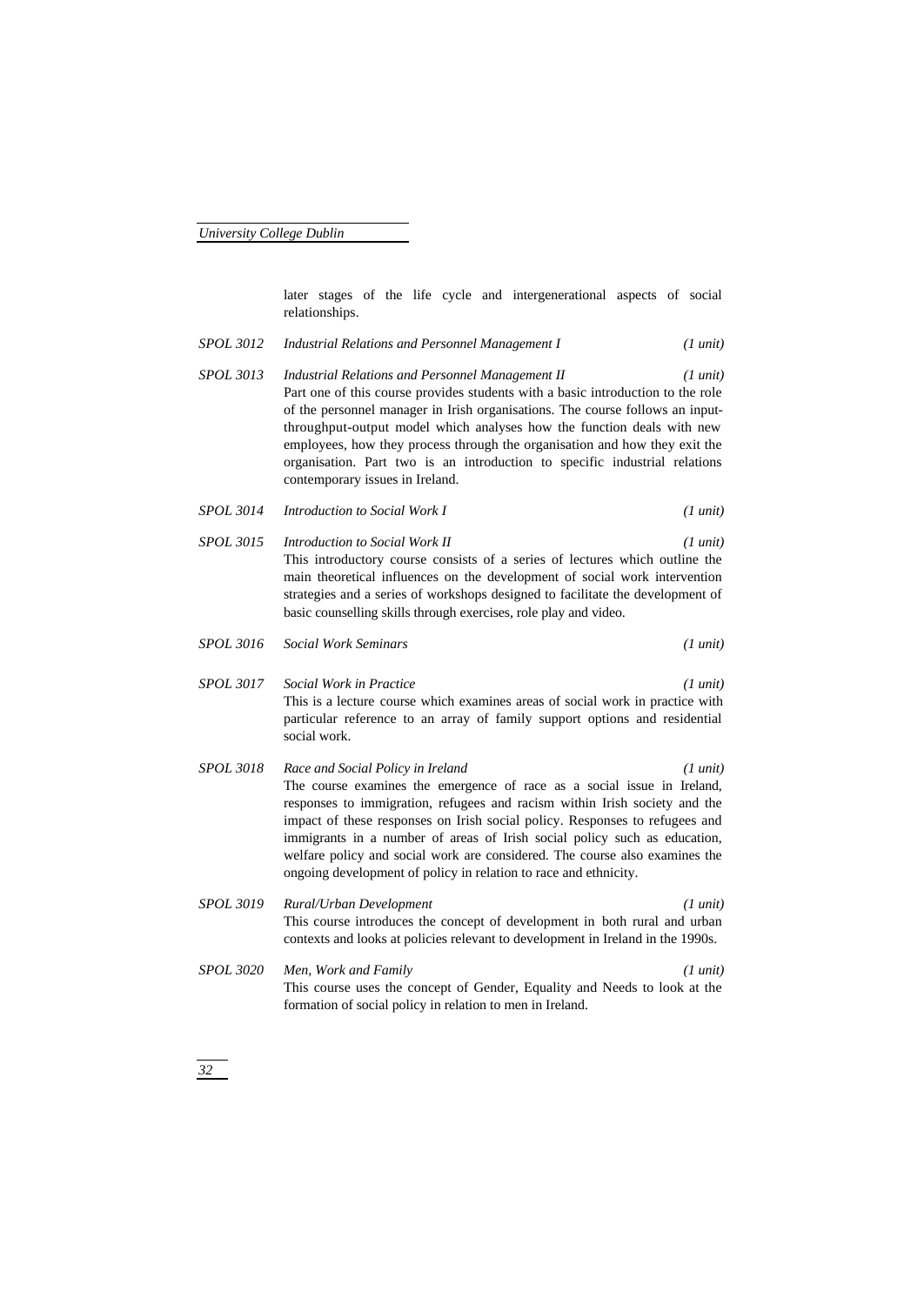Students may also take optional courses in other subjects where this is agreed with the relevant department.

### **Notes for Third Year Students:**

- Programme content may vary slightly from year to year.
- The provision of a course in any particular year is subject to the availability of staff, and, in the case of an option, its selection by a sufficient number of students. Courses additional to those listed may be provided in a particular year.
- Social Policy students may be required to undertake fieldwork as part of this course.
- All required written work must be submitted in order to fulfil the requirements of the course.
- Attendance will be taken into account in assessing the year's written work.

## *Information Studies*

### **Second Year (IS 2700)**

Each student takes twelve units from the range of courses offered. The following course units are typical of the choice which will be offered in any year.

*IS 2211 Information in Organisations (2 units)*

This two unit course examines the problem of communications in organisations and the analysis of information flow and information networks within organisations. The aim of the course is to examine the role of information and information systems in organisations, the impact of the changing economic and technical environment of organisations on information systems, and to compare the character of formal information systems and informal communication patterns. Within this general framework emphasis is placed upon individual and group information handling within work groups rather than on the design of systems.

*IS 2212 Introduction to Human Information Behaviour (2 units)* This two unit course places the focus of attention on the users of information systems or services. Too often in the past the focus of research and practice has been on the system itself or particular aspects of a service. This course looks at many of the individual characteristics of users and their behaviour in approaching an information system or service and attempts to show how essential the user is in determining the success of a system. Methods of assessing user needs and behaviour through user studies are also discussed.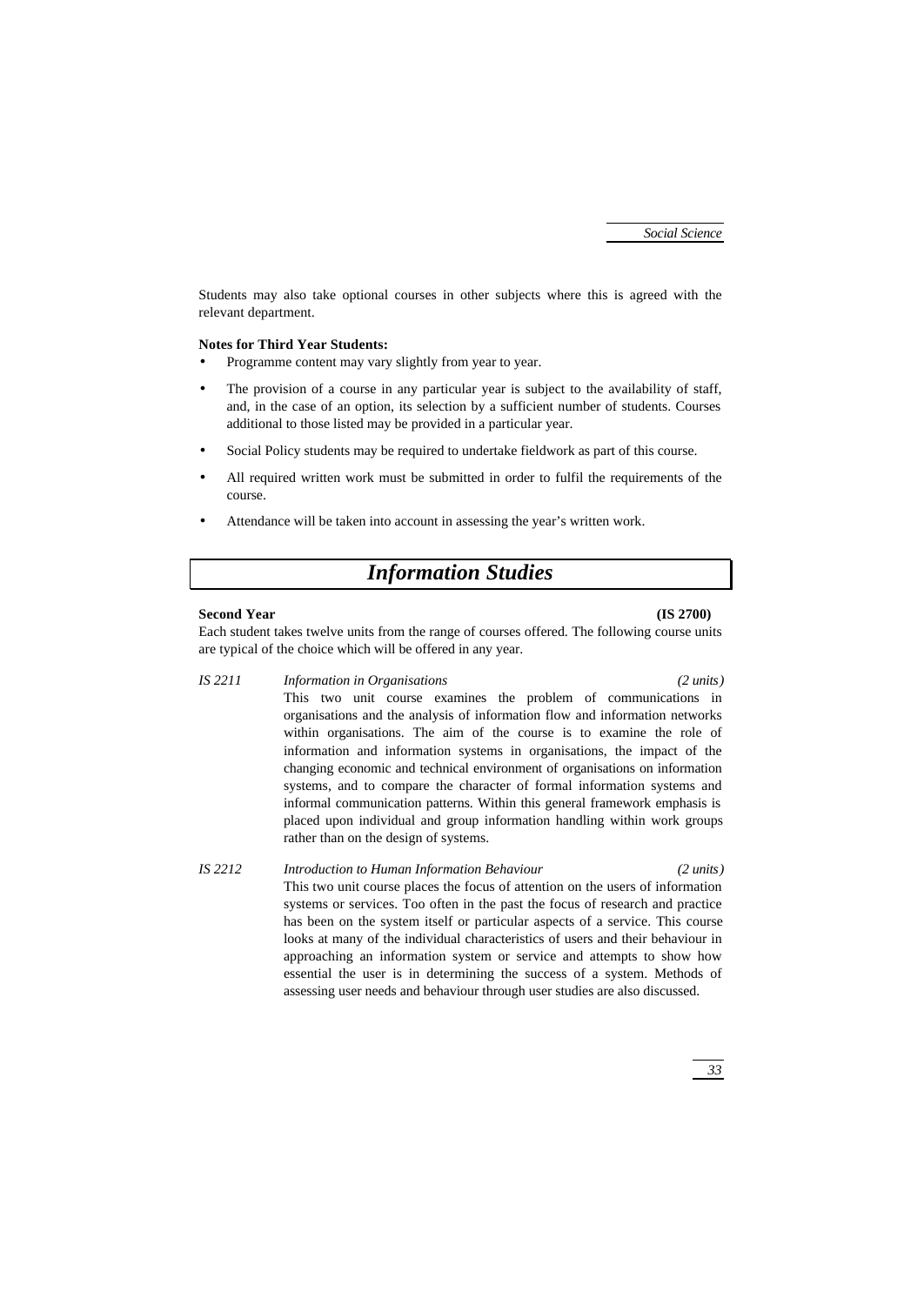*IS 2221 Communications and the Consumer (2 units)* This two unit course examines aspects of both print and electronic text distribution in Ireland. It should complement to some extent any coverage of broadcast media or contemporary creative writing within the range of Arts/Social Science degree subjects taken by students. This process of consumer purchase is examined with regard to particular generic types of text: newspaper, magazines, best-sellers, popular reference. Based mainly on post-1945 marketing techniques in Ireland, the United Kingdom and elsewhere, the course aims to characterise and predict some of the lasting consequences of these changes for the reading culture of the next century.

## *IS 2241 General Information Resources (2 units)* A general overview of a range of widely available information resources is presented in this two unit course. Examples of resources covered by the courseinclude print, audio-visual and electronic media, with emphasis on information and publications available through regular book trade channels and the media. The course is intended for information users.

## *IS 2261 Introduction to Computers (2 units)* This two unit foundation course presents an overview of information technology in the late  $20<sup>th</sup>$  century aimed at those with limited or no previous knowledge. Broad areas covered are: the basics of how computers work, hardware (CPU, main memory, secondary storage devices, input and output devices), software (systems software and applications software), networks and connectivity (Local Area Networks and the Internet). The computer industry and social, ethical and human issues associated with computerisation

are also examined.

- *IS 2262 Introduction to Databases (2 units)* This two unit course focuses on computerised databases. Database theory is introduced, including functions, components and structures of databases. Students will be introduced to creating their own database using a popular Database Management System (DBMS). This will include the practical and technical skills required to create a database, as well as the evaluation criteria used in selecting a particular DBMS. Students will be introduced to the issues associated with searching bibliographic and full-text database searching.
- *IS 2263 Design of Information Systems (4 units)* In this four-unit course the student investigates the information systems of a particular organisation, with regard to the implementation of a new technology based information system. Each student is required to create a Project Initiation Document (PID) that provides an analysis of the existing IS set-up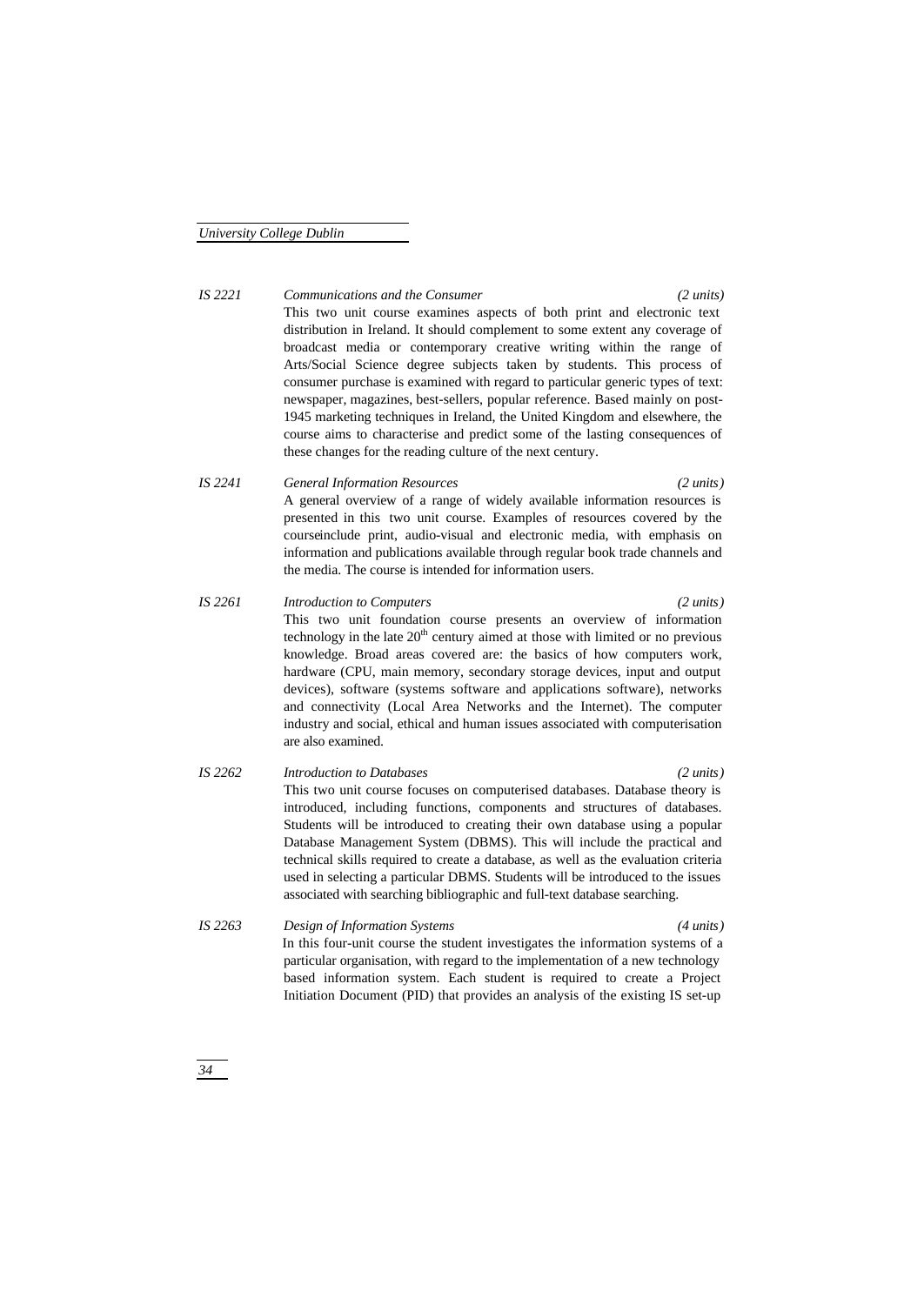and a proposal for the introduction of this new service. The central aim of the PID is to identify the information systems at work within the organisation, what individuals involved want to achieve, and what new Information Technology/Information Systems will be required to implement the project. The selection of actual software or the creation of any physical systems is outside the scope of the project. A formal knowledge of computers, at a level corresponding to First Year Computer Science, is a prerequisite for this course.

*IS 2265 Presentation of Electronic Information (2 units)* This intermediate level two-unit course builds on the basic concepts and principles of presentation of information introduced in course IS 1112 (*Presentation of Information*). IS 2265 concentrates on the presentation of electronic information, that is, information stored, retrieved or presented via computer. This course aims to provide a critical understanding of the methods of presenting electronic information, how and why these methods have evolved and how they may evolve in the future. It also aims to foster basic skills in the presentation of electronic information, in particular, the use of desktop publishing technologies. IS 2265 is a prerequisite for the third year course *Electronic Publishing.*

### **Final Year (IS 3700)**

Each student takes twelve units from the range of courses offered. The following course units are typical of the choice which will be offered in any year:

## *IS 3311 Information Policy (2 units)*

This two-unit course begins with a review of the range of information policies pursued by most governments in western societies and continues this theme in two ways. First, by looking at individual issues, like copyright, censorship, data protection and secondly by reviewing the experience of individual countries.

*IS 3312 Culture, Information and Technology (2 units)* This two-unit course examines social and cultural perspectives on information and technology. Topics will include how individuals and organisations in modern society perceive information and technology, the impact of new technology and information systems on social and cultural structures in modern society and changes in social control of information. Issues such as global culture, virtual communities and the sociology of technology and knowledge will be discussed.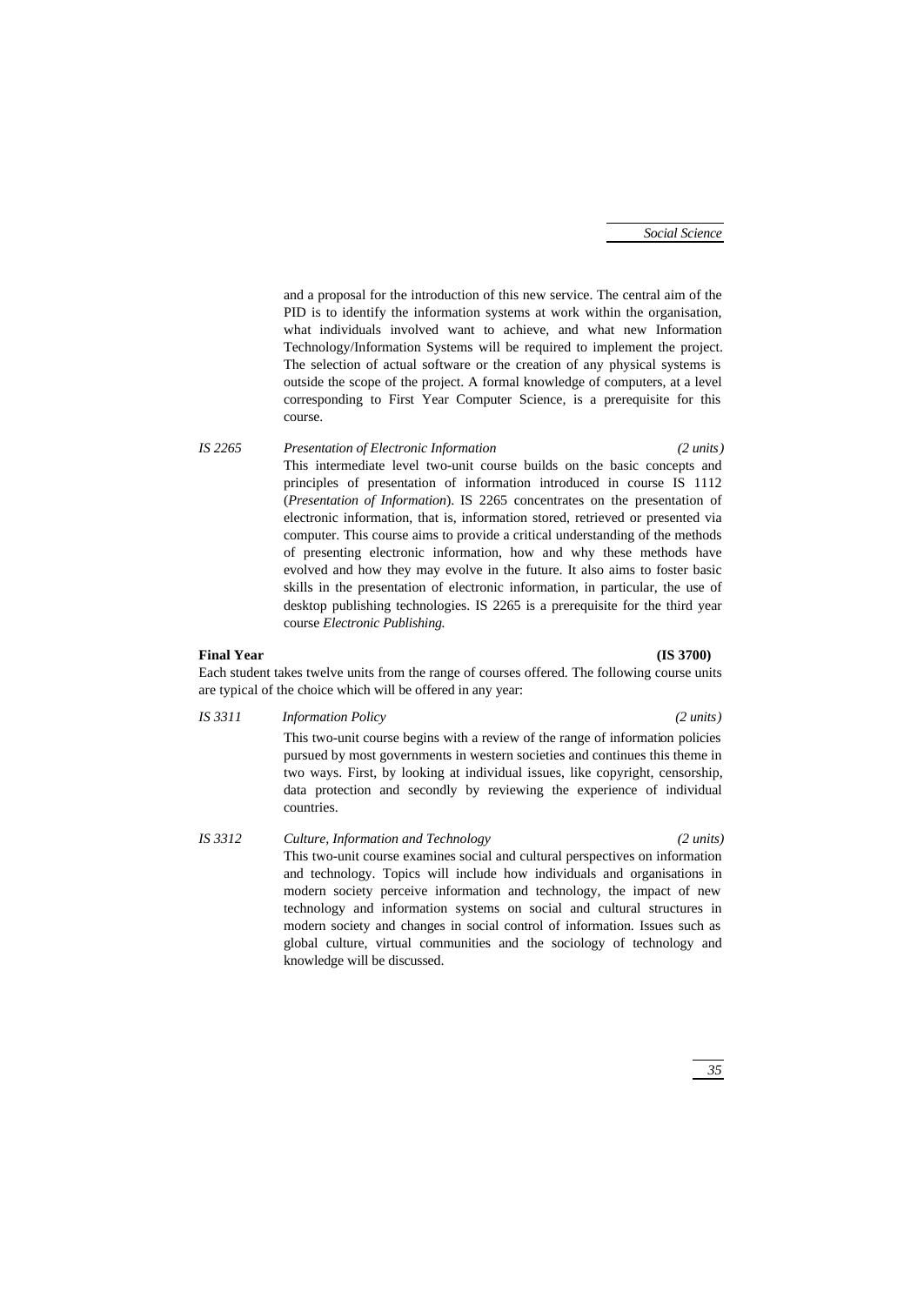*IS 3323 History of the Book (2 units)* This two-unit course explores and researches the impact of print culture as it evolved post-1500 in Europe and North America. The programme of study is interdisciplinary and collaborative with a number of Departments/Centres. It forsees the preparation of research themes in the domain.

- *IS 3331 Management of Information Agencies (2 units)* This two-unit course is an introduction to the theory of organisation and to the use of management techniques in libraries and information units. The following topics will be covered: introduction to organisational theory; designing and maintaining the organisation; managerial responsibilities; structure of information agencies; management of resources, including personnel, finance and budgeting, materials, buildings and equipment.
- *IS 3344 Introduction to Electronic Resources (2 units)* This two-unit course examines the principles and practice of online searching, using commercial databases in a variety of formats including CD-ROM and online. An overview of electronic products is followed by a more detailed exploration of the skills of online searching with emphasis on the techniques of selection, retrieval and evaluation of databases. The course will concentrate on basic online searching skills with a significant practical component of live online searching and will require considerable student initiative to work independently in practical exercises. The following aspects of searching will be covered: basic concepts of database structure, particularly inverted file searching using Boolean logic; command languages; search strategies using controlled and natural vocabularies; and access to CD-ROM and Internet resources. The range of databases will be assessed and search results evaluated, in relation to specific information needs.
- *IS 3347 Literature for Children (2 units)* This two-unit course introduces significant aspects of children's literature provision in Ireland. Past, present and emerging trends are assessed and monitored. The interlocking roles of librarians, teachers and publishers are explored and a basis is developed for future domestic and overseas cooperation.
- *IS 3365 Electronic Publishing (2 units)* This two-unit course aims to give students an understanding of some of the principal aspects of computer-mediated publications. It concentrates on online publications disseminated via the Internet or CD-ROM. The course aims to encourage awareness of current technical, commercial and social issues affecting electronic publishing via a case study of one particular electronic

*36*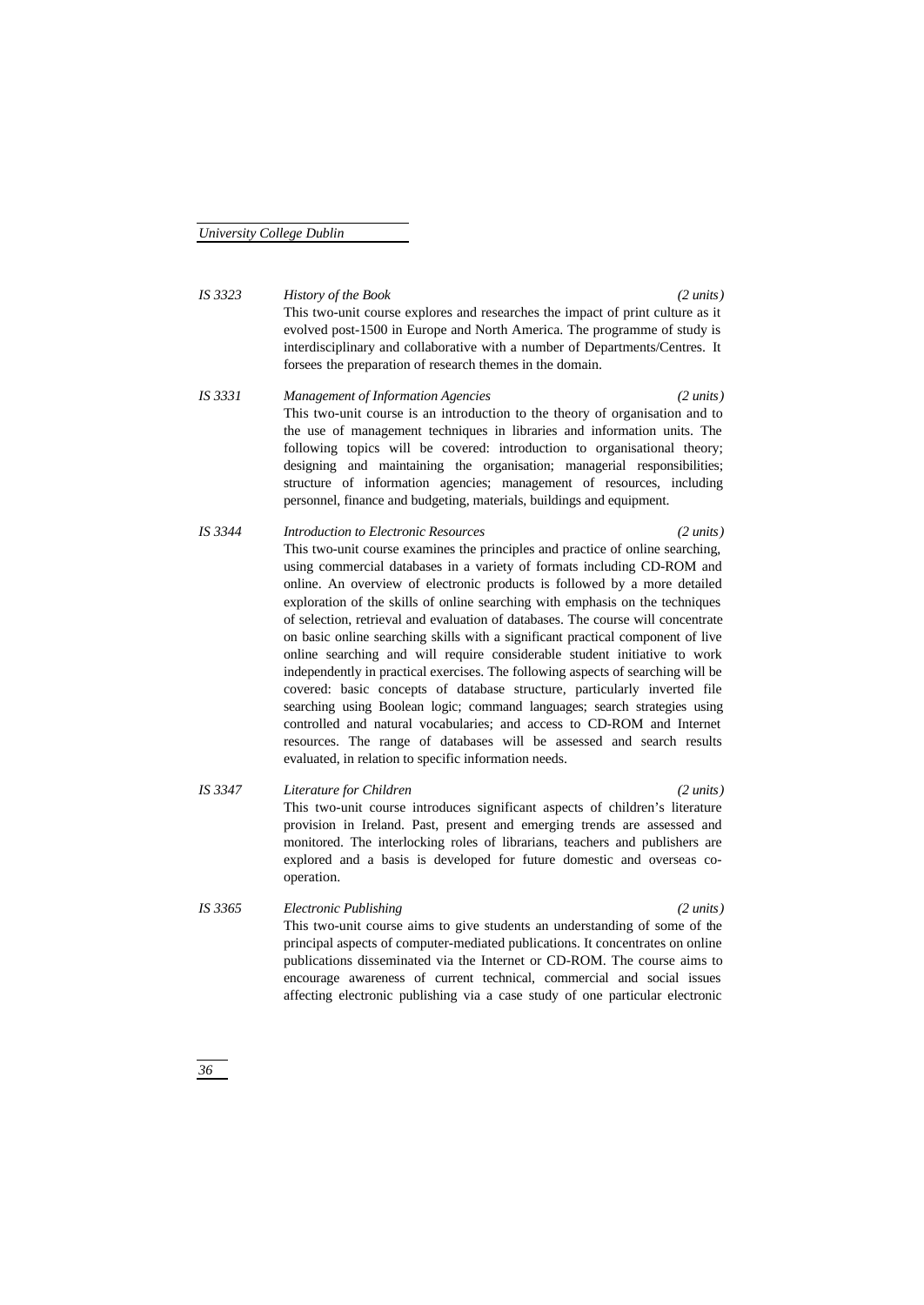publication, the electronic journal. Topics covered include evolution of the ejournal, dissemination methods, document formats and economic issues. The course also has a substantial practical element; students will learn how to publish on the World-Wide Web using HTML (Hypertext Markup Language).

IS 2265 *Presentation of Electronic Information*, is a prerequisite for IS 3365.

*IS 3418 Librarians and Information Seeking in the 21st Century Workplace (2 units)* This is a two-unit advanced seminar course that trains students to understand and thereby act as intermediaries in the information worlds of professionals who work in traditional and new, flexible work environments. Students will explore theories of information behaviour, landmark studies and current research in this field and then apply this knowledge to library and information services in different work contexts.

# *IS 3446 European Information Markets (2 units)* The two-unit course is introduced by outlining the formation, structure and purpose of the European Union and the concept of an information market. The emergence of a European information industry, supported by rapid, innovative advances in information and communications technologies, and which now offers a wide range of information products and services, is critically reviewed. Current markets for electronic on-line databases (including interactive videotex services and real-time and reservations systems), portable compact disk (CD) databases, value added network (VAN) services (including E-mail, EDI and POS services) and new audiotext services are evaluated. Comparisons are made between market trends within the European Union, in the context of an environment that is multi-lingual and multi-cultural and is composed of national economies at various stages of development. Progress in the European information market is also compared with developments in the United States and Japan. The course concludes with a review of the electronic information services in market in Ireland.

*IS 3461 Telecommunications and Networks (2 units)* Technical developments which allow data to be communicated to, and from, a computer system are surveyed in this two unit course. Goals of the course will be: (1) to learn about recent developments in information and communications; technologies and the internet applications that derive from them; (2) to provide a framework for understanding recent changes in telecommunications, as well as prospects for future developments in telematics; (3) to critically evaluate the quality and value of information resources available via networks; (4) to assess the relevance and implications of telecommunications developments for libraries and other information providers; (5) to discuss theories of computer mediated communication,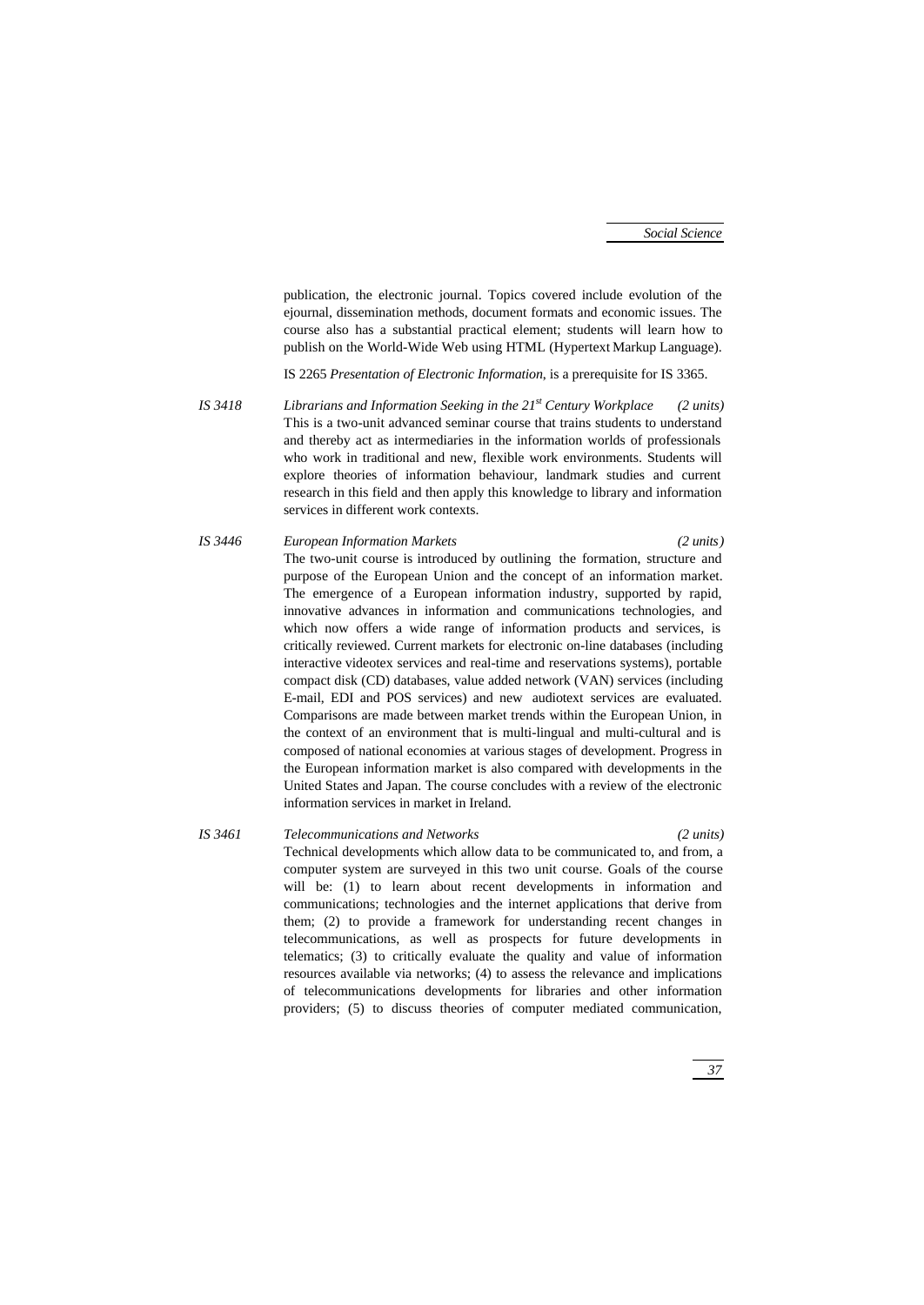examine how people and organisations are using conferencing, internet and other telematic applications to exchange information and what problems are emerging; (6) to learn about the problems of operating networks and conferencing systems, as well as design issues for novices facing such programmes.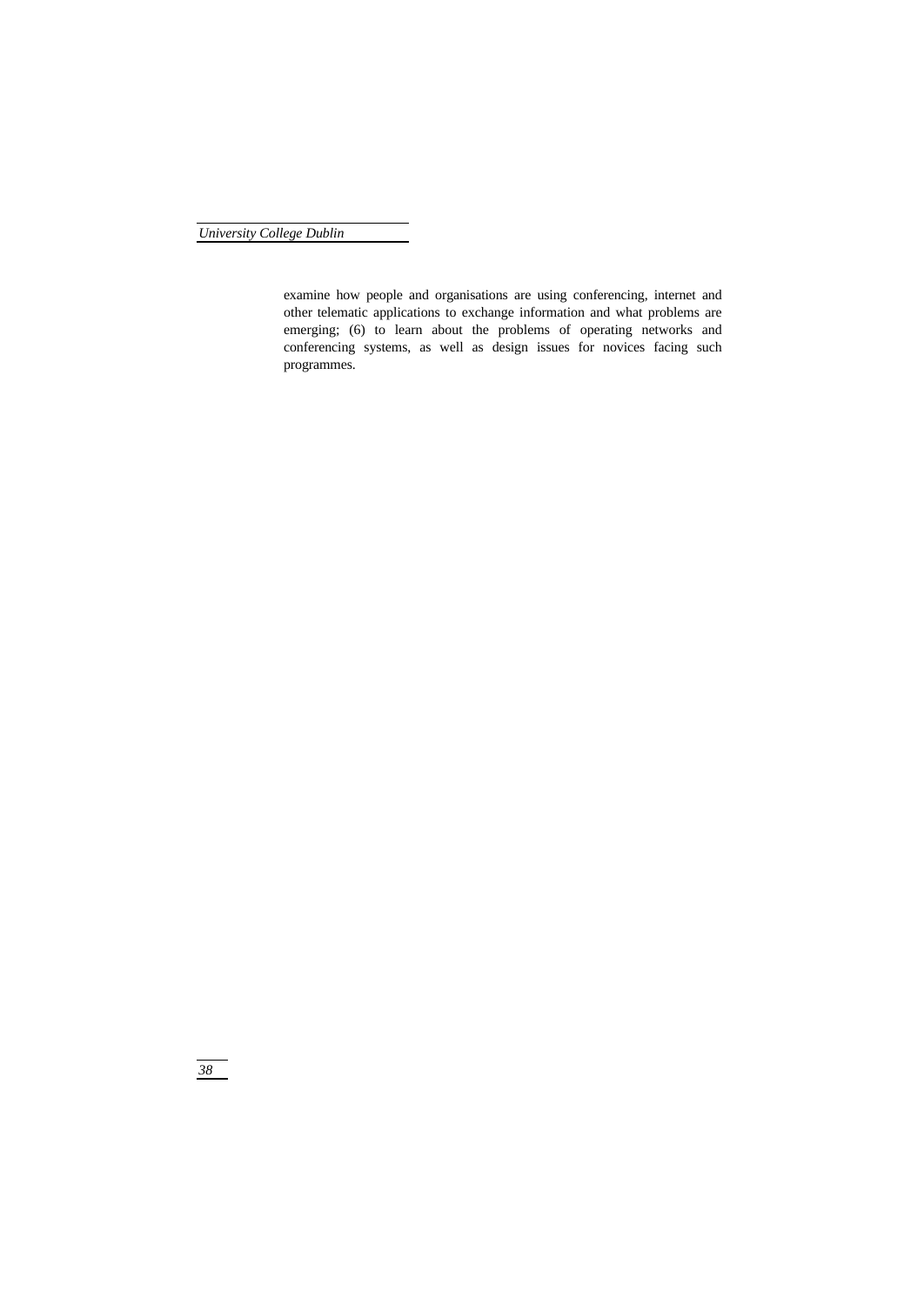# *Arts Courses*

# *Archaeology*

## **Second Year (ARCH 2700) (deemed equivalent to twelve units)**

This comprises ten 12 lecture courses and one 24 lecture course. The Irish and British material is treated in greater depth, corresponding developments elsewhere in Europe are addressed more specifically and students are introduced to relevant debates about the evidence and its interpretation. Other features include a major course on the theory and philosophy of Archaeology, a course on scientific techniques in Archaeology and a course on ancient craftsmanship in various materials. Reading lists for the courses will be provided.

Up to twenty-five percent of the overall end of year mark will be awarded for continuously assessed coursework (including five essays). These will be submitted on a regular basis throughout the year.

*ARCH 2006 From hunter-gatherers to first farmers. ARCH 2007 Contemporary problems in the interpretation of the Neolithic. ARCH 2008 The emergence of hierarchy: the Bronze Age of north-western and central Europe. ARCH 2009 The Irish Iron Age: problems of Celticity. ARCH 2010 Early medieval landscape, settlement and society in Ireland. ARCH 2011 Early medieval art. ARCH 2012 Viking-age Ireland, later Anglo-Saxon England, and Carolingian Europe. ARCH 2013 The archaeology of feudal society: Ireland and Europe AD 1100-1500. ARCH 2014 Methods and techniques in landscape archaeology. ARCH 2015 A practical introduction to materials in archaeology. ARCH 2016 Theory and philosophy of archaeology.*

### **Final Year (ARCH 3700) (deemed equivalent to twelve units)**

*C: Core Course; O: Optional Course*

Courses to be offered will be selected from the following: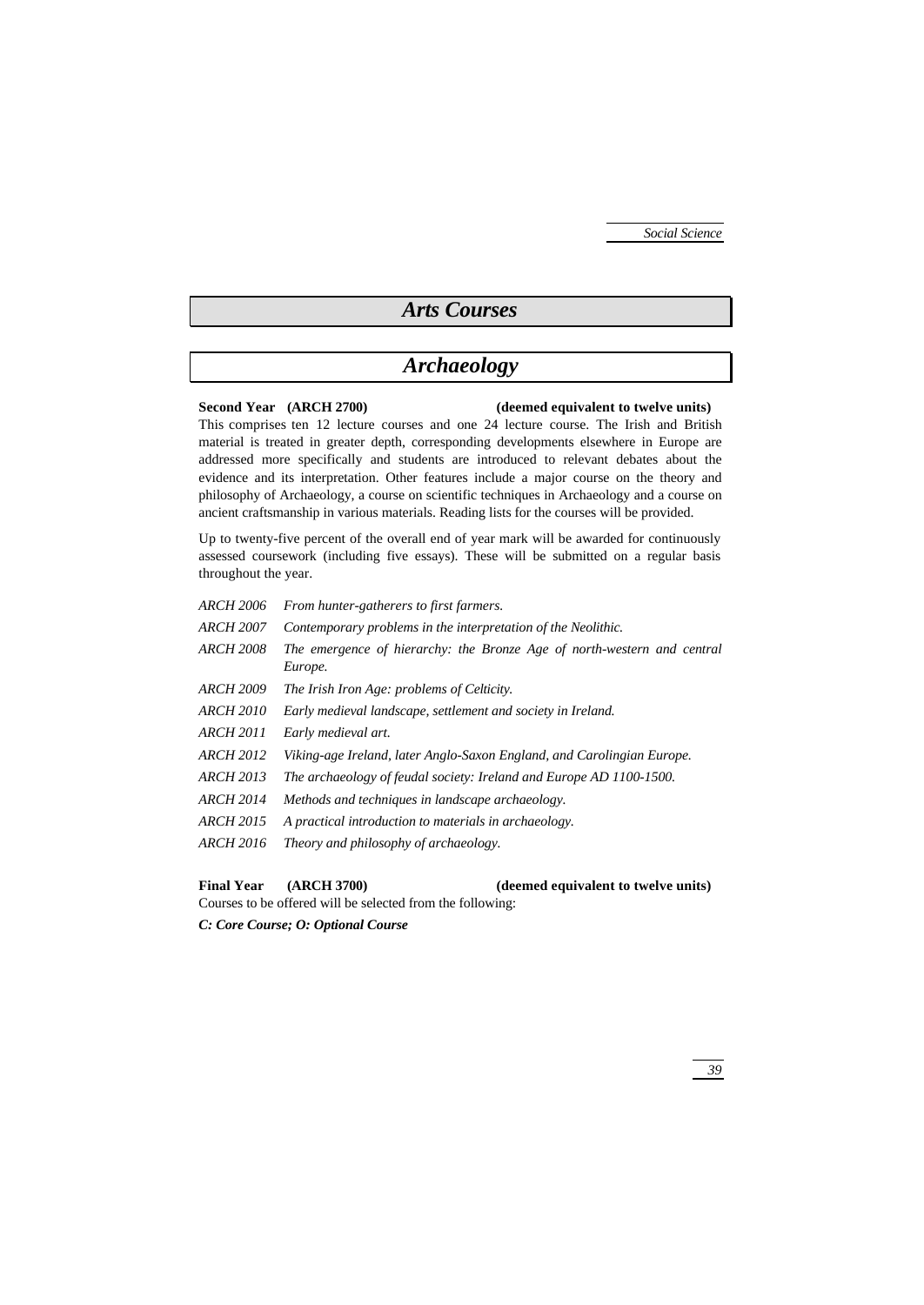*ARCH 3002 Stone tools in a social context (O) ARCH 3003 Regionality in the Neolithic of Ireland and Britain (O) ARCH 3004 Settlement and landscape (C) ARCH 3005 Ritual and ideology (O) ARCH 3006 Funerary archaeology (C) ARCH 3007 Material culture (C) ARCH 3008 Art in prehistory (O)*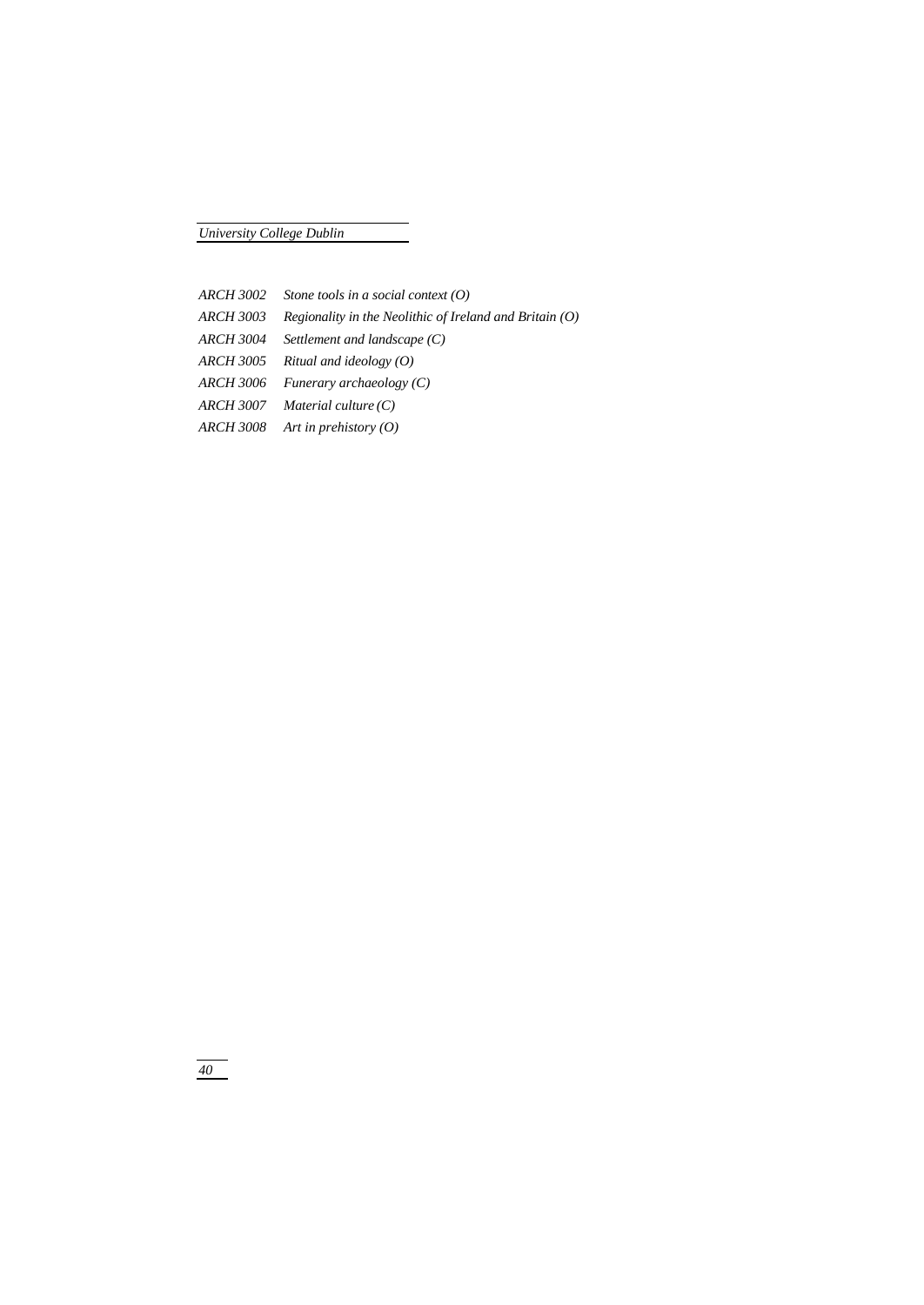*ARCH 3009 Practice and theory in Irish archaeology (C) ARCH 3010 Wetland archaeology (O) ARCH 3011 Religion and ritual in Celtic Europe (O) ARCH 3012 The Celts at war: history, archaeology and myth (C) ARCH 3013 Ireland's Golden Age (O) ARCH 3014 People of the Isles: Ireland and Britain, AD 400-1000 (C) ARCH 3015 The archaeology of architecture (O) ARCH 3016 Sculptors and stonemasons in the first Christian Millennium (O) ARCH 3017 The Viking world (C) ARCH 3018 Field courses (O) ARCH 3019 European lake dwellings (C) ARCH 3020 Art interaction in early Christian Europe (C) ARCH 3021 Answers from the grave (C) ARCH 3022 Histories in stone: medieval Europe (O) ARCH 3023 The Archaeology of Race and Ethnicity (O) ARCH 3024 Understanding Mesolithic/Neolithic (O) ARCH 3025 A new archaeology of castles (O) ARCH 3026 Artistic interactions in the first millennium AD (C) ARCH 3027 From the tree to the artefact – wood in archaeology (O) ARCH 3028 Making sense of the Mesolithic (C) ARCH 3029 The archaeology of human and animal bone (O) ARCH 3030 Historical archaeology and the making of modern Irish identity (O) ARCH 3031 Sentient stones: interpreting lithics (O) ARCH 3032 The archaeology and history of medieval Dublin (O) ARCH 3033 Histories in stone from early medieval Europe (O) ARCH 3034 Perspectives on Canadian archaeology (O) ARCH 3035 An introduction to conservation (O)*

## *Notes for Final Year Students*

Questions on the BSocSc papers will also require knowledge of the framework and general principles encountered in Second Year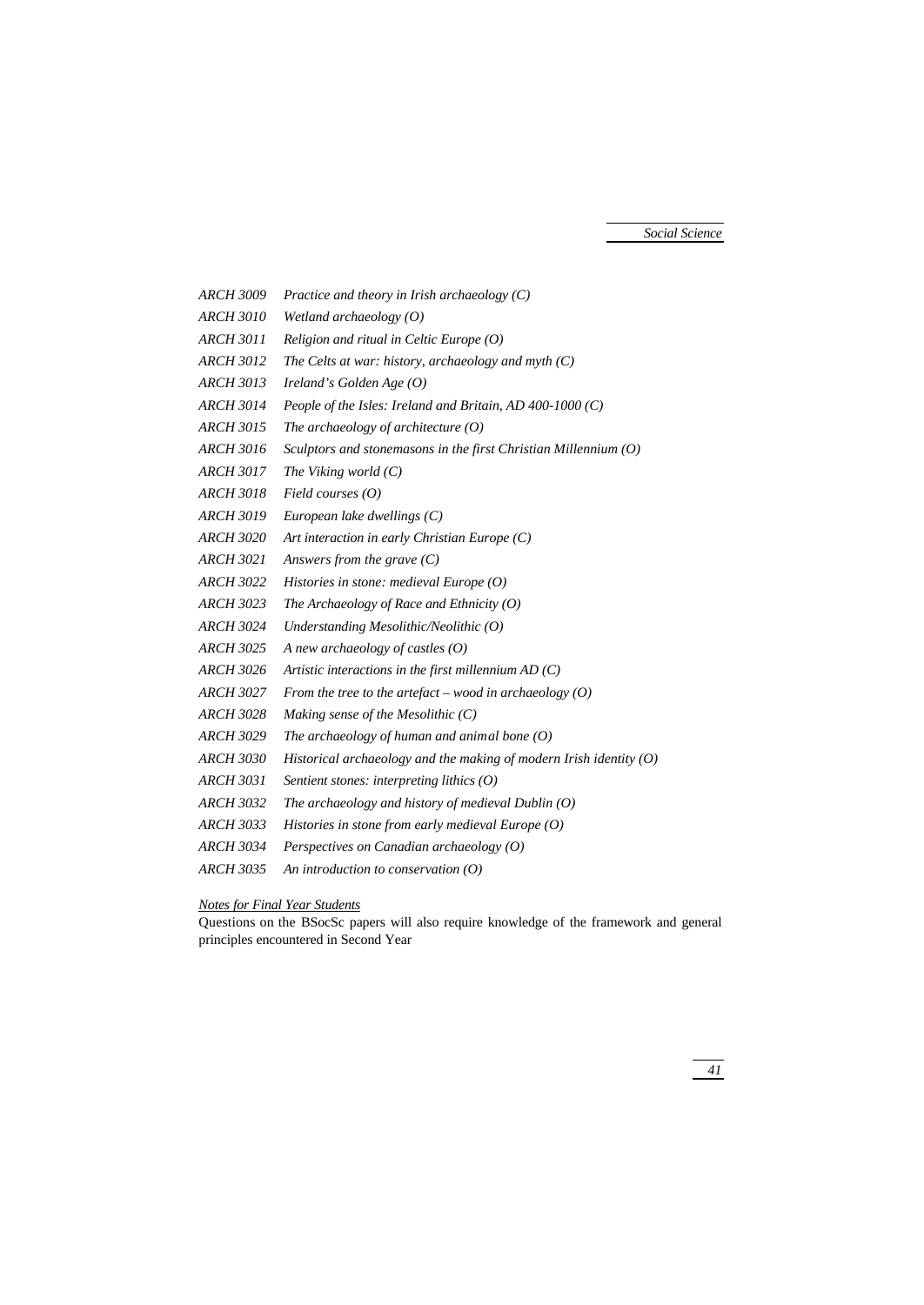# *Economics* **Second Year (ECON 2700)** *ECON 2001* Macroeconomics *(2)* Intermediate level course in macroeconomics. *ECON 2002* Microeconomics *(2)* Intermediate level course in microeconomics. *ECON 2005 History of Economic Thought (2)* The development of economic theory over the years. *ECON 2006 Statistics/Econometrics (2)* Introduction to statistics as applied to the estimation of economic models. *ECON 2010 Economic History (2)* Introduction to the main topics in Irish and Western economic history. *ECON 2011 the Irish Economy (2)* Study of the Irish economy, its development and recent economic history. *ECON 2012 Quantitative Techniques (2)* Introduction to the use of mathematical techniques in economics. *ECON 2017 Labour Economics (2)* The economics of investment in human capital. Labour supply, employment, unemployment and wage rigidity. *ECON 2025 Environmental Economics (2)* Externalities and the environment; optimal policies to combat pollution; costbenefit analysis of resource-based projects. *ECON 2028 Managerial Accounting (2)* Introduction to principles of managerial accounting and financial control. *ECON 2030* Tutorials *(2)* Weekly tutorial on general aspects of theoretical and applied economics. *ECON 2031 Applied Economics (2)* Study of the determinants of market structure and their implications for resource allocation. The list of optional subjects may vary from year to year.

# *42*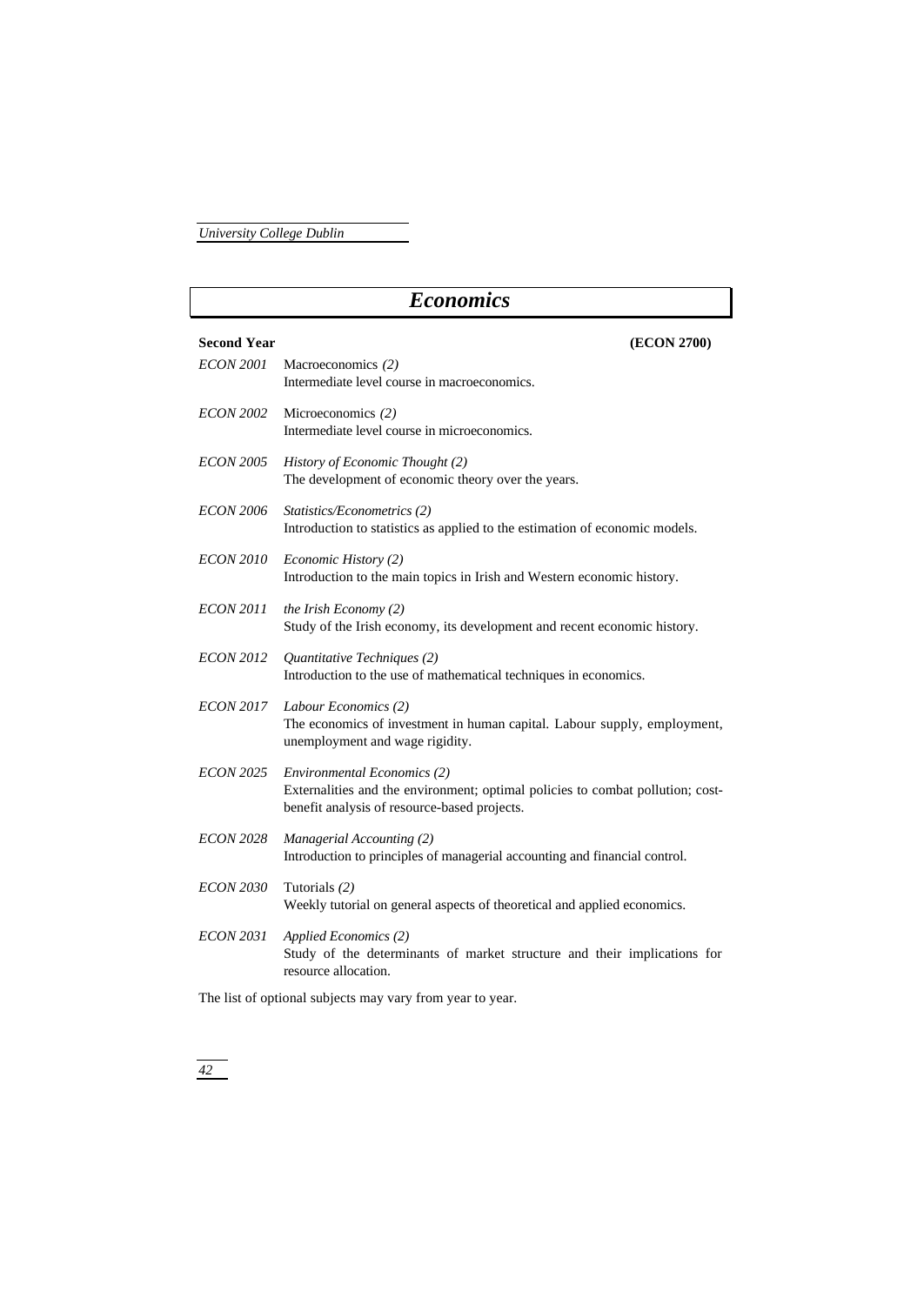| <b>Final Year</b> | (ECON 3700)                                                                                                                                                                                                                            |
|-------------------|----------------------------------------------------------------------------------------------------------------------------------------------------------------------------------------------------------------------------------------|
| <b>ECON 3001</b>  | Macroeconomics (2)<br>Macroeconomic theory; growth inflation and unemployment, fiscal, monetary<br>and exchange-rate policy.                                                                                                           |
| <b>ECON 3002</b>  | Microeconomics (2)<br>Applications of price theory to contemporary problems; introduction to<br>welfare economics and general equilibrium.                                                                                             |
| <b>ECON 3006</b>  | Econometrics $I(2)$<br>Estimation and inference in the general linear model; departures from Classical<br>assumptions; simultaneous equation systems.                                                                                  |
| <b>ECON 3009</b>  | <b>Transport Economics (2)</b><br>Applied economic analysis of (i) the provision of transport infrastructure; (ii)<br>transport providers; and (iii) transport users, the role and influence of<br>government on the transport sector. |
| <b>ECON 3010</b>  | Economic History (2)<br>Issues in Irish and European economic history.                                                                                                                                                                 |
| <i>ECON 3012</i>  | Quantitative Techniques (2)<br>Classical optimisation with and without constraints; linear and non-linear<br>programming; economic applications.                                                                                       |
| <b>ECON 3014</b>  | Finance (2)<br>Supply and demand for money; the optimal quantity of money; monetary<br>policy.                                                                                                                                         |
| <b>ECON 3018</b>  | Health Economics (2)<br>Demand for health; payment systems for doctors; casemix analysis; health<br>insurance; health and labour market outcomes.                                                                                      |
| <b>ECON 3019</b>  | Econometrics II $(2)$<br>Theoretical aspects of the linear model and its associated problems:<br>interrelation to simultaneous equations models.                                                                                       |
| <b>ECON 3020</b>  | Industrial Organisation (2)<br>The analysis of modern industry, particularly the competitive and growth<br>strategies of firms under uncertainty; the functioning of markets.                                                          |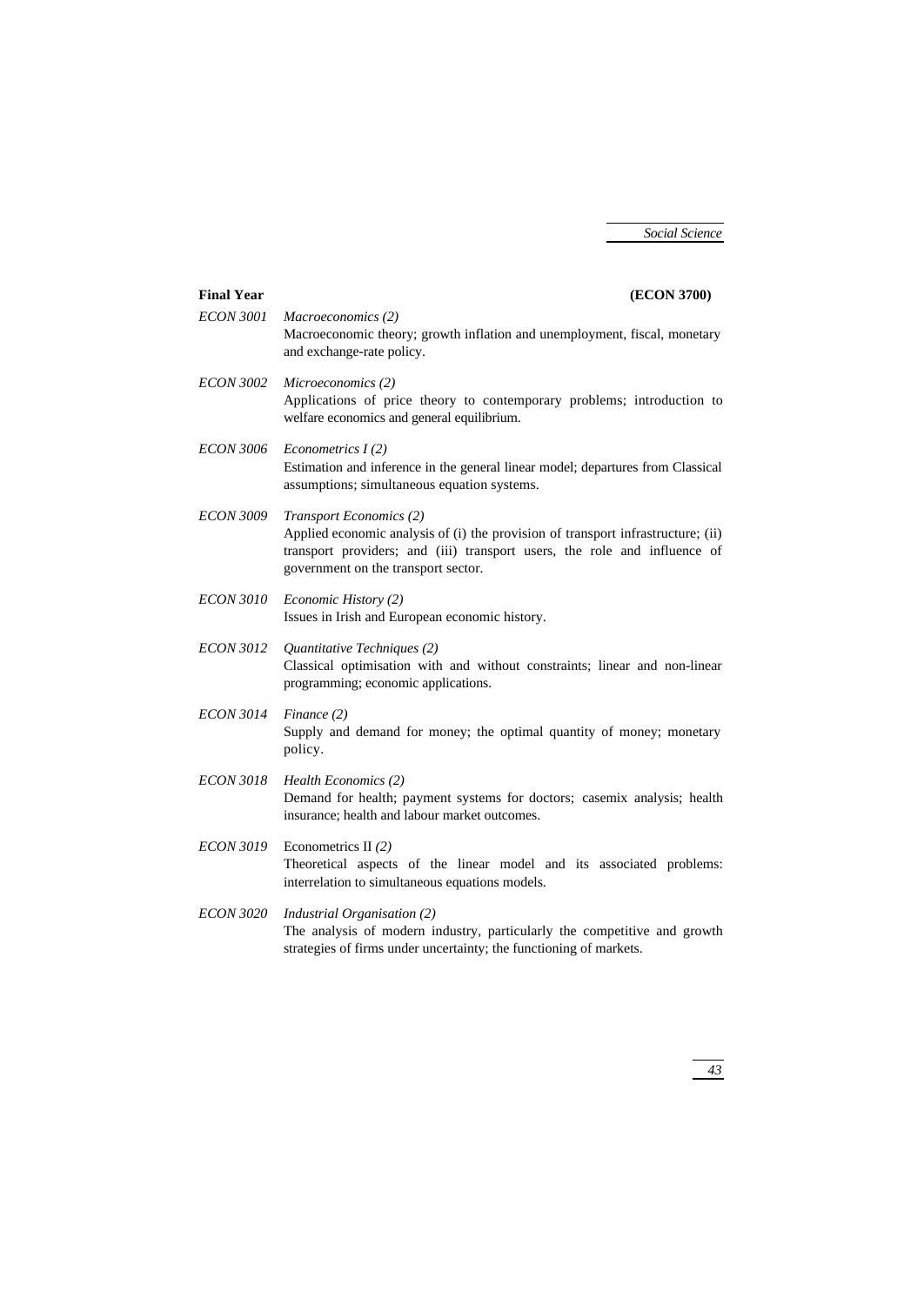| <i>ECON 3021</i>                      | Introduction to Game Theory (2)<br>Introduction to the theory of games with applications to finance, auctions and<br>industrial organization. |  |
|---------------------------------------|-----------------------------------------------------------------------------------------------------------------------------------------------|--|
| <b>ECON 3023</b>                      | International Economics (2)<br>International trade theory; balance of payments adjustment.                                                    |  |
| <i>ECON 3024</i>                      | Economic Development (2)<br>Application of economic theory to the study of the problems facing the less<br>developed countries.               |  |
| <b>ECON 3028</b>                      | Managerial Accounting (2)<br>Introduction to principles of managerial accounting and financial control.                                       |  |
| <i>ECON 3029</i>                      | <b>Public Sector Economics (2)</b><br>Demand and supply for public goods; criteria for public intervention;<br>inequality and poverty.        |  |
| <b>ECON 3030</b>                      | Tutorials (2)<br>Weekly tutorial on general aspects of theoretical and applied economics.                                                     |  |
| <i>ECON 3033</i>                      | Labour Economics (2)<br>Microeconomic models of unemployment and evidence for OECD countries,<br>human capital, labour supply.                |  |
| <b>ECON 3034</b>                      | The European Economy (2)<br>The economic rationale for European integration, focussing on the single<br>market and the Euro.                  |  |
| <b>Notes for Final Year Students:</b> |                                                                                                                                               |  |

Students must:

- (a) Take the following three required courses: ECON 3001 *Macroeconomics* ECON 3002 *Microeconomics* ECON 3034 T*he European Economy*
- (b) Attend tutorials (ECON 3030) Take two options from the above list.

*44*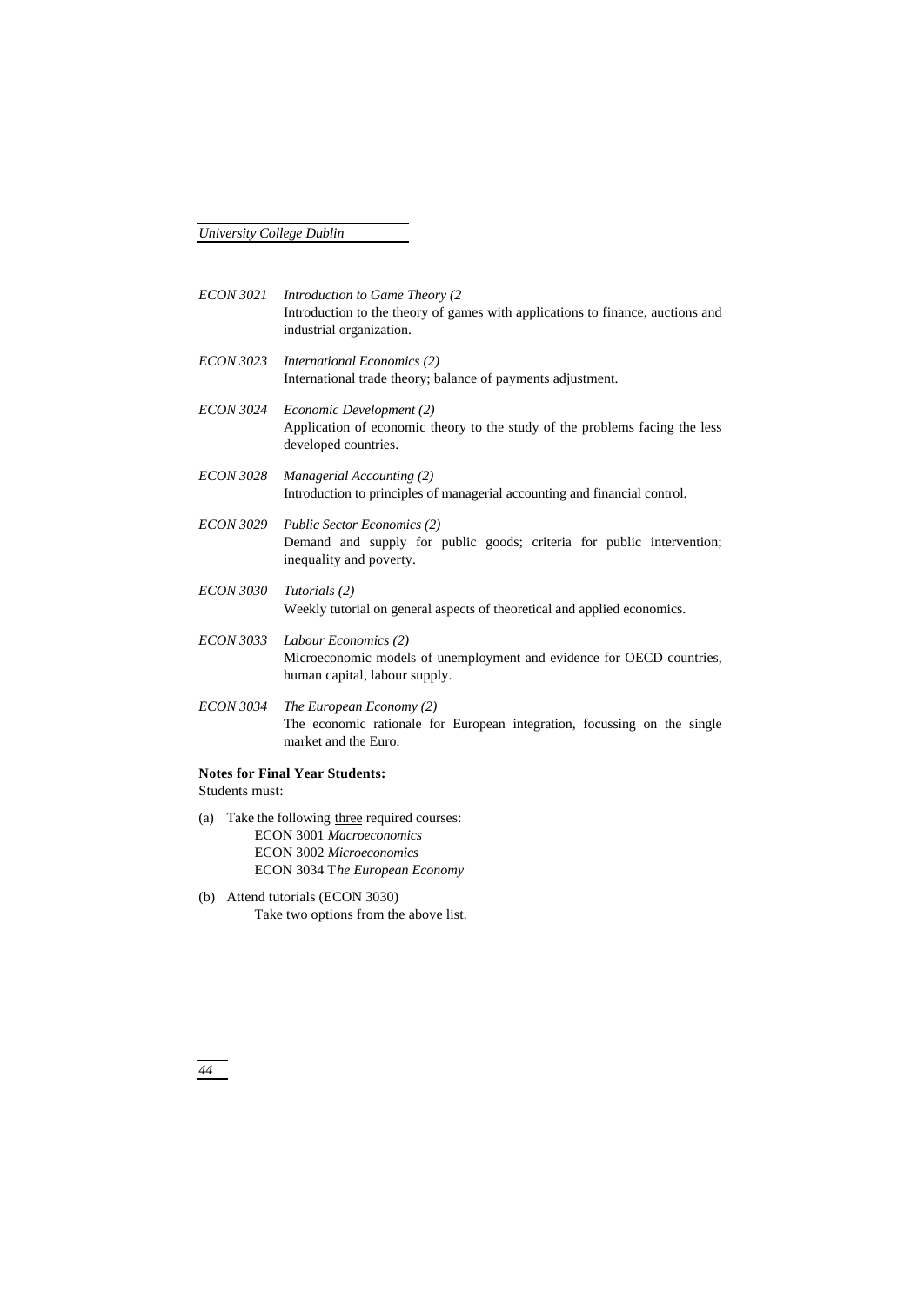# *Geography*

# **Second Year**

The programme of courses offered by the Geography department is dynamic and constantly revised. The lists of courses on offer may change from year to year and the programme for any academic year is finalised only in September. What follows is based on the current syllabus and gives a good indication of the likely syllabus for the coming year, but it may be changed as circumstances require.

# **Second Year (GEOG 2700)**

The programme of courses offered by the Geography department is dynamic and constantly revised. The lists of courses on offer may change from year to year and the programme for any academic year is finalised only in September. What follows is based on the current syllabus and gives a good indication of the likely syllabus for the coming year but it may be changed as circumstances require.

# *Second Year students take the following list of courses, each of two units.*

## *GEOG 2001 Cultural Geography*

This course provides an introduction to cultural geography. It focuses on the historical and contemporary development of cultural geography; on alternative approaches to understanding the concept of landscape, and on the ways in which aspects of contemporary culture, such as identity and consumption, can be understood from a geographical perspective.

# *GEOG 2012 Europe*

Geographical perspectives on the territorial organisation of Europe, with particular attention to the changing political, economic and cultural geography of the twentieth century. Several broad 'macro-views' of Europe will provide a framework for an exploration of current issues relevant to regional development and territorial organisation.

# *GEOG 2021 Geomorphology*

An introduction to (a) Quaternary geoscience, including the topics of oxygen isotope stratigraphy, terrestrial stratigraphy and correlation, geochronology, Quaternary climate change, glacial geomorphological processes, landforms and sediment systems as process and environmental surrogates and (b) the landforms, materials and processes associated with weathering, mass wasting, slopes and river systems.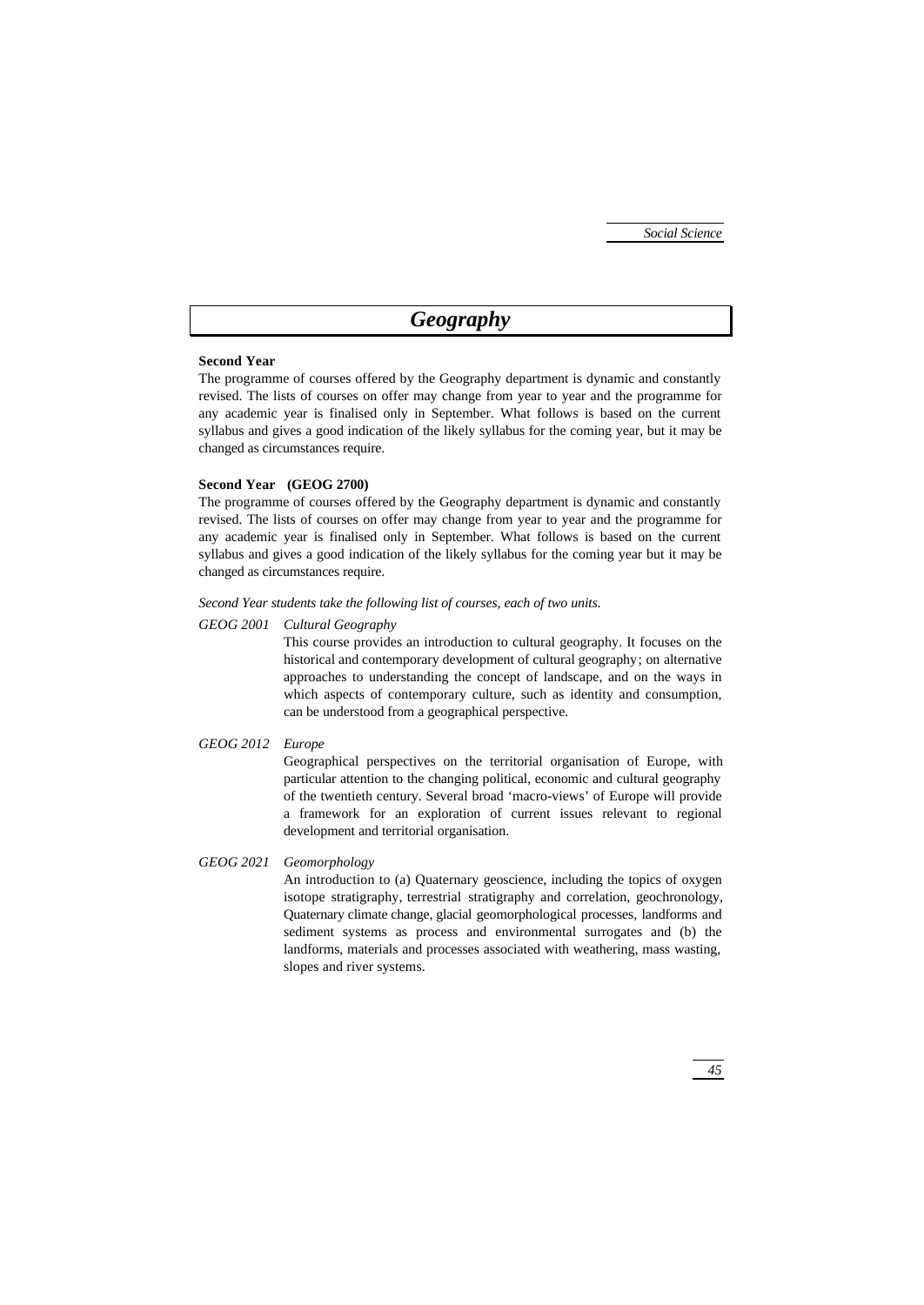## *GEOG 2022 Climatology*

This course will focus on understanding the processes responsible for climate. Lectures will introduce students to concepts of energy and mass exchanges within the climate system which give rise to circulation systems.

- *GEOG 2026 Biogeography* An introduction to the distribution patterns of species and ecosystems across the surface of the Earth and the factors that determine these patterns. Part of the course will examine aspects of the biogeography and conservation of biological diversity in two vastly different realms: Ireland and Australia.
- *GEOG 2060 Geographic Techniques Practical Course* All students will take a two-unit practical and techniques course. The syllabus of this course will vary from year to year and will depend on available resources. Details will be made available at the beginning of the academic year.

Fieldwork is an essential component of the geography programme. The department organises a field course (GEOG 3050) abroad each year. While preference is given to final year students, second year students may participate in this course if space permits. However it is not possible to take this course for credit.

#### *Notes for Second Year students*

- The selection of practical and techniques courses on offer in any year is dependent on the availability of the necessary resources. Limits will be placed on numbers in particular practical and techniques courses. A significant proportion of the programme is examined by continuous assessment and/or projects.
- Not all the courses listed above may be available in any one academic year. Courses additional to the list above may also be offered. The list of courses on offer in any academic year will be available in September.
- Students should note that where a choice of courses is offered, the choice made may influence the range of courses available in the final year. Students will be required to make binding course choices early in the first semester.

### **Final Year (GEOG 3700)**

*The programme of courses offered by the Geography department is dynamic and is constantly revised. The lists of courses on offer may change from year to year and the programme for any academic year is finalised in September. What follows is based on the current year's syllabus and gives a good indication of the likely syllabus for the coming year but it may be changed as circumstances require. The department aims to offer the maximum amount of choice in courses to final year students within the context of a balanced overall geographical content. However, the limitations of the timetable may require that some courses run at the same time.*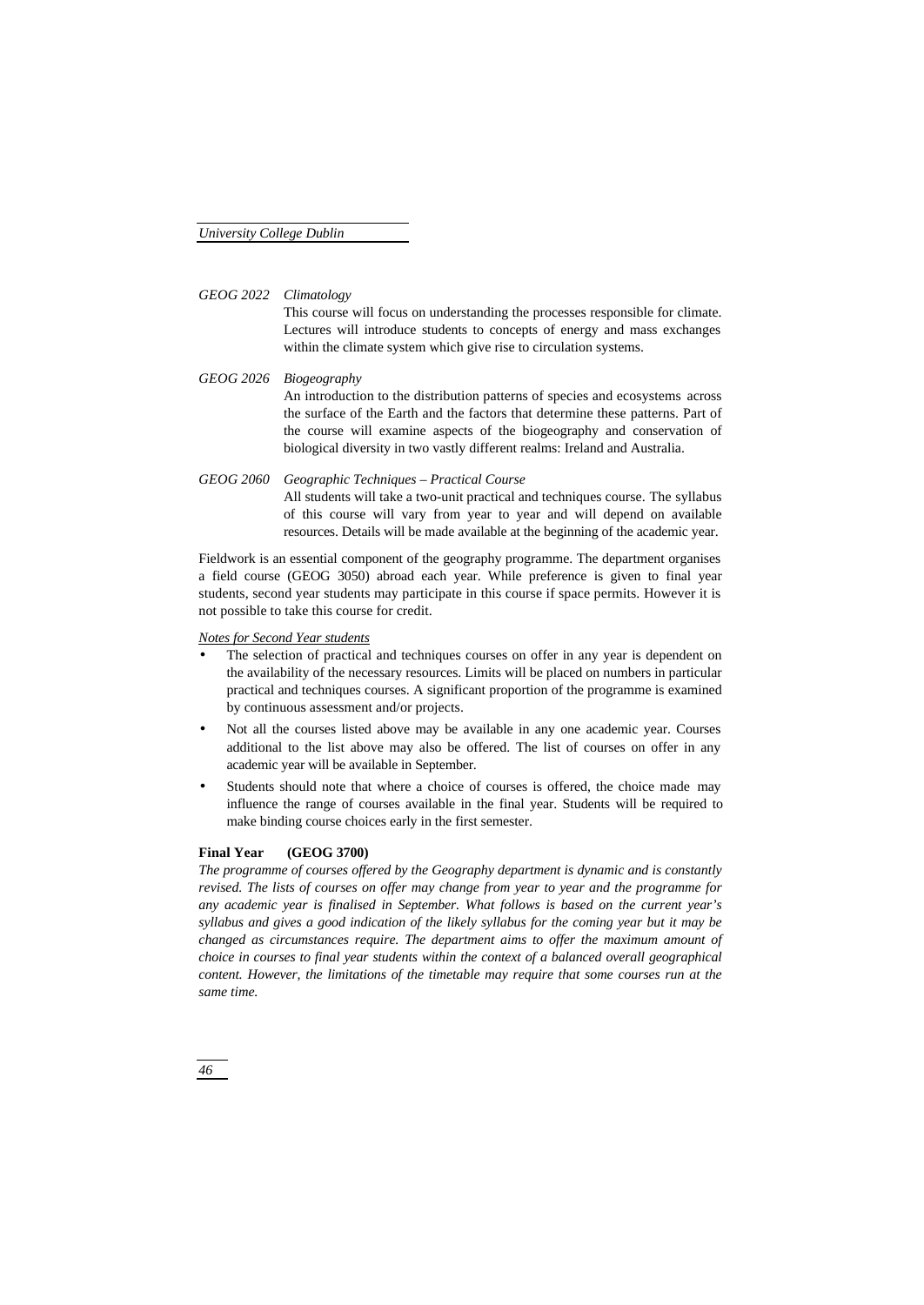*Final Year students must complete 12 units of coursework during the academic year. They choose 5 from the following group of two-unit courses.*

- *GEOG 3011 Historical Geography of Ireland in the Nineteenth Century* This course will consider methodology, practitioners, estates, tenants, famine, regional literature and land reform. Society and settlement will be the main focus.
- *GEOG 3030 Urban Geography and Planning* This course provides a systematic introduction to the study of the urban region and its planning processes. Attention is concentrated upon the western world, with the planning issues that confront urban areas in the latter part of the twentieth century providing the central theme of the course.
- *GEOG 3031 Urbanisation in the Wider World* This course will look at urbanisation in those parts of the world that can be referred to as "non-western". It will be an examination of (a) the growth and development of urban systems; (b) the changing form and function of cities over time, and (c) contemporary planning issues. In the current session the focus will be on (i) Russia and the former Soviet Union and (ii) the Third

World.

*GEOG 3055 The Physical Geography of Rivers* This course examines the processes, landforms and surface materials of rivers and catchments in the contexts of global environmental change and resource use.

# *GEOG 3056 Glaciation and the Quaternary of Ireland* This course will examine the evidence for the glaciation of Ireland during the Quaternary Period and will assess the applicability of global models of glaciation based upon both oceanic sediment cores and ice cores to Ireland. The course will begin with an investigation of key glaciological processes and their reflection in both glacigenic geomorphology and sedimentology before moving on to a survey of Ireland's Quaternary history. Course topics: Quaternary research in Ireland; glaciers and ice sheets; the dynamics of glaciers and ice sheets; glacial and glacigenic landforming processes; climate forcing and glaciation in the Pleistocene of Ireland; Milankovitch mechanisms and the Pleistocene Atlantic Ocean; glacial systems in Ireland and Britain through the Pleistocene; Quaternary geomorphology and ice sheet reconstructions in Ireland; physical characteristics of Ireland's glacigenic deposits; glaciological and environmental inferences based upon Ireland's glacigenic deposits; proposed Quaternary stratigraphies of Ireland; the Holocene interglacial transition in Ireland.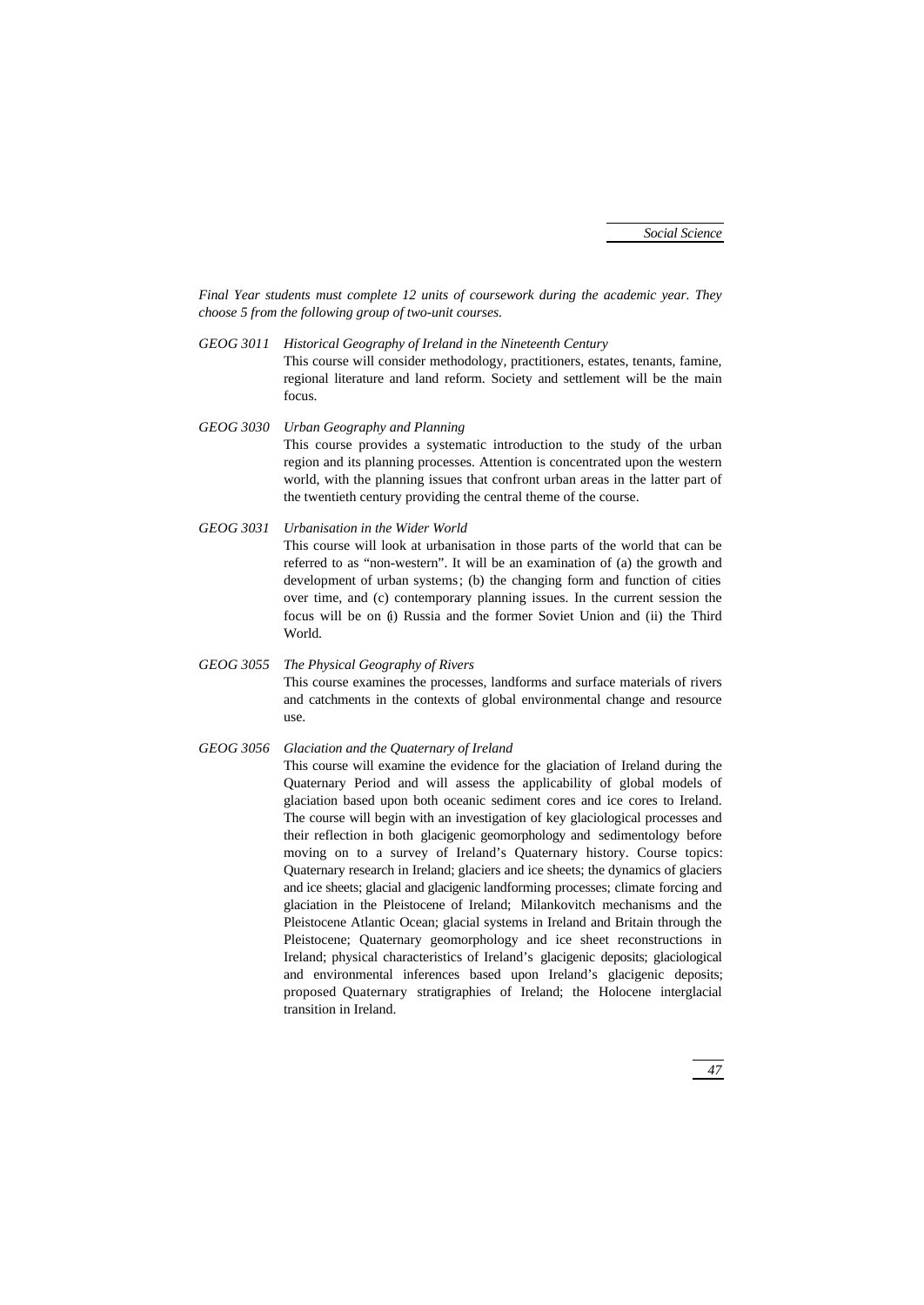*GEOG 3057 Cultural Geography of North America*

Cultural geography, with its emphasis on landscapes, is one of the most dynamic fields of study within contemporary human geography. This course focuses on the landscapes of a particular place – North America.

In addition, students must choose **one course** from the following group of courses. Only a selection of these courses will be available in any given year whereas additional courses may be offered. Details are available from the department and will be posted on its website.

*GEOG 3001 Nature and Culture in Global Perspective*

This course examines ways in which "Nature" has been construed and deployed for various agenda in different cultural settings. It explores tensions among competing claims to knowledge and power, varieties of narrative imagination in the landscape and current environmental issues.

*GEOG 3002 Nature, Space and Time* This course examines cross-cultural variations in human experience of environment. Complementing lectures, the course will include seminar discussions based on selected readings on the interactions of cognitive, behavioural, and bio-physical dimensions of everyday life, and the sources of stress and creativity in the contemporary world.

#### *GEOG 3004 Environment and Development*

This seminar deals with the challenge of harmonising development and environment on the European periphery, emphasising the need for elucidating human as well as bio-physical aspects of development. Growth strategies in peripheral regions may lead to situations where short-term gains in economic development place pressures on natural resources; however, long-term sustainability depends on maintaining environmental quality. Unit 1 of this course will comprise a series of lectures, discussions, and final examination; Unit 2 will involve an independent project.

# *GEOG 3005 Cartographic Ideas*

This course will be concerned with issues relating to the production and critical analysis of all types of maps. Topics covered may include (a) accuracy and generalisation in maps, (b) maps as information systems, (c) maps as forms of "power knowledge" and (d) arguments for "deconstructing maps". These will be developed in relation to (i) the formulation of thematic maps for demographic and regional development purposes and (ii) the history of cartography at the global and national scales. Some attention will be given to Ireland.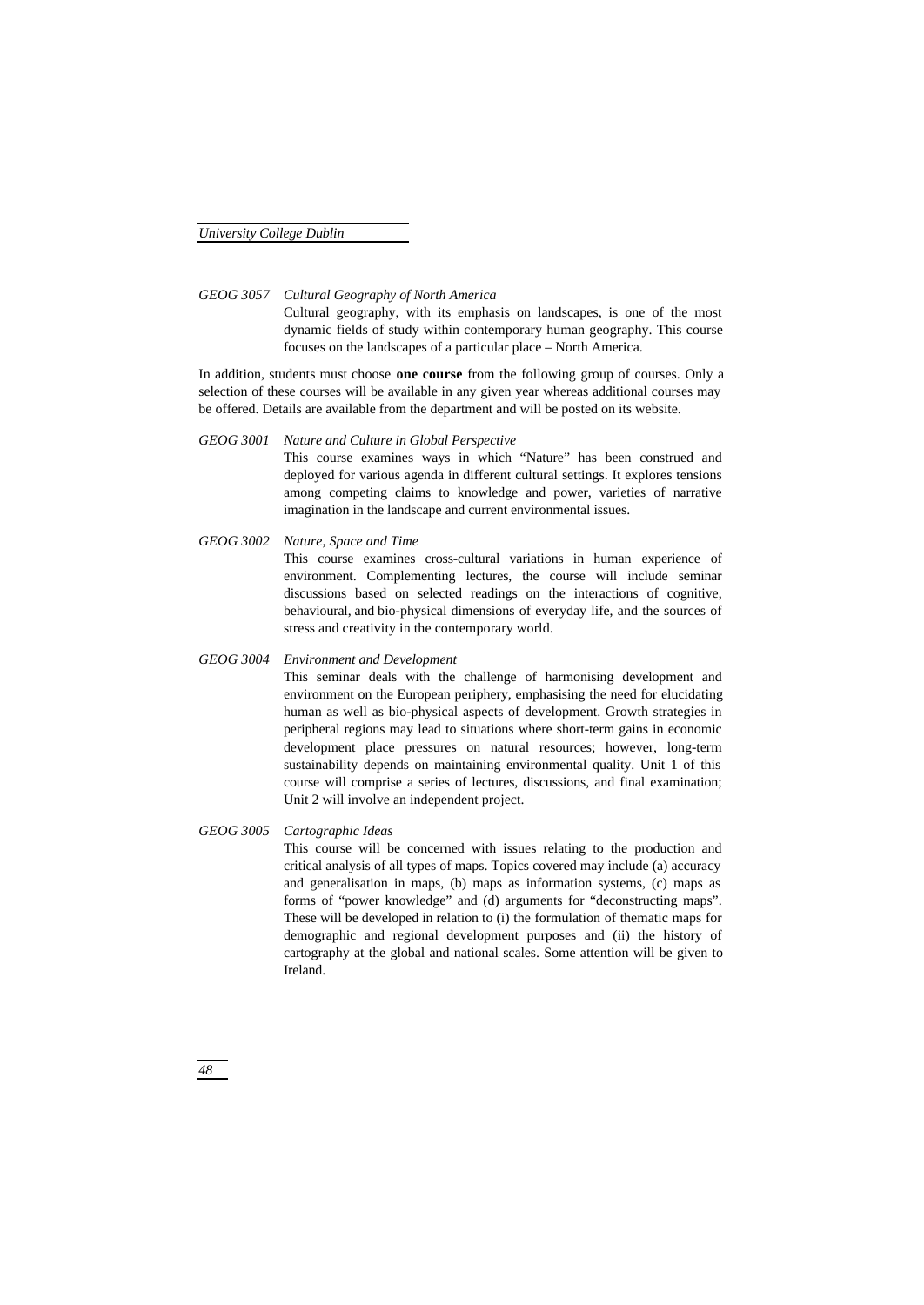# *GEOG 3009 Geomorphological Field and Laboratory Techniques (FL)*

This course introduces techniques for morphological mapping, air photo analysis, surveying for the description, sampling, analysis and interpretation of sediments and for the measurement of geomorphological processes. The course includes laboratory and fieldwork and several projects.

# *GEOG 3010 History and Practice of Geography*

This course covers the nature of geography, its theories and methods, and major changes in ideas and practices during its development as a discipline. It also examines varieties in geographical thought in different cultural traditions and the societal and technological context within which its major styles of enquiry have emerged in Euro-American schools. Special attention is given to the relationship between physical and human branches of enquiry within the field and the challenge of integrated approaches to the study of environment today.

*GEOG 3013 Settlement and Society in Ireland*

This course deals mainly with the structure of rural communities in Ireland and the settlement patterns associated with them. Following an introductory examination of the cultural regions of Ireland, studies by social anthropologists, folklorists and others are considered along with the work of geographers.

*GEOG 3015 City of Dreams – the ideal urban settlement* This course will examine the search for the ideal urban settlement. Taking a broad sweep through space and time, it will be shown that there are very different perspectives on what is 'ideal' and on how to achieve it.

# *GEOG 3024 Holocene Fluvial Geomorphology (F)* This course deals with the characteristics and formation of alluvial landscapes

and floodplains during the Holocene in the context of environmental change and with particular reference to the recently glaciated valleys in upland areas of Ireland and Britain. It is based largely on field teaching classes. Various prerequisites apply, contact the department for details.

# *GEOG 3025 Ice Age Ireland: Field Studies in Glacial Geology (F)*

This course is intended to complement GEOG 3056. The course will be oriented mainly towards fieldwork and will introduce students to both field techniques in glacial geology and to sites of special interest in the field of Irish Quaternary research. Students must obtain a minimum qualifying standard in relevant second year courses to participate in this course.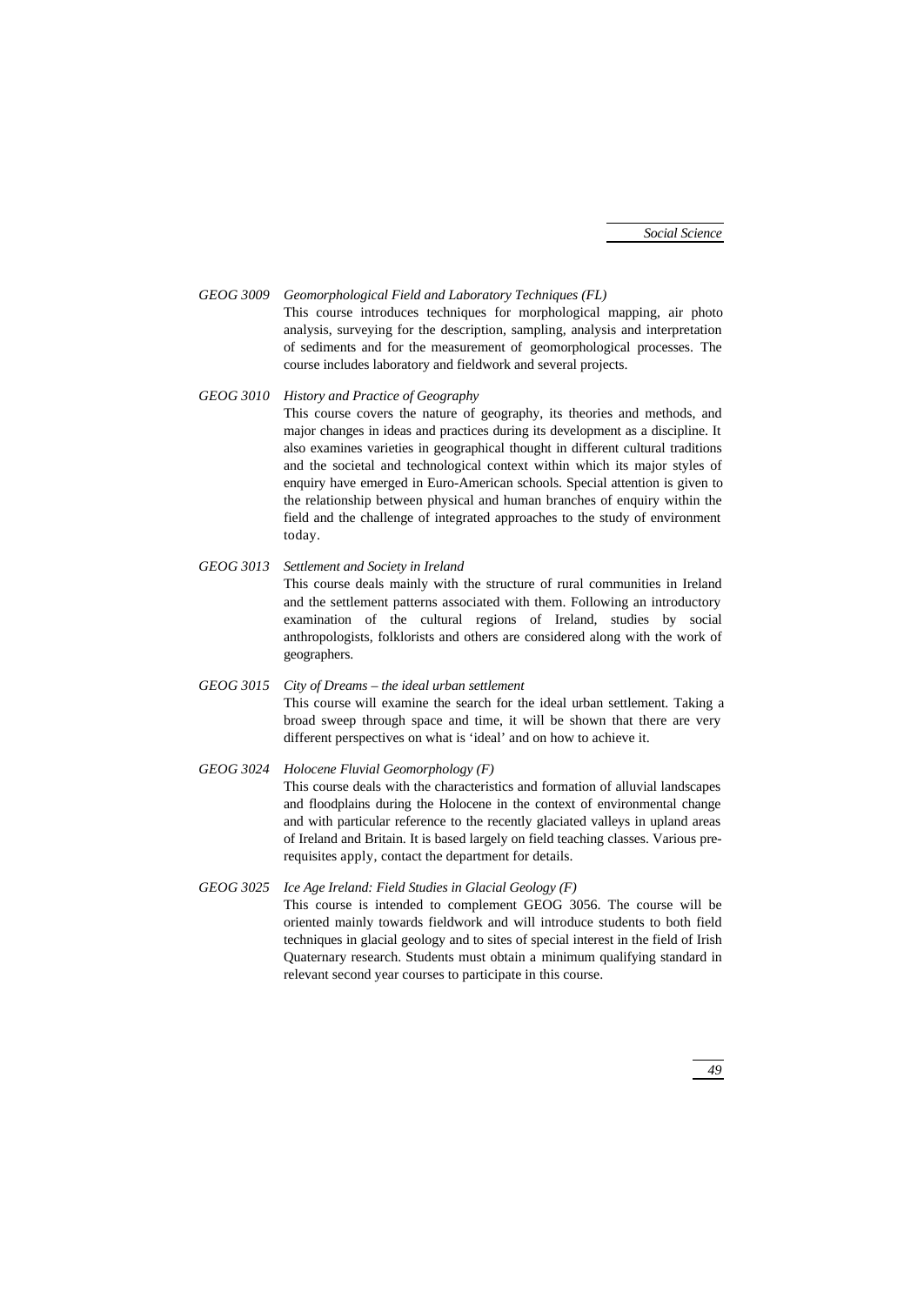*GEOG 3026 Geomorphological Techniques (FL)*

This course builds on GEOG 2008 to enhance skills in Geomorphological mapping, in the environmental interpretation of sediments and in absolute dating. Various pre-requisites apply, contact the department for details.

*GEOG 3037 Introduction to Retailing*

This course is concerned with the processes of development and change within the retail system. It focuses on the locational bases of these changes, with attention being concentrated on the interrelationships between the retail and consumer subsystems, and the development of new retail formats and locations.

*GEOG 3038 Store Location Analysis*

This course focuses on the processes and techniques of assessing the performance of existing retail locations and the potential of new retail locations. The course will be strongly practical, analysing and teaching specific locational techniques. Participants must have completed GEOG 3037 (*Introduction to Retailing*).

- *GEOG 3039 Geography of Elections* The key to the functioning of the modern state is the acquisition and retention of power through the medium of elections. This course focuses upon the processes and patterns of modern electoral systems, examining varying electoral methods, underlying socio-economic and political cleavages, electoral abuses, and geographical influences on elections.
- *GEOG 3041 Aspects of the Geography of the Third World* An examination from a geographical perspective of a selection of issues as they affect the Third World. The course will examine the Geography of World Trade, Industrialisation, Population Dynamics, Food Production and Urbanisation with particular emphasis on the choices faced by Third World countries as they attempt to develop their societies.
- *GEOG 3042 Dublin: The Historical Geography of a Capital City* This course explores the evolution of the capital city: the Viking and medieval inheritance, the classical town in the modern city, the nineteenth century slum problems and the rising bourgeoisie in the early twentieth century.
- *GEOG 3043 The Growth and Development of Dublin in the twentieth century* This course is concerned with the study of the growth of the city in the twentieth century. Main areas of interest will be the development of the residential component of the city, changing economic and commercial geography and the socio-demographic spatial structure of the city.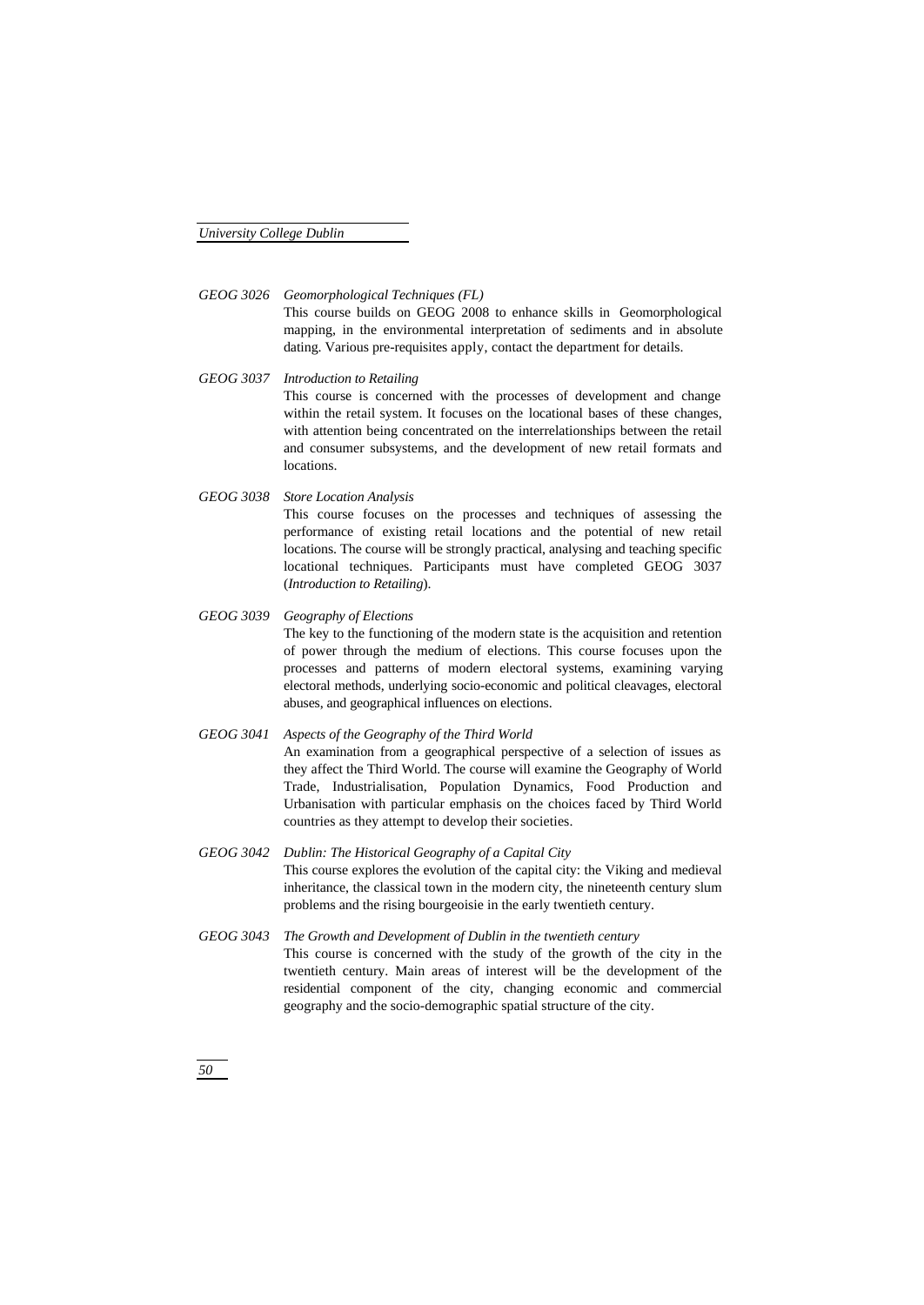*GEOG 3044 Regional Geography* An in-depth study of the geography of a major region of the earth. The focus of the course will change from year to year.

*GEOG 3046 Climate near the Ground* This course focuses on boundary-layer climates, those which form adjacent to a surface and whose special properties are derived by interaction with the surface. The subject matter includes the climates of vegetated surfaces, of animals and plants, of humans and buildings. During the term students will use meteorological instruments.

*GEOG 3059 Aspects of the Geomorphology of Ireland from Aerial Photographs and Maps* The aims of this course will be to identify elements of the geomorphology of Ireland, to characterise process relationships, both active and relict, amongst the elements and so build an understanding of the evolution of the Irish physical landscape. Throughout the course skills will be developed in applying aerial photograph interpretation (API), aerial photograph stereometry and the reading of topographic and geological maps. These skills will then be applied in carrying out geomorphological surveys of several regions and sites of particular importance to the course aims.

#### *GEOG 3060 Dissertation*

This is a substantial piece of research on a topic approved in advance by the Department. The dissertation shall involve a bibliographic review and shall also include a statement of the methods and results associated with the project. The dissertation may be taken only by those students who satisfy the Department of their suitability by reaching the required standard in the Second Year University Examinations in Geography. Details of the current standard required are available from the Department.

## *GEOG 3050 Field Course*

Normally this will be a residential field course in either Ireland or abroad of between 5 and 14 days duration. Details of the course on offer in any given year will be available early in the first semester. Students must bear the costs of this field course. Those participating for unit credit must complete a programme of work before, during and after the field course. Places will be limited and it will not be possible to allocate places until midway through the first semester. Participants normally take the field course for credit. It is regarded as a two-unit course and may replace any one of the courses described above.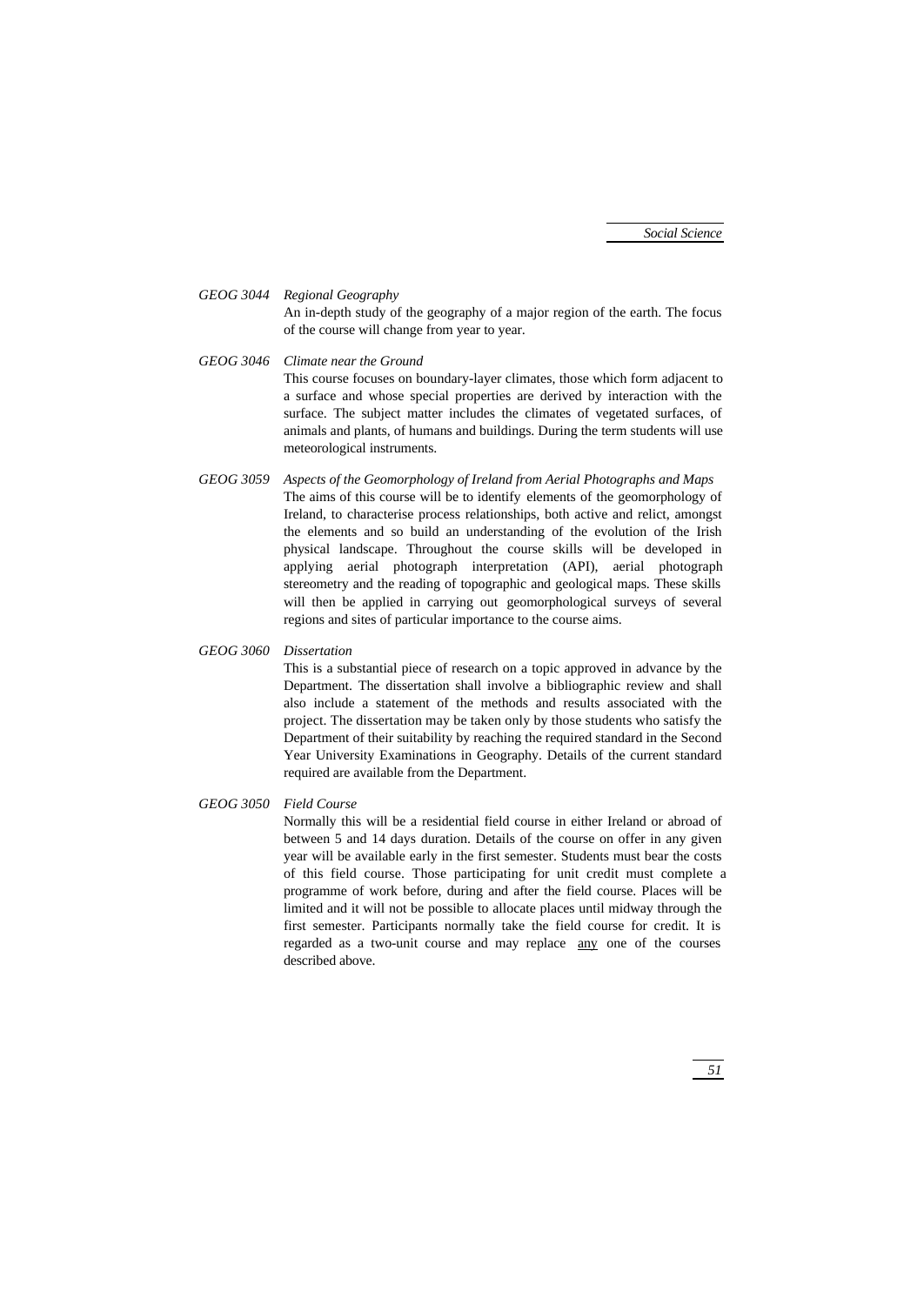*Notes for all Final Year Students*

- Not all the courses listed above will be available in any one academic year and courses additional to this list may also be offered.
- Continuous assessment is a central part of many courses. Students who do not complete assignments, fieldwork, laboratory or practical work may be required to withdraw from a course. In such circumstances s/he will not be permitted to sit any written examination in that course.
- Courses will not be offered where demand is not sufficient while it may be necessary to limit enrolment in other cases. The list of courses on offer in any academic year will be available in September and students will be required to make a binding choice of courses early in the first semester. Some courses have pre-requisites which in some cases require attendance at specific courses either in second year or third year Geography. Most courses begin in the first semester**.**

# *Politics*

#### **Second Year (POL 2700)**

The academic objective of the second year programme is to develop students' basic understanding of political concepts in the areas of political theory, comparative politics and international relations, to introduce them to the rudiments of research methodology within the discipline (including an introduction to computer-based data analysis techniques), and to develop their knowledge in some of the major sub-fields. Students take four compulsory courses:

| <i>POL</i> 2001 | Civic Republican and Contractarian Political Thought<br>(semester 1) | $(2 \text{ units})$ |
|-----------------|----------------------------------------------------------------------|---------------------|
| <i>POL</i> 2002 | <b>Comparative Politics</b><br>(semester 1)                          | $(2 \text{ units})$ |
| POL 2003        | Research Methods<br>(semesters 1 and 2)                              | $(2 \text{ units})$ |
| <i>POL</i> 2019 | Instruments and Issues in World Politics<br>(semester 2)             | $(1 \text{ unit})$  |

Students are required to take three optional courses selected from the following seven. Each has a value of one unit. The list may vary from year to year.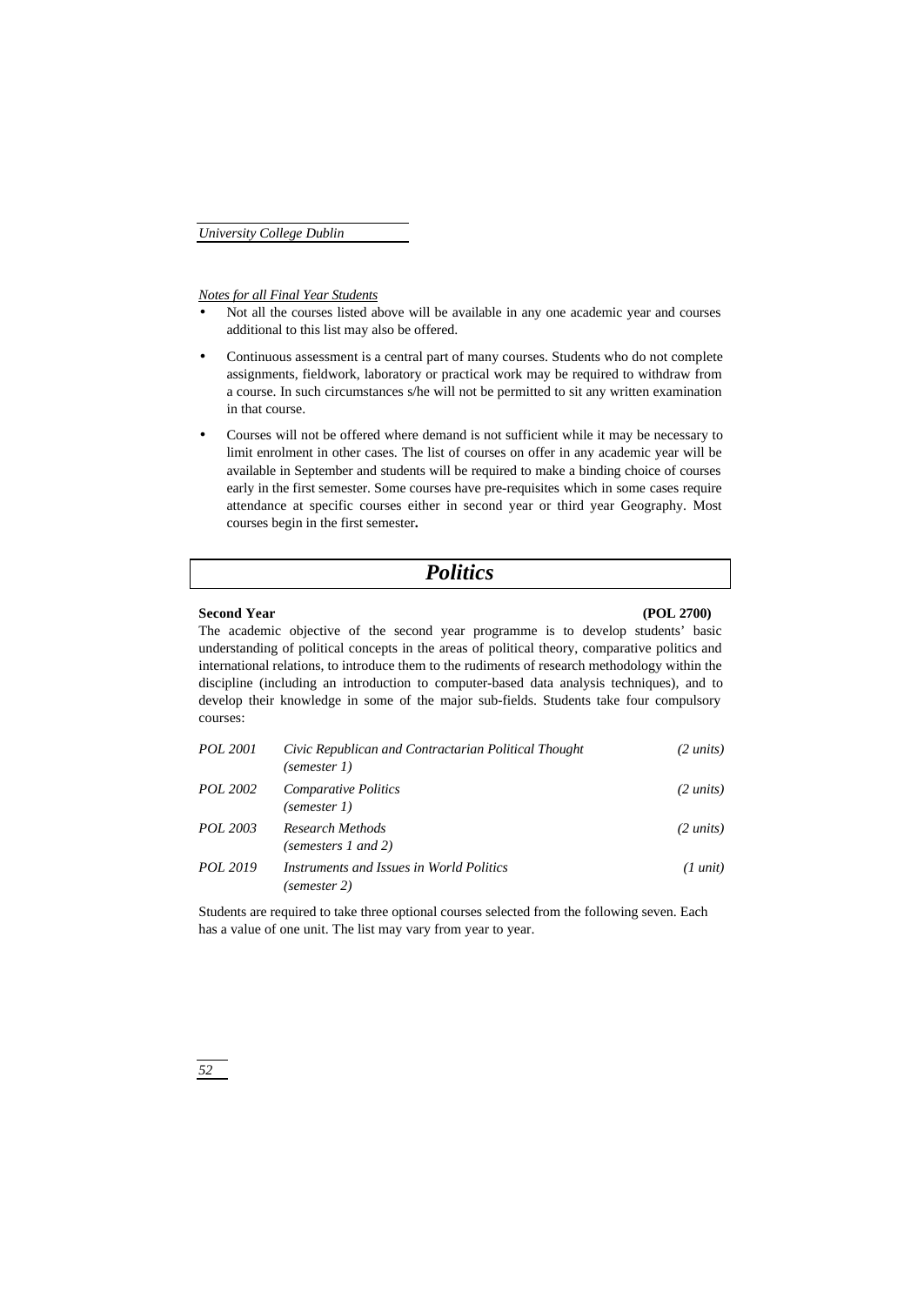| POL 2005 | Politics of Germany<br>(semester 2)                                      | $(1 \text{ unit})$ |
|----------|--------------------------------------------------------------------------|--------------------|
| POL 2011 | Divided Societies, Disputed States<br>(semester 2)                       | $(1 \text{ unit})$ |
| POL 2014 | Issues in democratic theory<br>(semester 2)                              | $(1 \text{ unit})$ |
| POL 2016 | Why Yugoslavia died: nationalism in a multi-ethnic state<br>(semester 2) | $(1 \text{ unit})$ |
| POL 2018 | Power and Resistance<br>(semester 2)                                     | $(1 \text{ unit})$ |
| POL 2017 | Politics of Japan<br>(semester 2)                                        | $(1 \text{ unit})$ |
| POL 2020 | Political Identity and Political Behaviour<br>(semester 2)               | $(1 \text{ unit})$ |

In addition, students attend compulsory tutorials (POL 2010). Assessment is based on project work, on exercises submitted electronically, on written examination papers at the end of the second semester and on tutorial attendance, class participation and essay writing.

## **Final Year (POL 3700)**

The objective of the final year programme is to allow students to choose particular areas of specialism and to develop further their analytical skills. Students select four courses from the list of those on offer; each course is worth 3 units. The list of courses is subject to change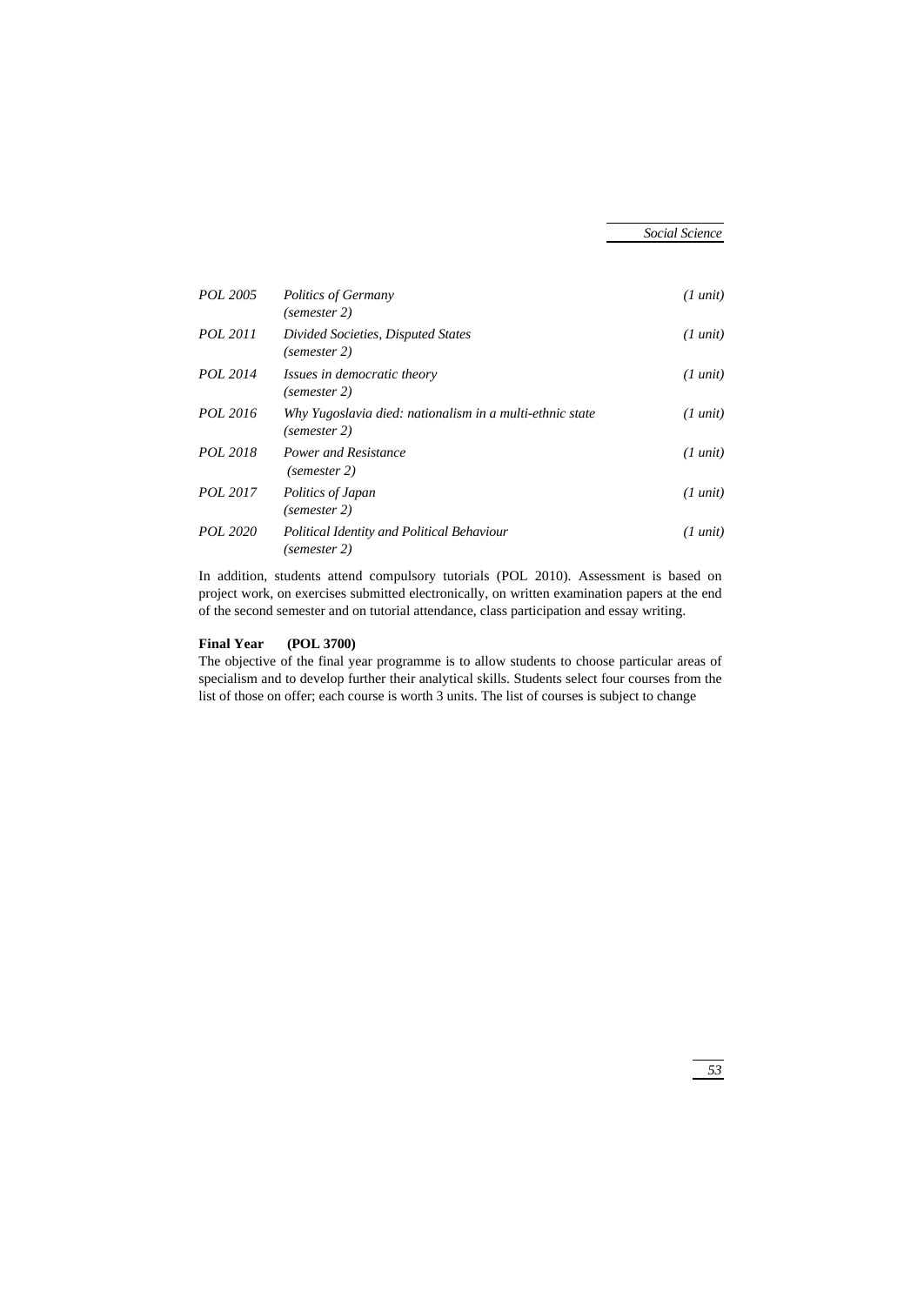| POL 3001 | Dynamics of European Integration<br>(semester 1)     | $(3 \text{ units})$ |
|----------|------------------------------------------------------|---------------------|
| POL 3005 | <b>Feminism and Political Theory</b><br>(semester 2) | $(3 \text{ units})$ |
| POL 3006 | Irish Electoral Behaviour<br>(semester 2)            | $(3 \text{ units})$ |
| POL 3007 | Legislatures<br>(semester 1)                         | $(3 \text{ units})$ |
| POL 3010 | <b>Political Communication</b><br>(semester 2)       | $(3 \text{ units})$ |
| POL 3011 | <b>Politics and Nationalism</b><br>(semester 1)      | $(3 \text{ units})$ |
| POL 3013 | Northern Ireland<br>(semester 1)                     | $(3 \text{ units})$ |
| POL 3015 | Politics of Multi Ethnic States<br>(semester 1)      | $(3 \text{ units})$ |
| POL 3018 | Equality<br>(semester 1)                             | $(3 \text{ units})$ |
| POL 3021 | Legitimacy, power, and consent<br>(semester 2)       | $(3 \text{ units})$ |
| POL 3022 | Contemporary Irish Politics<br>(semester 2)          | $(3 \text{ units})$ |
| POL 3024 | Liberalism and its critics<br>(semester 2)           | (3 units)           |
| POL 3025 | <b>US Foreign Policy</b><br>(semester 2)             | (3 units)           |

Each course is confined to a single semester, and students take two courses in each semester. Tutorials are arranged by lecturers in a way that responds to the particular needs of the courses. Assessment is mainly by means of an examination at the end of the year but credit may be given for essay or project work in certain courses.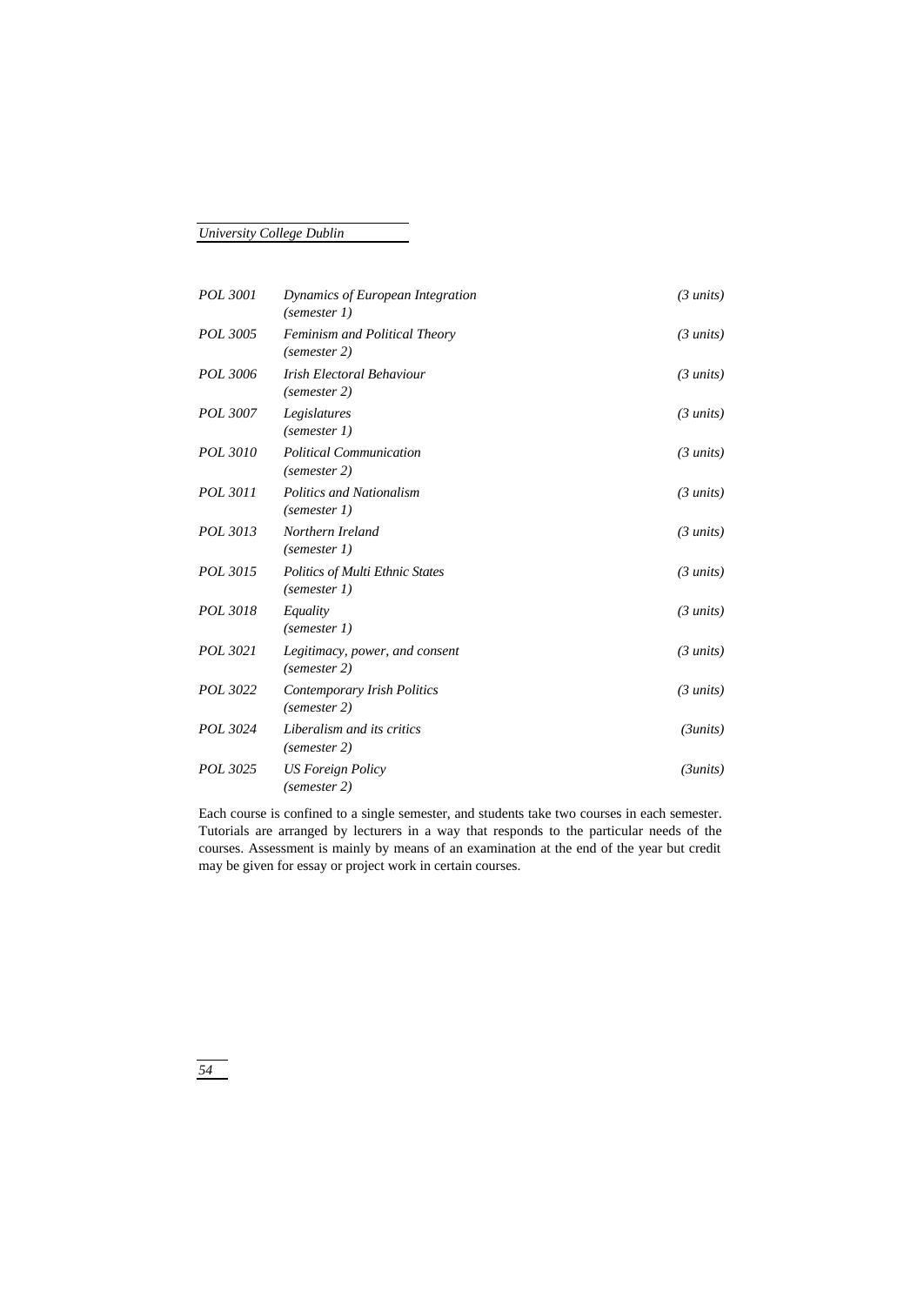#### **Sociology**

Second and Third Years – *See under* SOC 2700 *and* SOC 3700

# **Social Policy**

Second and Third Years – *See under* SPOL 2700 *and* SPOL 3700

#### **Information Studies**

Second and Third Years – *See under* IS 2700 *and* IS 3700

## **Key to Terminology**

Where courses are described in unitised form, the unit value of each course is given in brackets after the course title.

- (a) A one-unit course is a course which either consists of one lecture/tutorial per week for a twelve week period or represents an equivalent proportion of the year's work; two unit and three-unit courses are *pro rata*.
- (c) The term *semester*, where used, means a twelve week teaching period, normally from September to January and January to April.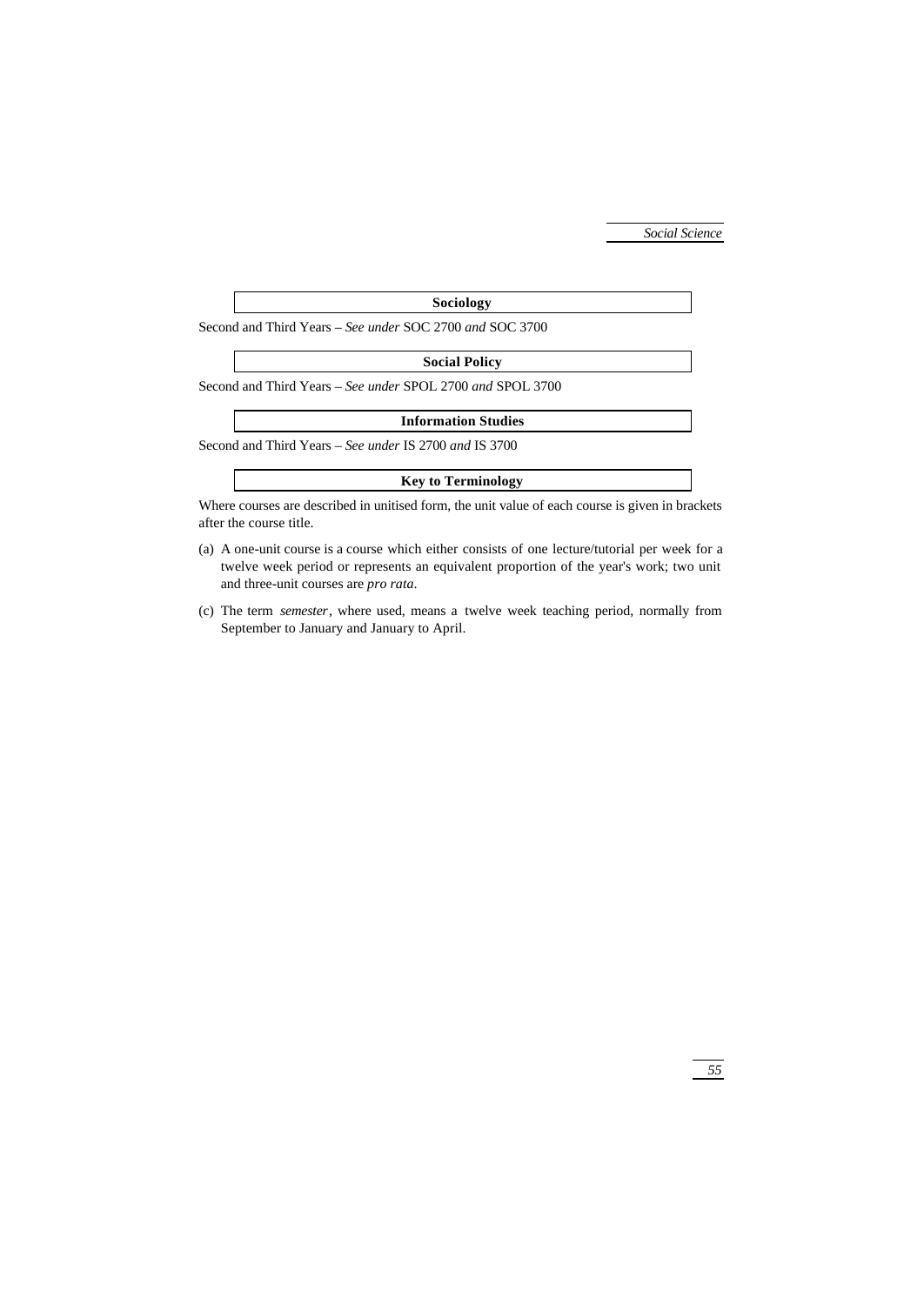# **Postgraduate Courses**

| <b>Postgraduate Degrees</b>                            |  |
|--------------------------------------------------------|--|
| <b>Degree of Master of Social Science:</b>             |  |
| Sociology (by examination)                             |  |
| <b>Sociology of Health and Illness</b>                 |  |
| <b>Social Policy</b>                                   |  |
| <b>Social Policy (International)</b>                   |  |
| <b>Social Work</b>                                     |  |
| <b>Degree of Master of Literature (Sociology)</b>      |  |
| <b>Degree of Doctor of Philosophy</b>                  |  |
| <b>Postgraduate Diplomas</b>                           |  |
| <b>Higher Diploma in Applied Social Studies</b>        |  |
| <b>Higher Diploma in Social Policy</b>                 |  |
| <b>Higher Diploma in Sociology and Social Research</b> |  |

**Note**: for information on inter-faculty postgraduate degrees and diplomas, see separate leaflets.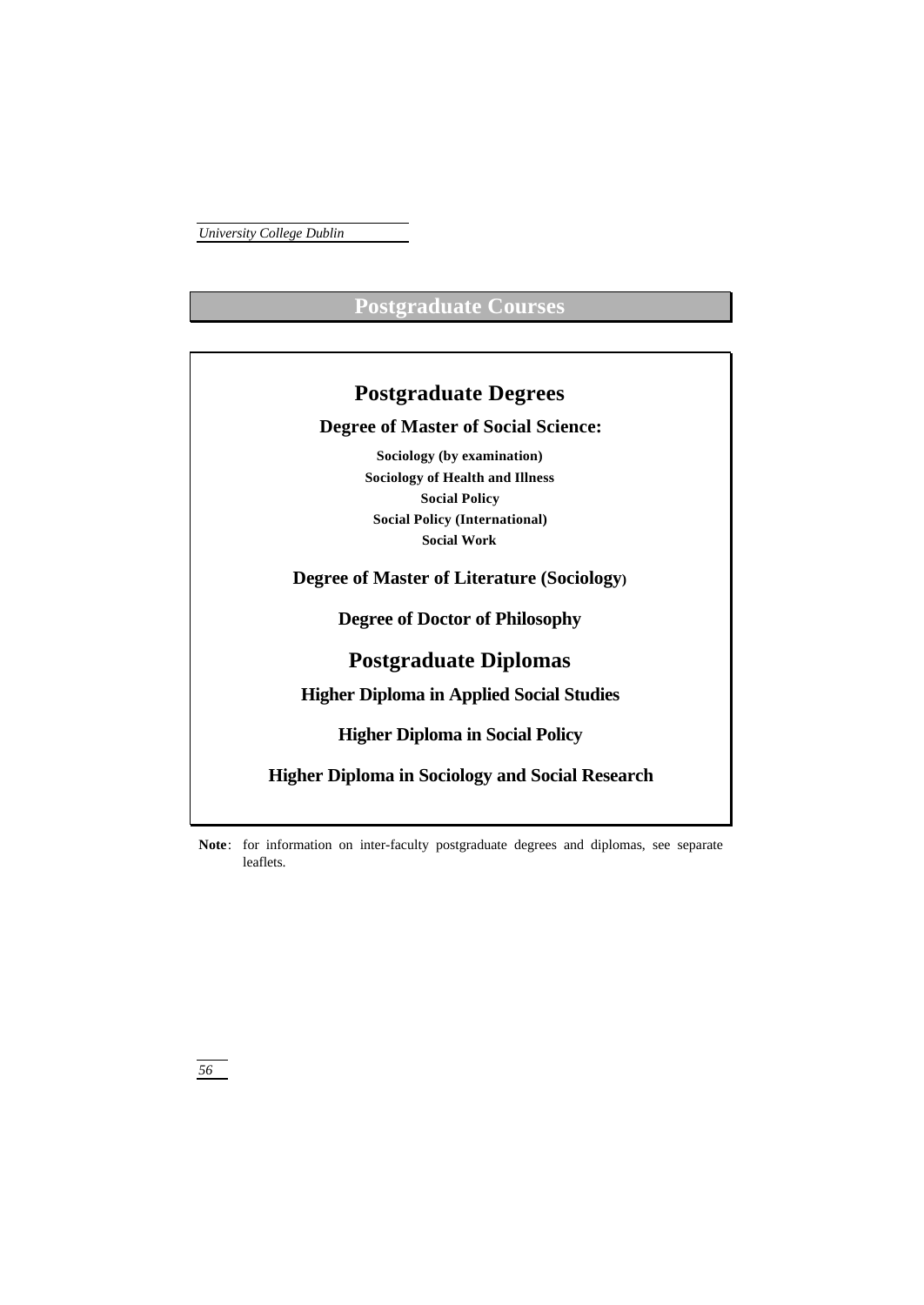# *Degree of Master of Social Science (Sociology) (by examination), Sociology of Health and Illness, Social Policy, Social Policy (International), Social Work, (MSocSc)*

THE subjects for the Master of Social Science Degree are Sociology, Social Policy, Social Policy (International), Social Work. The course for the Degree of Master of Social Science is an Honours course. This degree may be obtained either by thesis or by examination. Candidates are not permitted to proceed to the MSocSc Degree while engaged upon any other course, except by permission of the Faculty.

# *MSocSc Degree by Thesis MLitt Degree in Sociology by Thesis*

Only candidates who have gained the award of BSocSc, or equivalent degree in Social Science, with the award of First Class Honours or Second Class Honours, Grade I will normally be permitted to enter for the degree by thesis. Other graduates may be admitted if in the BSocSc Examination (taken as a qualifying test) they obtain Second Class Honours, Grade I in all the papers of the subject in which they wish to proceed to the MSocSc/MLitt (Sociology) Degree. Such graduates must have the permission of the Faculty to enter for this qualifying test; and it cannot be taken until at least three terms after the primary degree.

All candidates must be recommended by the Head of the Department and accepted by the Faculty. Candidates for the MSocSc degree by thesis or the MLitt (Sociology) by thesis must work in the University under the supervision of the Head of the Department for at least six terms and attend such general courses as the Head of the Department may decide. The subject of the thesis must be approved by the Head of the Department.

Candidates for the MSocSc degree by thesis or the MLitt (Sociology) by thesis may be required to sit for an examination on the subject-matter of the thesis if the examiners so decide. For the MSocSc degree by thesis the awards will be First or Second Class Honours or Pass. In the MLitt (Sociology) degree by thesis the degree is awarded or withheld. In the case of exceptionally good performance, the degree may be awarded 'with distinction'.

Candidates who have taken their primary Social Science degree in another University may be permitted to enter for the MSocSc/MLitt (Sociology) by thesis if suitably qualified.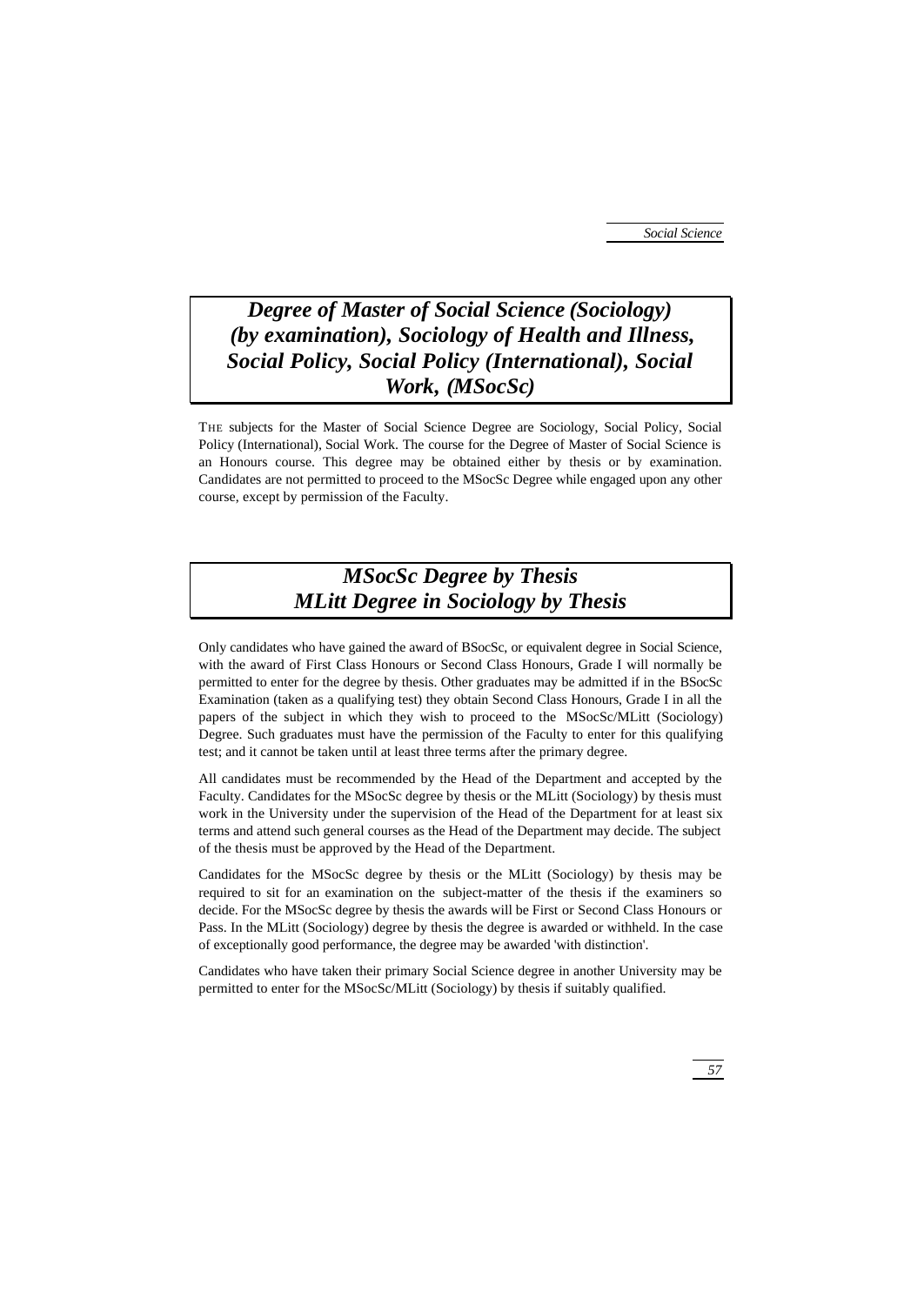Prospective applicants for MLitt in Sociology should note that application forms and information booklet "Postgraduate Studies at the Department of Sociology" are available from:

The Postgraduate Administrator, Department of Sociology, University College Dublin, Belfield, Dublin 4, Ireland.

Tel +353 1 716 8510 Fax + 353 1 716 1125

Email: sociology@ucd.ie

# *MSocSc Degree by Examination*

THE MSocSc Degree by examination is normally awarded on the results of course work, written examinations and a minor thesis.

#### **Admission Requirements**

Candidates may apply to register for the MSocSc Degree by examination if they have obtained one of the following:

- A BSocSc Degree with at least Second Class Honours, Grade II in the subject of the MSocSc and at least Second Class Honours, Grade II in the second subject.
- A BSocSc Degree with at least Second Class Honours, Grade I in the subject of the MSocSc.
- Second Class Honours, Grade I (or equivalent standard) in a relevant postgraduate diploma.
- Second Class Honours, Grade I in the relevant MSocSc Qualifying Examination.

Applicants who have taken their primary Social Science degree in another University may be permitted to enter for the MSocSc by examination if equivalently qualified.

Applicants must be recommended by the appropriate Professor or Head of Department and approved by the Faculty.

The Degree in Social Work is an undifferentiated honours degree. In the subjects Sociology and Social Policy, the standards are as follows: Pass  $-40\%$ , Third Class Honours  $-50\%$ , Second Class Honours, Grade II – 55%, Second Class Honours, Grade I – 62%, First Class Honours – 70%.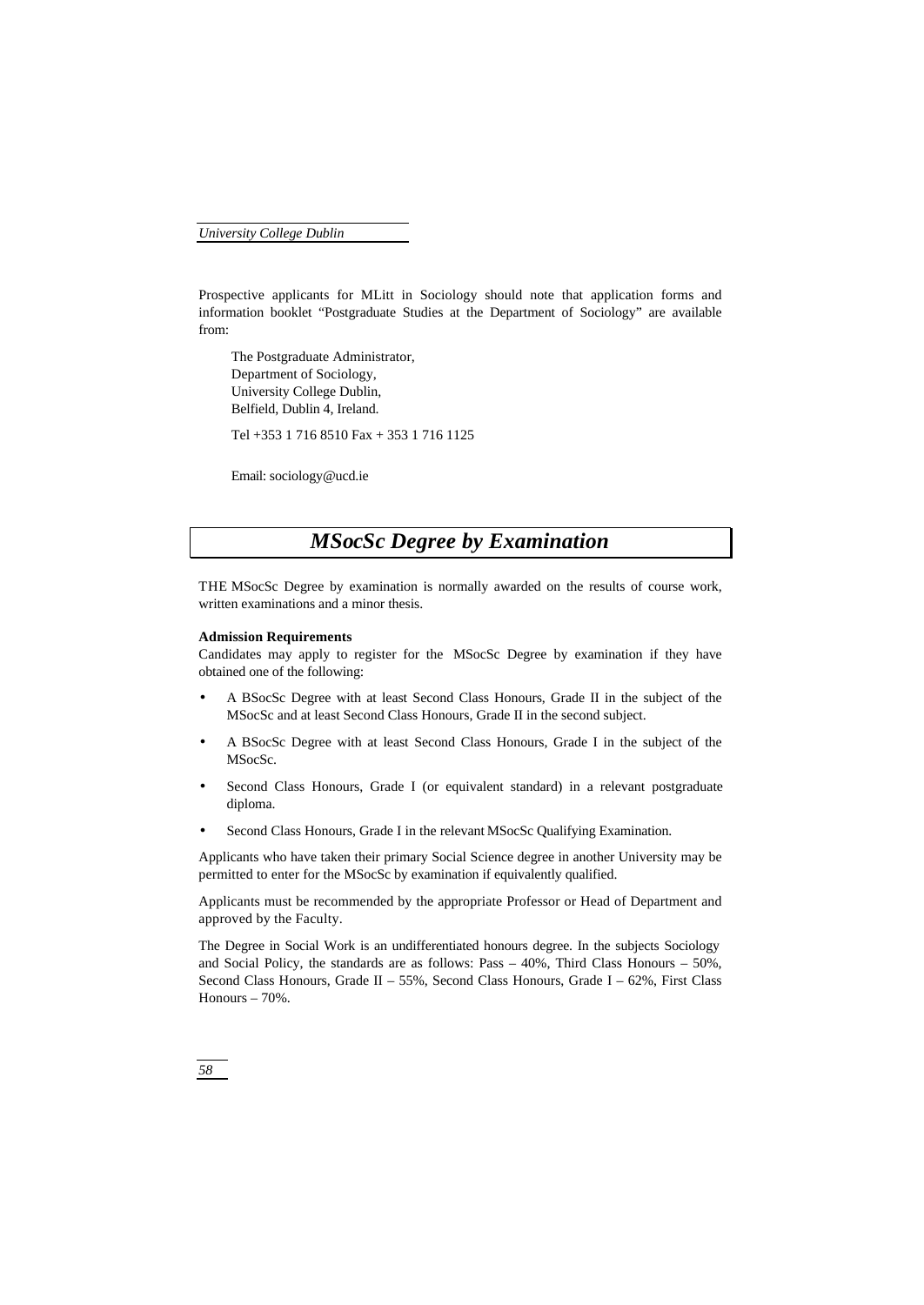# **Special Regulations for MSocSc Degree by Examination in Sociology**

#### **HSMXF0003 HSMXP0003**

This is a taught programme which can be pursued full-time over one year or part-time over two years. In order to be considered for a place it is necessary to have a Bachelor's degree with no lower than Second Class Honours, Grade II, in Sociology. In the case of two-subject Bachelors degrees, it is normally required also to have attained at least Second Class Honours, Grade II, in the other subject. Candidates with a higher grade are given preference.

The assessment of the Master's degree is by coursework (70%) and minor dissertation (30%). The coursework extends over two semesters, from September to April. The earliest date for submission for dissertations is in mid-August. The full-time course takes one academic year, but part-time students can spread their coursework and thesis over two years.

#### **MSocSc Degree by Examination in Sociology**

## **Programme Syllabus**

- Core (Compulsory) Courses**:**
- Sociological Theory
- Doing Sociological Research

At least one of the following:

- Workshops in Survey Research Methodology and Quantitative Data Analysis
- Advanced Workshops in Quantitative Research Methods
- Workshops in Qualitative Research Methods
- Advanced Workshops in Qualitative Analysis and Evaluation

#### **Optional Courses:**

Students take four optional courses, selected from the following broad areas of specialisation:

## **The Sociology of Economic Development and Public Policy**

Economic Globalisation and Social Change in the Twentieth Century

The Sociology of Development: the Social and Ecological Context of Unequal Development

The Sociological Analysis of Health Policy

The Sociological Analysis of Education Policy

Societal Institutions, Political Processes and Policy Choices in the European Union

International Human Resource Management

Organisational Analysis

Law and Social Control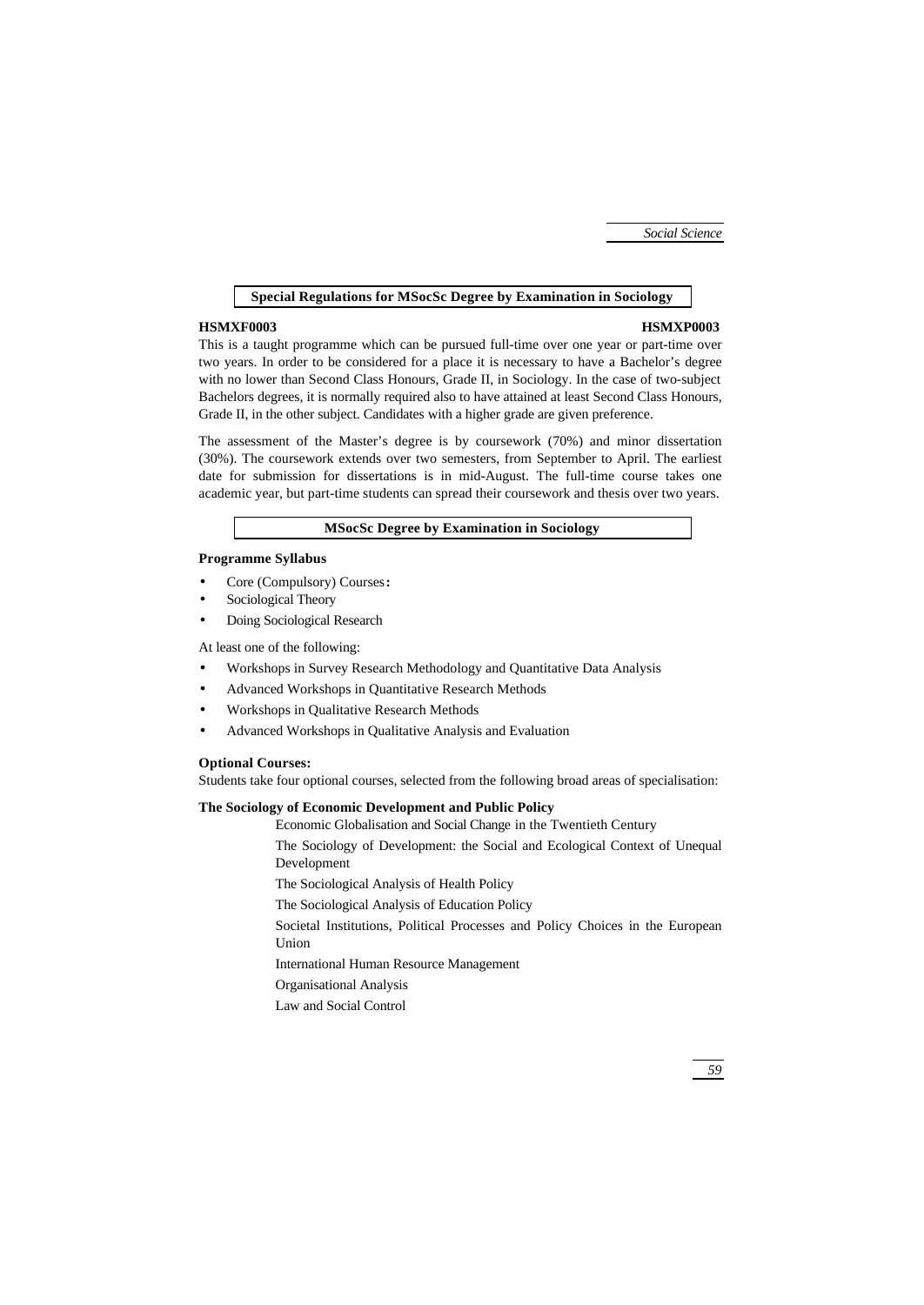## **Media and Cultural Studies**

Cultural Theory and Analysis Language, Power and Equality Media and Culture Racism, Ethnicity and Society Violence and Civilisation

# **The Sociology of Health and Illness**

Sociological Analysis of Health Policy Theoretical and Applied Issues in Health and Illness Pathology and Racism

# **Social Research Methodology**

Workshops in Survey Research Methodology and Quantitative Data Analysis Advanced Workshops in Quantitative Analysis Workshops in Qualitative Research Advanced Workshops in Qualitative Analysis and Evaluation

Students may specialise in one area or take courses from the different areas.

## **Dissertation**

Candidates are required to complete a dissertation of approximately 20,000 words on a topic of their choice.

Application must be made by 1 June in the year in which it is proposed to begin study.

# *MSocSc Degree by Examination in the Sociology of Health and Illness*

## **HSMXF0001 HSMXP0001**

#### **Course Description:**

The aim of this one-year course is to give students a strong sociological foundation in theoretical and applied health studies. Particular attention will be given to a sociological analysis of patterns of health and illness in Ireland, and of the planning, organisation and delivery of the Irish Health Services. Students are required to take advanced courses in social research and to complete a minor thesis on a health-related topic.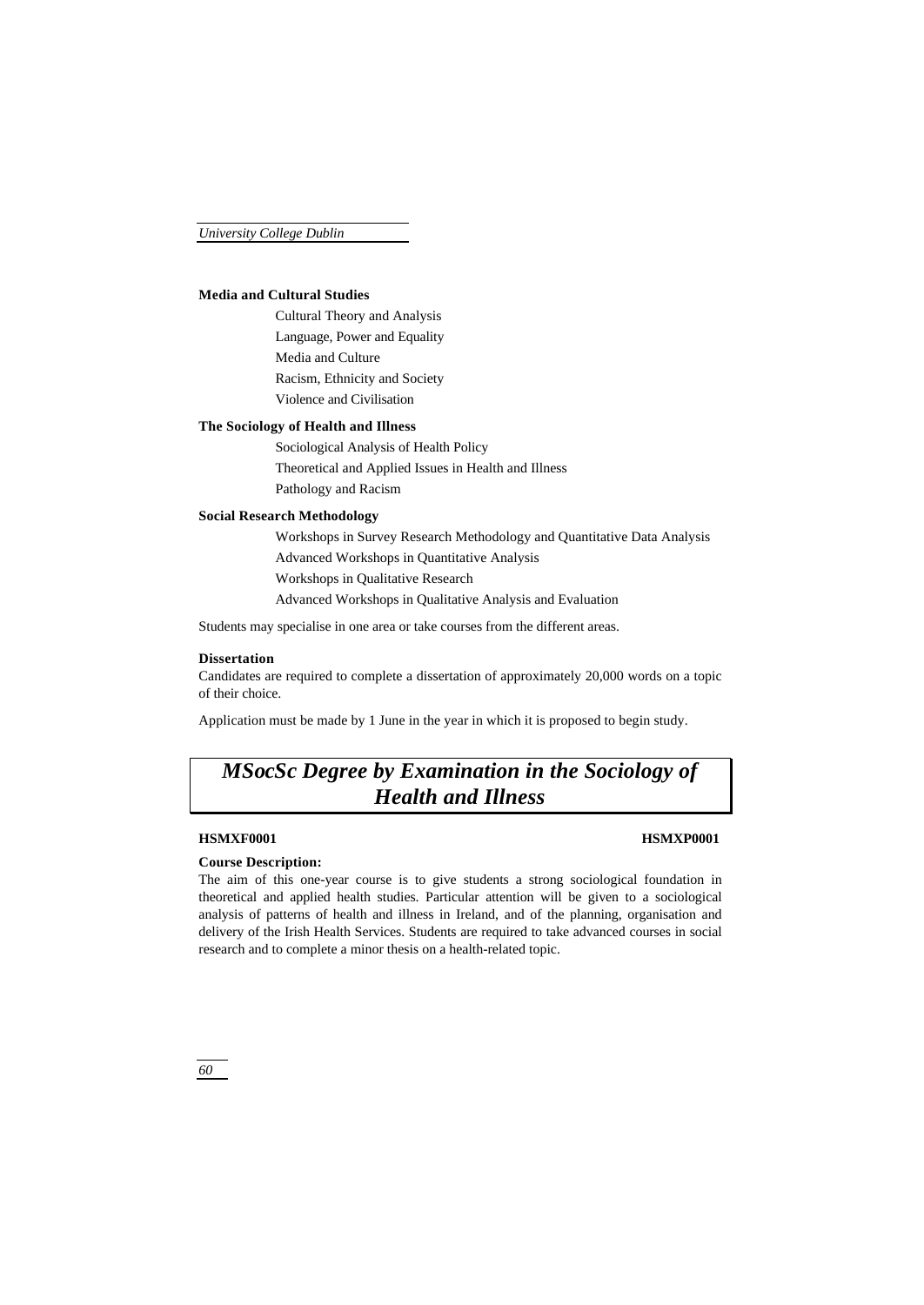# **Admission Requirements:**

Applicants should have a primary degree in Sociology with the normal entry requirements or the equivalent. Graduates in other disciplines may study for the Higher Diploma in Sociology and Social Research, a one-year course which – upon completion to a satisfactory level – qualifies the student for admission to the MSocSc course, thus forming a two-year course of study.

# **Organisation of Studies & Examination:**

*Core (compulsory) courses:*

Advanced Sociological Research

Advanced Sociological Theory

Two research courses chosen from the following:

- (a) Survey Research Methodology
- (b) Qualitative Research Methodology
- (c) Advanced Workshops in Quantitative Research Methods
- (d) Advanced Workshops in Qualitative analysis and Evaluation

# *Also Required: Two of the Following Courses:*

Sociological Analysis of Health Policy Theoretical and Applied Issues in Health and Illness Pathology and Racism

#### *One Optional Course:*

Sociology of Development

Societal Institutions, Political Processes and Policy Choices in the European Union

# Organisational Analysis

The MSocSc in the Sociology of Health and Illness by examination and minor dissertation may be taken as a full-time course in one year, or on a part-time basis over two years. Students take seven courses and complete a minor dissertation. The degree is an Honours degree classified as follows: First Class Honours – 70%, Second Class Honours Grade I – 62%, Second Class Honours Grade II – 55 %, Third Class Honours – 50%, Pass – 40%.

# **Application Procedure:**

Applications must be received before 1 June in the year in which it is proposed to begin study. Application forms and information booklet "Postgraduate Studies at the Department of Sociology" are available from:

The Administrator, Department of Sociology, UCD, Belfield, Dublin 4

email: sociology@ucd.ie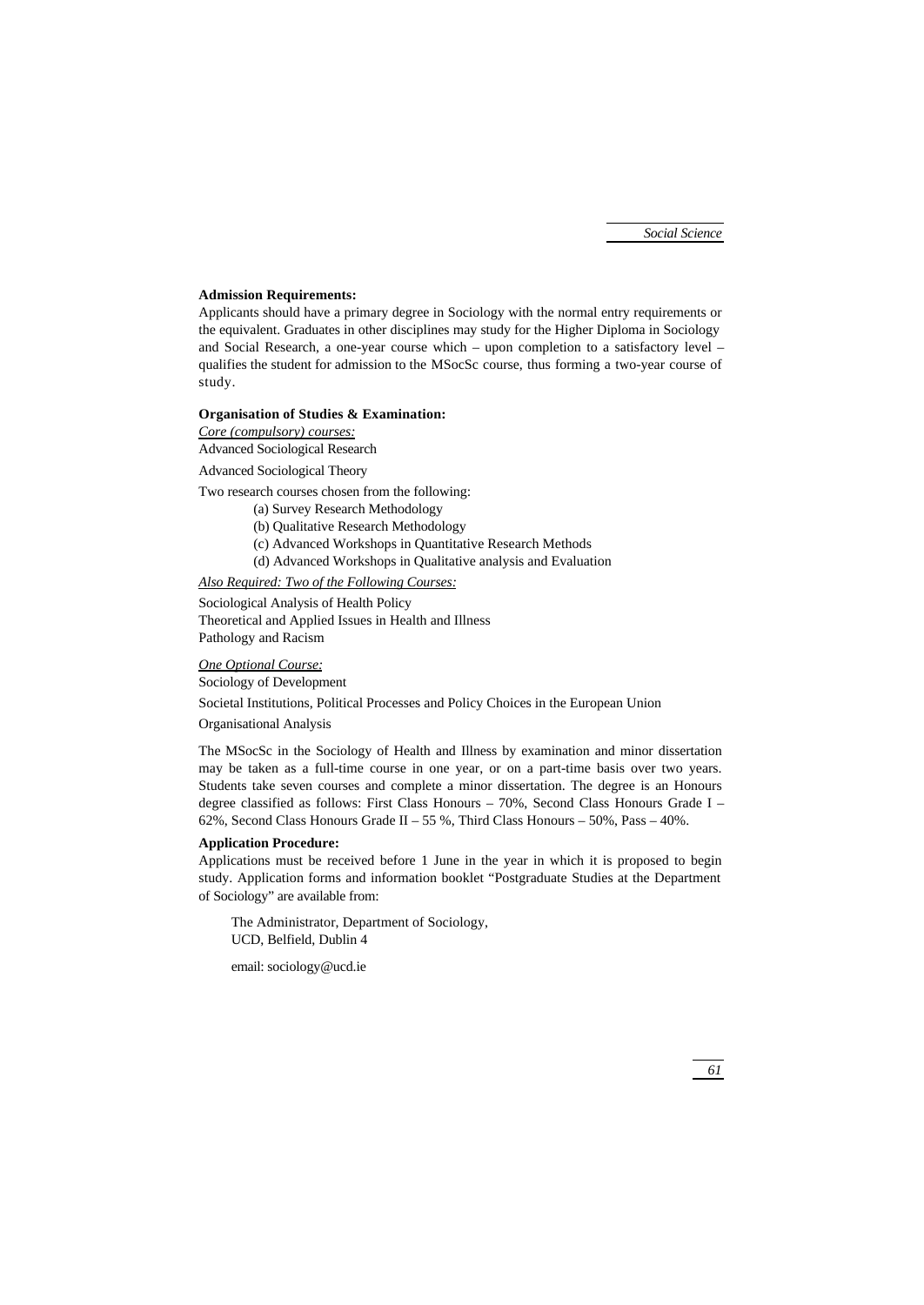**Note**: The courses offered and the programme of study may vary in any one year. The course outlines presented above are intended as examples of the range of themes which may be discussed and analysed within each course.

# **Special Regulations for MSocSc Degree by Examination in Social Policy**

## **HSMXF0004**

The Department of Social Policy and Social Work offers a one year full-time programme of study for the MSocSc (Social Policy) Degree by examination.

A range of courses is provided including:

Social Policy Analysis Research Methods Data Analysis Social Services and New Technologies Critical Social Policy European Social Policy European Family Policy The Policy-Making Process Social Security Employment Education Health Housing Personal Social Services

Programme content may vary slightly from year to year.

Students must take all of the courses listed and are examined in *seven* of these courses. Students are also required to complete a minor dissertation (approx. 15,000 words). All written work must be submitted in order to fulfil the requirements of the course.

The standard for entry is at least a Second Class Honours Grade II in Social Policy and the equivalent of an overall Second Class Honours Grade II in the applicant's primary degree. Candidates who have not previously studied Social Policy in depth will be required to take the Higher Diploma in Social Policy course and pass at good honours level before being allowed to apply for the MSocSc. (Social Policy) programme.

The closing date for applications is  $1<sup>st</sup>$  June of the year in which it is proposed to commence study.

*62*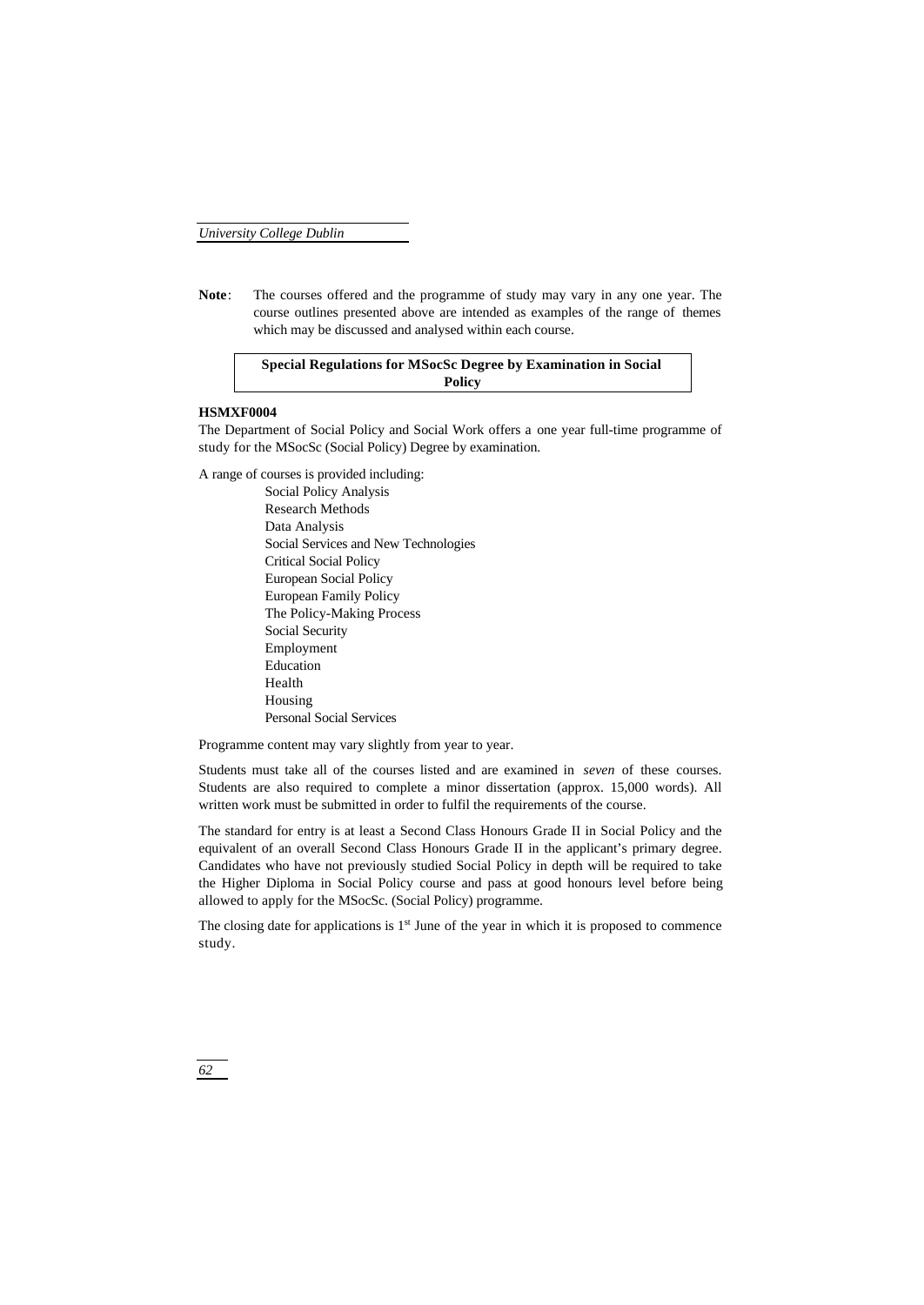# **Special Regulations for MSocSc Degree by Examination in Social Policy: International**

#### **HSMXF0005**

The Department of Social Policy and Social Work offers a one year full-time programme of study for the MSocSc (Social Policy: International) by examination. A period of study abroad in an approved foreign university during the academic year is an integral part of the degree programme. Places are limited and the provision of the degree in any year is dependent on available resources. Entry requirements are the same as for the MSocSc (Social Policy) by examination.

This degree will not be offered in the 2003-04 academic year.

**Special Regulations for MSocSc Degree by Examination in Social Work (Mode A)**

#### **HSMXF0006**

The MSocSc (Social Work) Degree by examination is a two-year course which offers a generic professional training in social work. Candidates must have the permission of the Faculty to enter for the MSocSc (Social Work) Degree by examination. The standard for entry is at least a second Class Honours Grade II in Social Policy and the equivalent of an overall Second Class Honours Grade II in the applicant's primary degree. Alternatively, applicants must hold a primary degree together with a Second Class Honours in a postgraduate Higher Diploma in Social Policy. Other graduates who are registered Higher Diploma in Applied Social Studies students and have attained at least 60% in the First Year Diploma examination may apply to the Department to be considered for admission to the second year of the MSocSc (Social Work) Degree.

This is an Honours degree. Students who attain 70% may be awarded a Distinction. This course consists of theory, practical work and a dissertation. The course is full-time and full attendance is required.

Students who do not complete the requirements of the Master's programme satisfactorily, or who fail to do so within the time limits set by the Faculty, may be awarded the Higher Diploma in Applied Social Studies.

Students are required to attain an overall average of 60% in the first year examination and have passed all examination papers before being permitted to proceed to the second year of the Masters degree. Students who fail to attain an overall 60%, but who pass all papers may be permitted to transfer registration to the second year of the Higher Diploma in Applied Social Studies, subject to the approval of the Faculty. All written work must be submitted in order to fulfil the requirements of the course.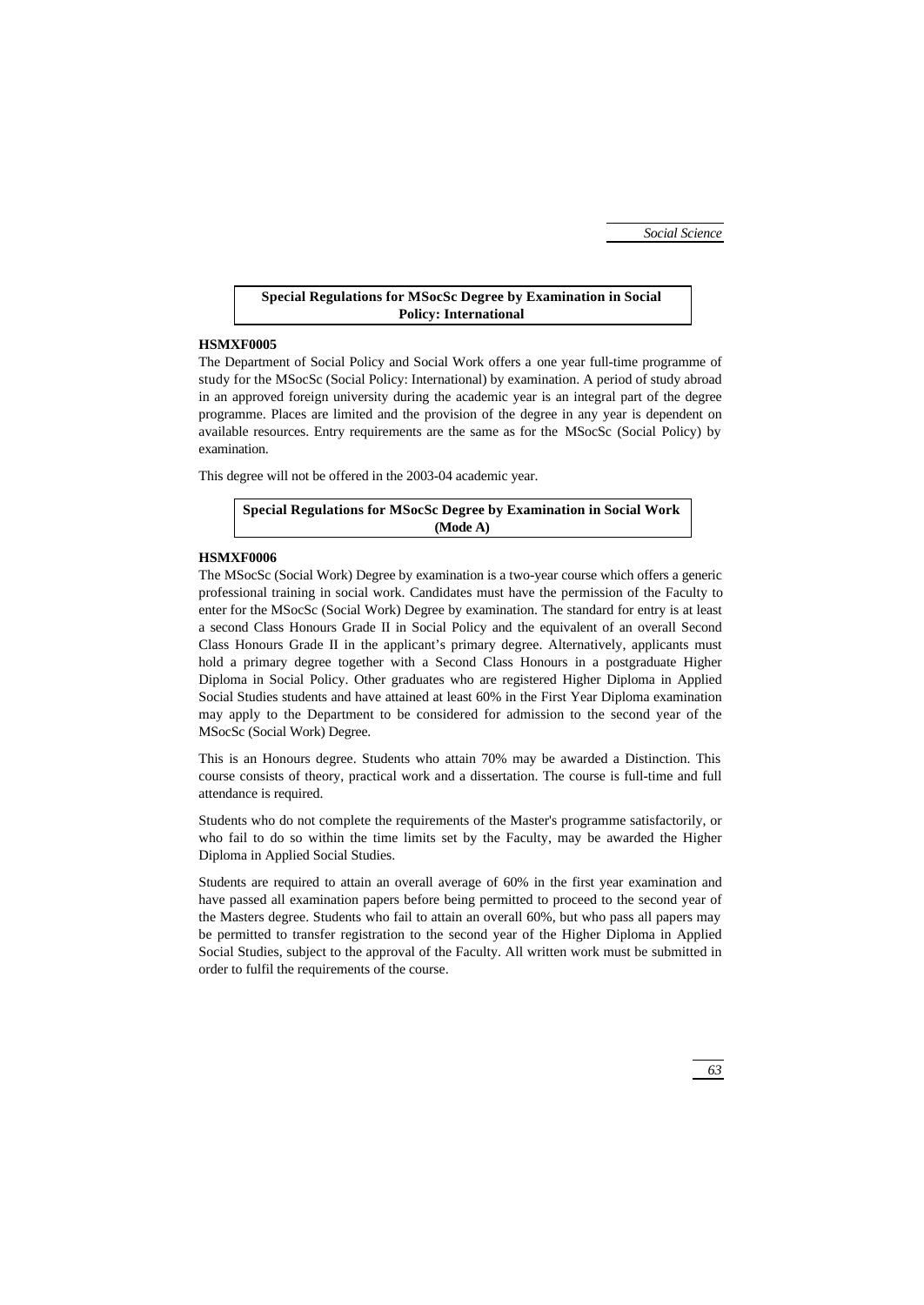Completed application forms must be returned to the Department of Social Policy and Social Work by 14 January for the following academic session.

## **Courses of Study**

#### *1. Social Work Theory and Practice*

These courses provide the student with a variety of approaches to social work practice. They include work with individuals, families and groups and social work in a community context. They also include workshops which focus on the acquisition of transferable social work skills and the integration of social work classroom learning with practice. The theory and knowledge from other disciplines is integrated in these courses throughout the year.

#### *2. Counselling Social Work Skills*

In the first year of the programme students become familiar with basic interviewing, assessment and therapeutic skills and develop competencies in the practice of these skills. Through experiental teaching techniques, role-play and student-prepared video interviews students are helped to acquire the abilities to evaluate and critique their practice and to plan, deliver and evaluate interventions based on case study material. In the second year of the course students are offered a series of experiences around practice methods from basic interviewing skills through to counselling/therapy techniques. Students are given a further forum for the integration of theory and practice in a laboratory type setting where they can develop the ability to focus on the process of interviewing, intervention and relationship between clients and social worker.

#### *3. Human Behaviour*

The approach of this course is basically an applied one, the aim being to integrate a knowledge of human growth and behaviour with social work theory. The importance of the family and the development of interpersonal relationships is emphasised. The range of behaviour from what is considered normal to abnormal is examined as is the sociocultural context in which behaviour occurs.

## *4. Group Work*

The course is designed to provide students with a knowledge of the theory and practice of working with groups. Roles, communication patterns, leadership and group dynamics are reviewed. The use of groups in social work is considered and a range of models examined in terms of their approach and application. Some common problems which can arise in practice are discussed. The life span of a group is followed from its inception and implementation to its conclusion.

#### *5. Child and Family Welfare*

In this course module the family is examined in the context of social theory and family research with particular reference to the family in Ireland. Interventions appropriate to different family crises and situations form an integral part of this course, with special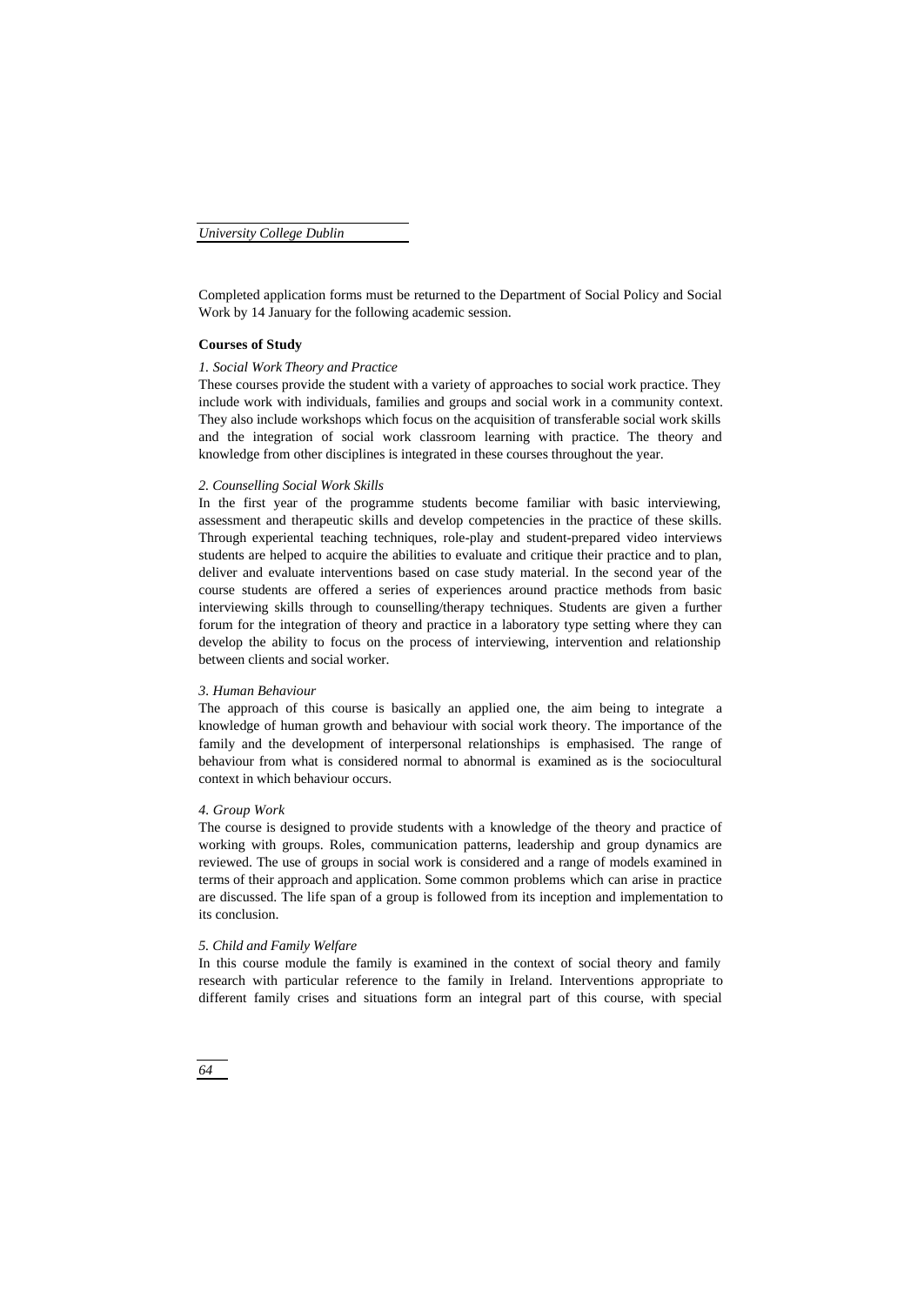emphasis on innovative work with families. It is in this context that the needs of children are examined. Students are encouraged to apply their knowledge of social work theory and practice to the area of direct and indirect work with children. Attention is focused on the social work task in relation to children who have been abused or at risk of abuse, those separated from their families and the provision of substitute care.

## *6. Social Work and the Law*

This course introduces students to Irish Family Law with emphasis on the everyday legal issues that confront social workers.

#### *7. Community Social Work*

The purpose of this course is to discuss, at an advanced level, community forms of social service provision and development. The concept of community is explored in the context of policy initiatives in community development, community work, community care and community organisation. The role of social work in Ireland in the development of community support services is examined.

#### *8. Youth and Justice*

The purpose of this course module is to acquaint students with the structure and the process of the legal system in Ireland. The course introduces students to the theory and concepts relevant to social work practice within the justice system and to the role of social work within the justice system e.g. probation and welfare service, prison welfare. Students explore the concept of human rights and welfare rights and the legislation relating to mental health and the role of social workers within mental health practice. Students' knowledge of antidiscriminatory practice is also developed, in particular social work with refugees, asylum seekers, ethnic minorities and travellers.

#### *9. Social Work in Health Care*

This course module introduces students to concepts relevant to social work practice in health care settings and allows them to consider the concepts of health, illness and disability in a broad perspective. It encourages students to explore their own attitudes to issues such as disability, ageing, illness and death and prepares them to work effectively and cooperatively in multi-disciplinary settings. The course explores ethical issues pertinent to social work practice in health care and increases students' practice skills in working effectively with clients in health care settings.

### *10. Social Work Research*

The objectives of this course are to introduce students to the usefulness and application of research in a social work setting, to provide them with an introduction to the basic concepts of research methods, to give them some knowledge of basic statistics necessary for research in the social sciences and to familiarise them with the use of computers and give them an opportunity of working with computer technology.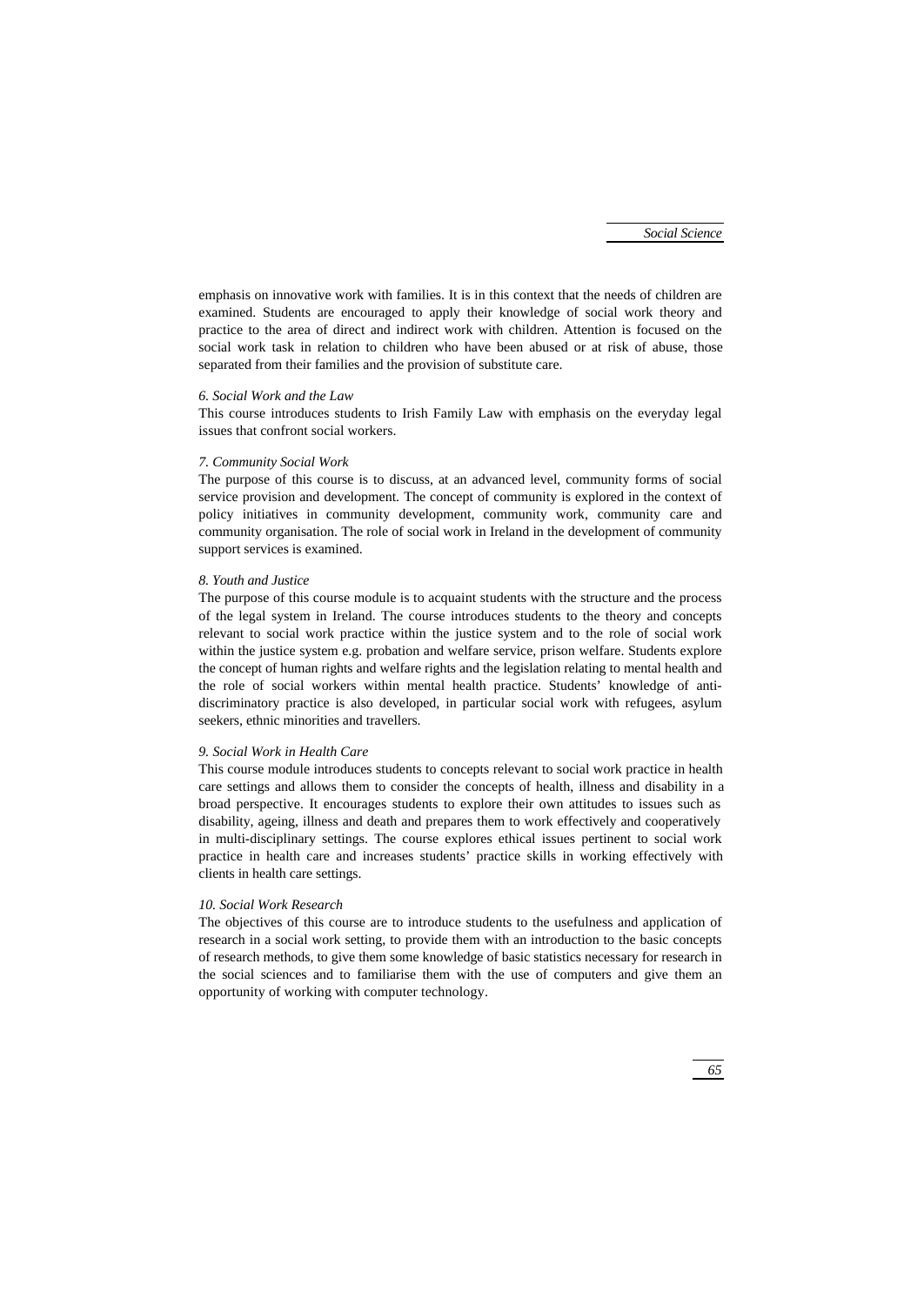## *11. Other Courses*

Other courses are studied by students such as addiction, policy making in social work, management and social work and preparation for fieldwork practice. Current new developments in social work practice and research are incorporated into the curriculum.

Candidates must satisfy the examiners in each of the subjects outlined in the syllabus and must attain a satisfactory standard in practical work.

*Practical Placements*

Supervised practical work constitutes fifty per cent of the programme.

# **Special Regulations for MSocSc Degree by Examination in Social Work (Mode B)**

#### **HSMXF0002**

The MSocSc Degree by examination in social work (Mode B) is a one year course available for applicants holding a BSocSc Degree or equivalent with at least second class honours grade II and a National Qualification in Social Work (NQSW) or equivalent professional social work qualification.

Students take the following courses and complete a minor dissertation:

Social Work Research Social Work Theory Social Policy Analysis

This is an undifferentiated honours degree. Aggregate marks in the examination must reach 50%. The dissertation must reach 50%. Students who attain an aggregate of 70% may be awarded a distinction.

This course comprises one day per week.

Completed application forms must be returned to the Department of Social Policy and Social Work by  $1<sup>st</sup>$  June for the following academic session.

*General Note*: All required written work must be submitted in order to fulfil the requirements of the course.

## **Closing Dates for Applications**

Application forms should be sought from the department responsible for the subject in which it is proposed to take the Master's Degree. Application should be made to the appropriate department before the dates indicated below.

| MSocSc (Sociology):     | 1 <sup>st</sup> June |
|-------------------------|----------------------|
| MSocSc (Social Policy): | $1st$ June           |

*66*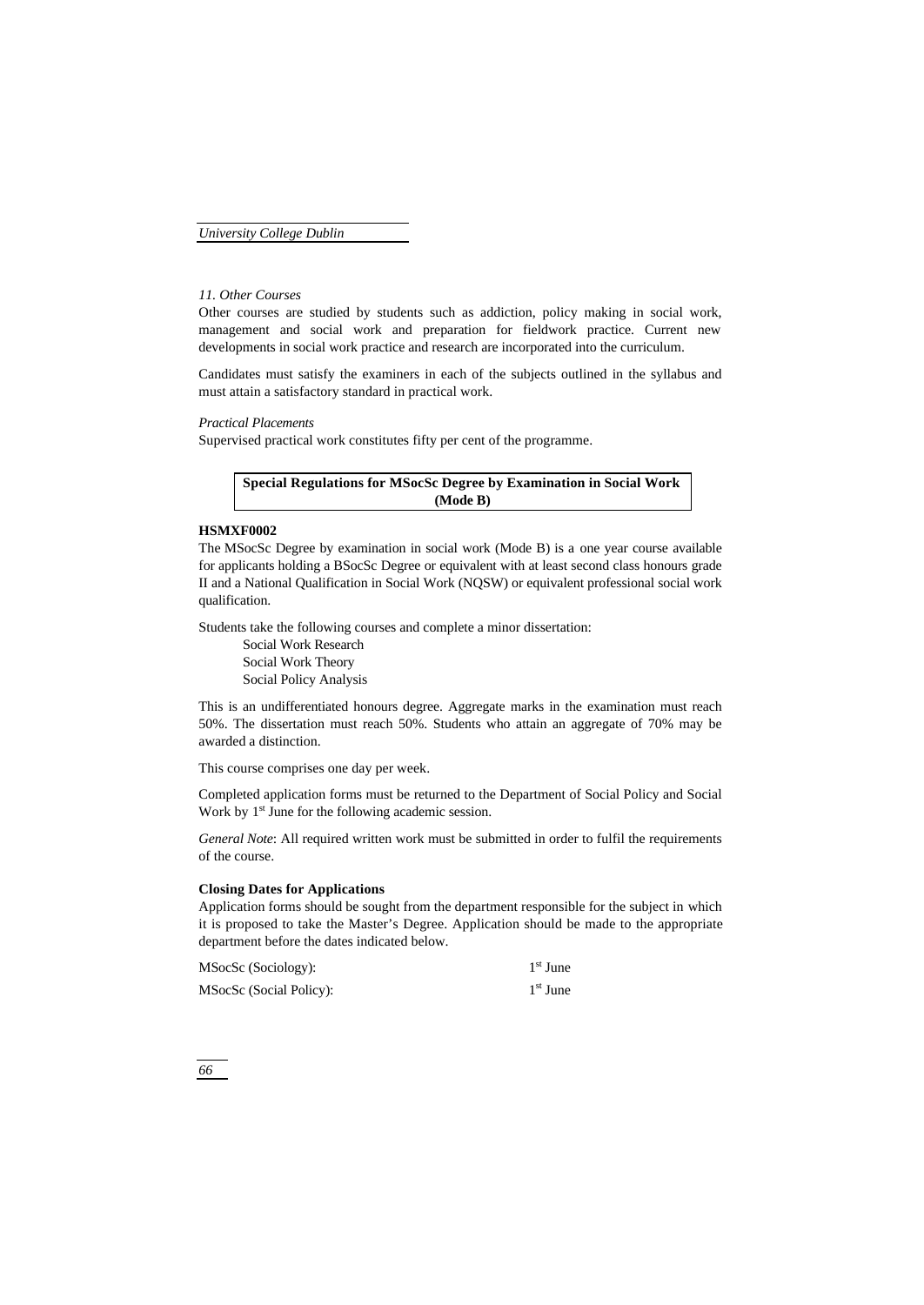MLitt (Social Work) by Major Thesis: MSocSc (Social Work) by Examination (Mode A): 14<sup>th</sup> January MSocSc (Social Work) by Examination (Mode B): 1 MLitt (Sociology) by major thesis

 $1^{\rm st}$ June  $1<sup>st</sup>$  June  $1<sup>st</sup>$  June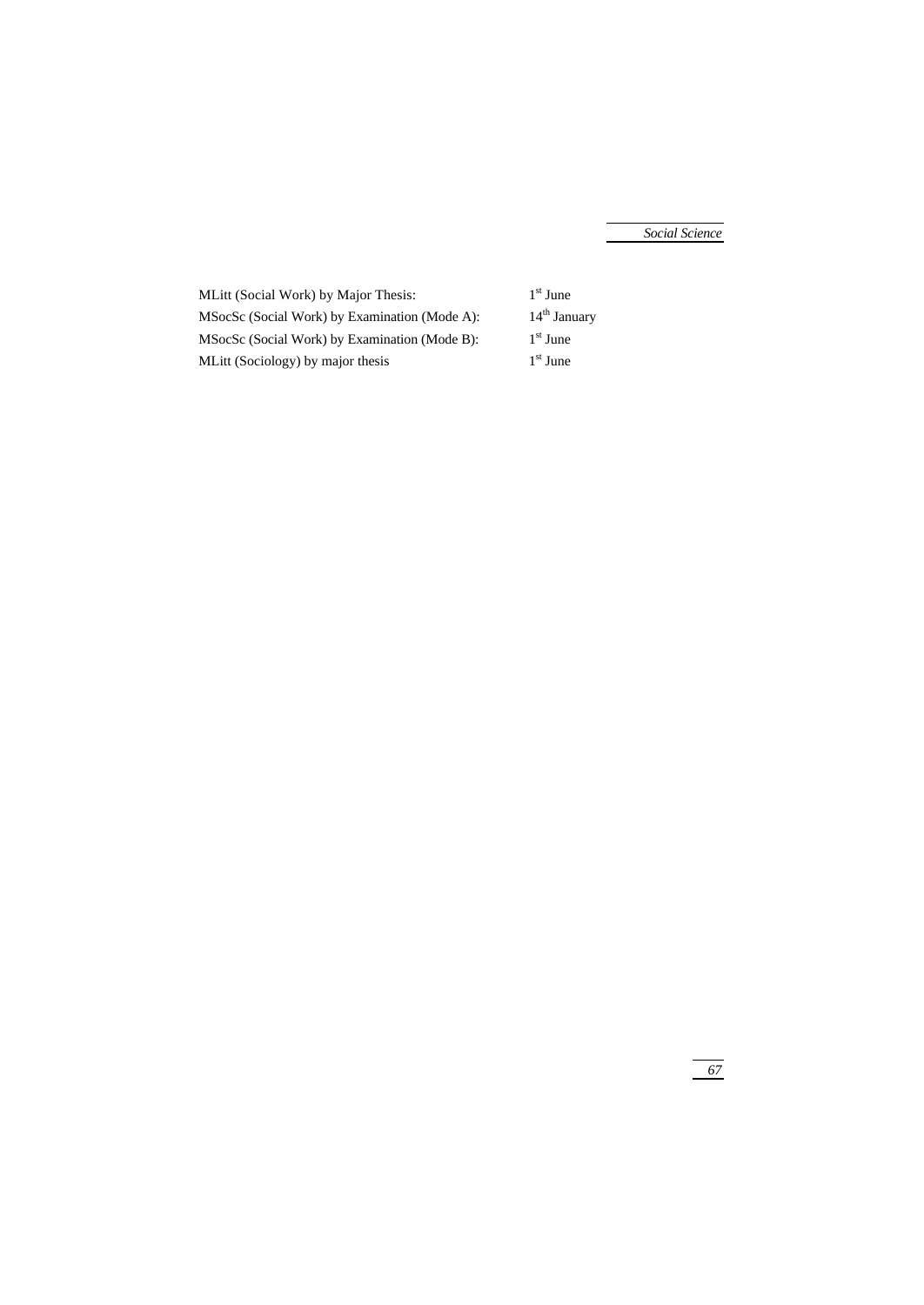# *Degree of Doctor of Philosophy (PhD)*

Candidates for this degree are required to be admitted by the Faculty on the recommendation of the Professor/Head of Department; their admission must then be confirmed by the Academic Council. Candidates who have not graduated in this University may be admitted if suitably qualified.

Applicants are normally expected to have a Master's Degree. In exceptional circumstances applicants may be considered if he/she has reached a high Honours standard at the examination for the primary degree or presented such other evidence as will satisfy the Professor/Head of Department and the Faculty of his/her fitness.

The requirements for the degree will normally be completed within nine terms but in special cases candidates may be permitted to take the degree after six terms. Candidates for PhD degrees will be allowed six years from the date of registration in which to complete their degree. If they have not done so within that period they must re-apply for registration.

Candidates may also be permitted to register for the PhD on a part-time basis. In such cases the requirements for the degree will normally be completed within fifteen terms, but in special cases candidates may be permitted to take the degree after twelve terms. Candidates for the PhD on a part-time basis will be allowed eight years from the date of registration in which to complete their degree. If they have not done so within this period they must re-apply for registration.

The thesis must normally be prepared under the supervision of the Professor/Head of Department, but the Faculty may, on the recommendation of the Professor/Head of Department, assign another member of the staff to supervise the candidate's research, under the Professor's/Head of Department's general direction. The thesis must be prepared in the University, unless permission is given to the candidate to work elsewhere under the Professor's/Head of Department's general direction. Such permission will only be given to candidates who have attended courses in the University for twelve terms before admission to the course for the PhD.

Candidates may enter for examination in January of the year in which their work is to be examined; the time of the examination to be arranged as may be convenient to the candidate and the examiners. If the thesis is not presented before the 1st February following, the candidate must re-enter.

Candidates are required to take an oral examination on the subject matter of their thesis.

This degree will not be awarded unless the examiners report that the work is worthy of publication as a whole or in part.

*Candidates may be required to undertake specified courses.*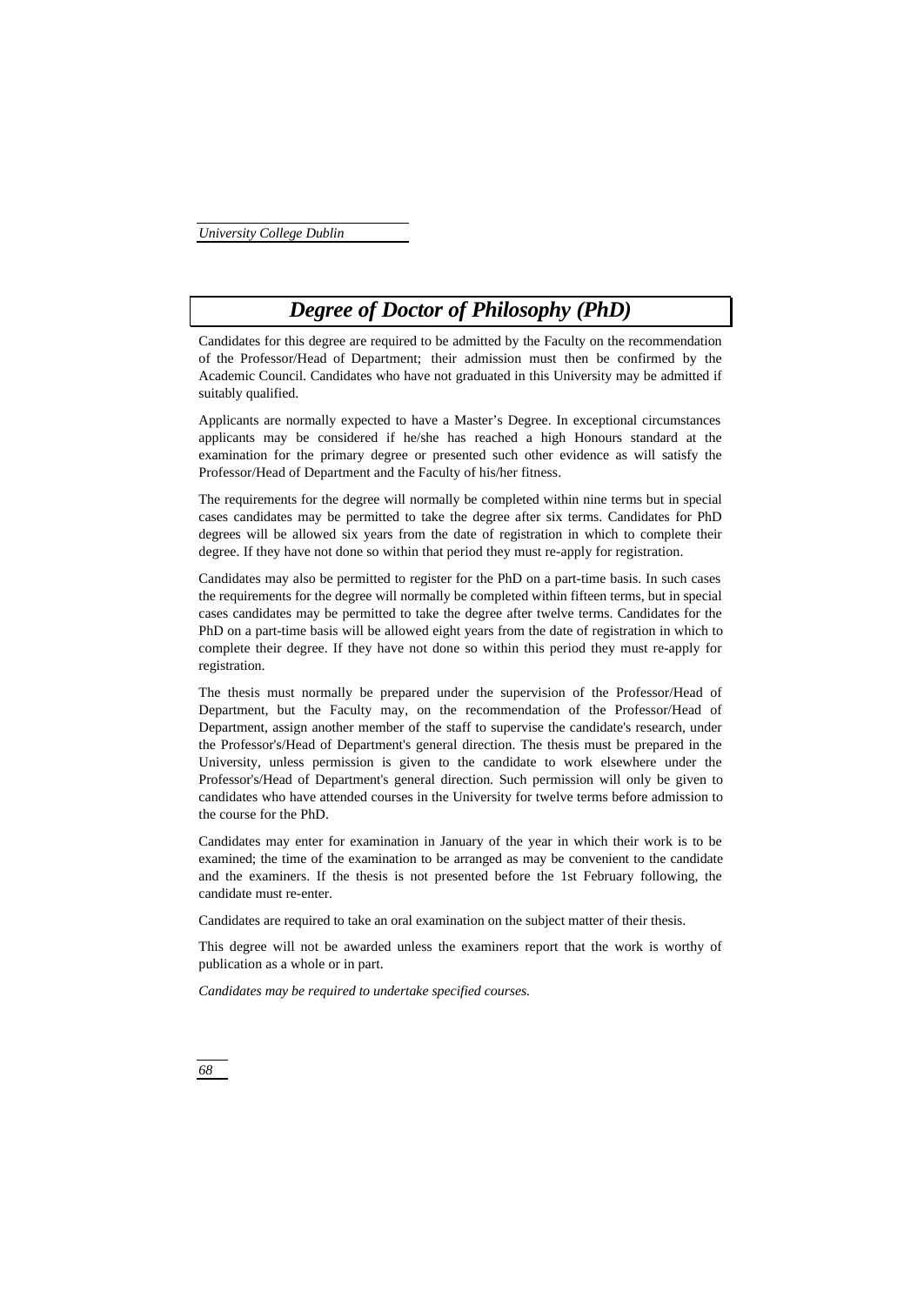Candidates who are suitably qualified in specific specialisations, e.g. Families and Systemic Therapies, may attend courses and receive clinical supervision.

# *Doctor of Philosophy (PhD) in the Department of Social Policy and Social Work*

The Department of Social Policy and Social Work offers a Doctor of Philosophy in the following three areas: Social Work; Social Policy; Families and Systemic Therapies. These programmes can be undertaken on a full-time or part-time basis. Application forms are available from Catherine Baulch, Postgraduate Office, Department of Social Policy and Social Work.

# *Doctor of Philosophy (PhD) in Sociology*

Prospective applicants are invited to contact the Department for a discussion of the PhD programme and their own research topic before preparing their application. Applicants should submit :

1. A dissertation proposal. This proposal should show that you are able to present the organisation of a research project and that you possess a grasp of both the scale and the intellectual content of a doctoral thesis. This outline proposal need not exceed ten typed pages. (Required of all applicants.)

The dissertation proposal should incorporate the following elements:

- context within which the research question(s) is/are raised/why is the study important
- the theoretical perspective(s) within which the research question(s) will be analysed
- the body of literature on which it is proposed to draw
- formulation of the research question(s) should give an indication that the project is likely to make a "contribution to knowledge"
- an outline of the methodological approach deemed most appropriate for the study of the research question(s)
- references
- 2. Transcript from your university showing your Master's results. (Required for non-UCD graduates only).
- 3. Your birth certificate. (Required for non-UCD graduates only).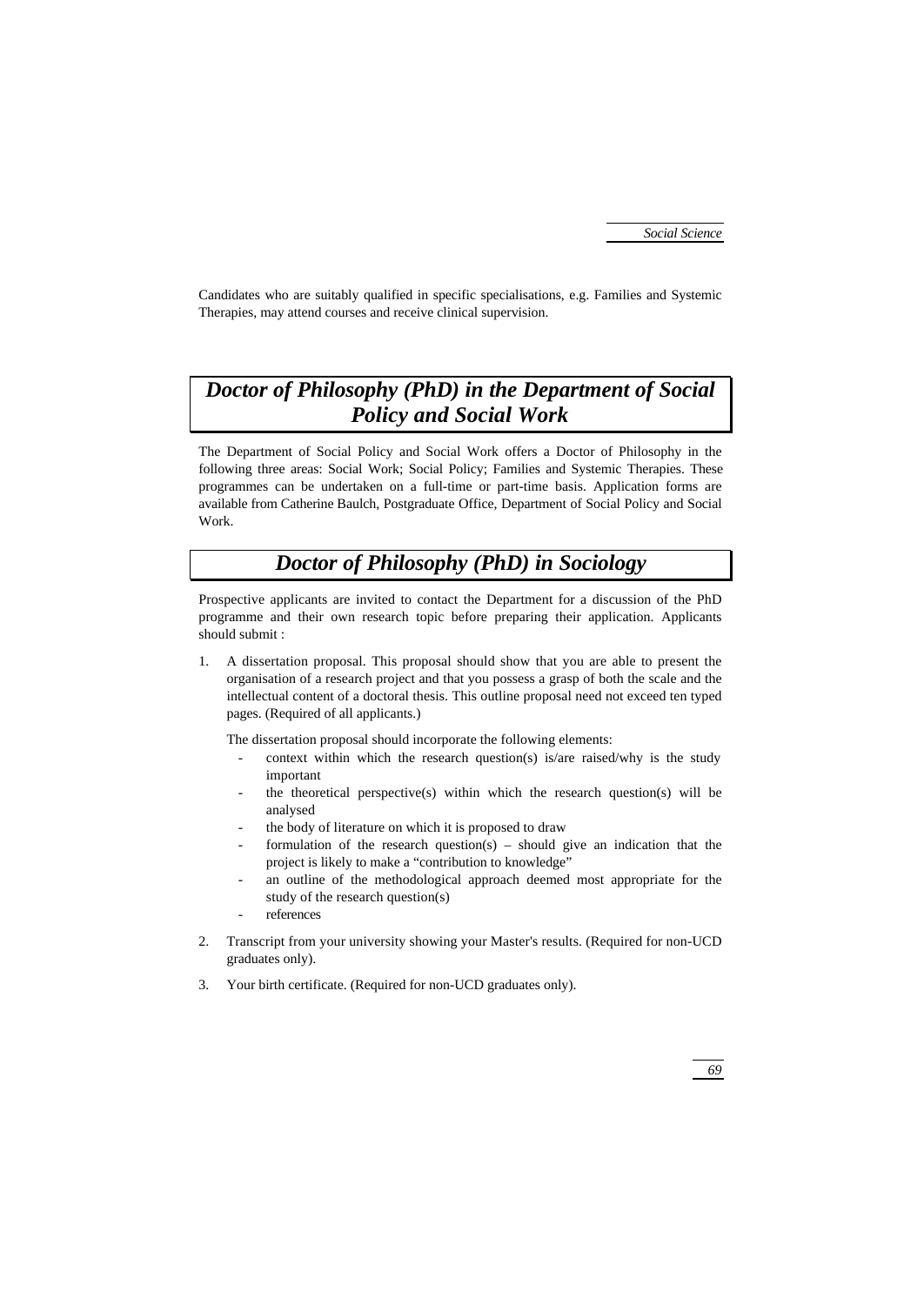4. The names, addresses and contact details of at least two academic referees. (Required for non-UCD graduates only).

As well as academic qualifications, factors relating to the topic such as its feasibility and the availability of appropriate supervision will be considered in arriving at a decision regarding acceptance of candidates.

Applications accepted by the Department are also subject to approval by the Faculty of Human Sciences and confirmation by Academic Council.

Candidates are assigned a supervisor and associate supervisor to guide their dissertation work. A framework for the PhD programme has been adopted by the Department. (See website:http://www.ucd.ie/~sociology)

Application forms and an information booklet "Postgraduate Studies at the Department of Sociology" are available from: The Postgraduate Administrator, Room F319, Department of Sociology, University College, Belfield, Dublin 4, Ireland. Tel: +353 1 716 8510 Fax: +353 1 716 1125 email: Sociology@ucd.ie

# *PhD Facilities at the Institute for the Study of Social Change*

Full-time PhD students of Social Science are eligible to apply for 'state of the art' workspace facilities at the Institute for the Study of Social Change. ISSC also provides coursework for a variety of PhD programmes in the Social Sciences, which students are expected to attend. Contact your Department Administrator for further information.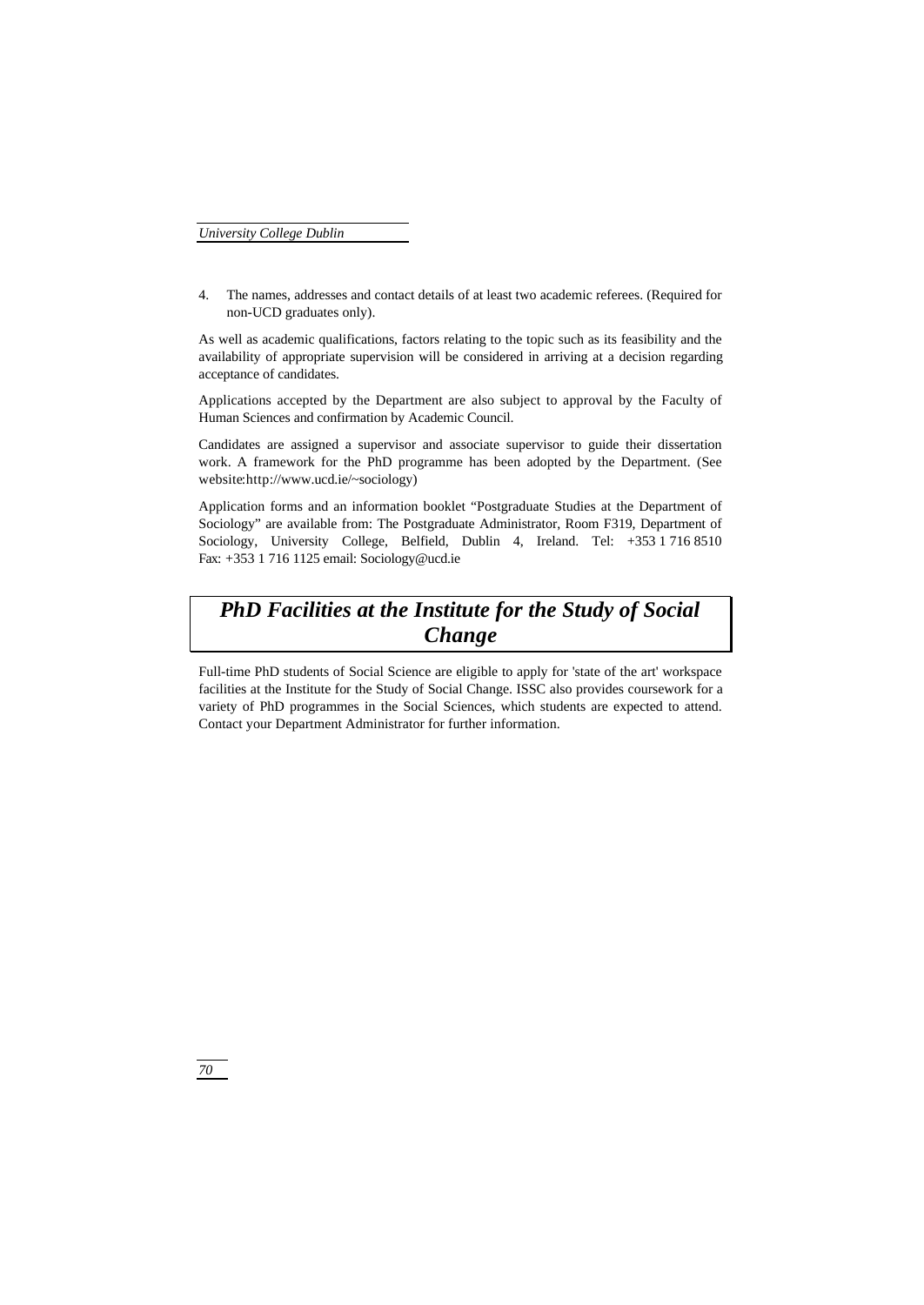# *Higher Diploma in Applied Social Studies (HDASS)*

# **HSHDF0004**

The Diploma course in Applied Social Studies offers a generic professional training in social work at postgraduate level for those students not taking the MSocSc (Social Work) Degree by examination. This is a two-year course, admission to which is open to a limited number of students holding a university degree or postgraduate diploma in Social Policy or equivalent.

This course consists of theory and practical work as described in the syllabus for the MSocSc (Social Work).

Students must pass all examination papers in the first year of the Higher Diploma in Applied Social Studies before being admitted to the second year. Students who reach an average of 60% on each paper at the end of the 1st year of the Higher Diploma in Applied Social Studies may be permitted to transfer to the MSocSc (Social Work) Year 2.

All required written work must be submitted in order to fulfil the requirements of the course.

Completed application forms must be returned to the Department of Social Policy and Social Work by 14 January for the following academic session.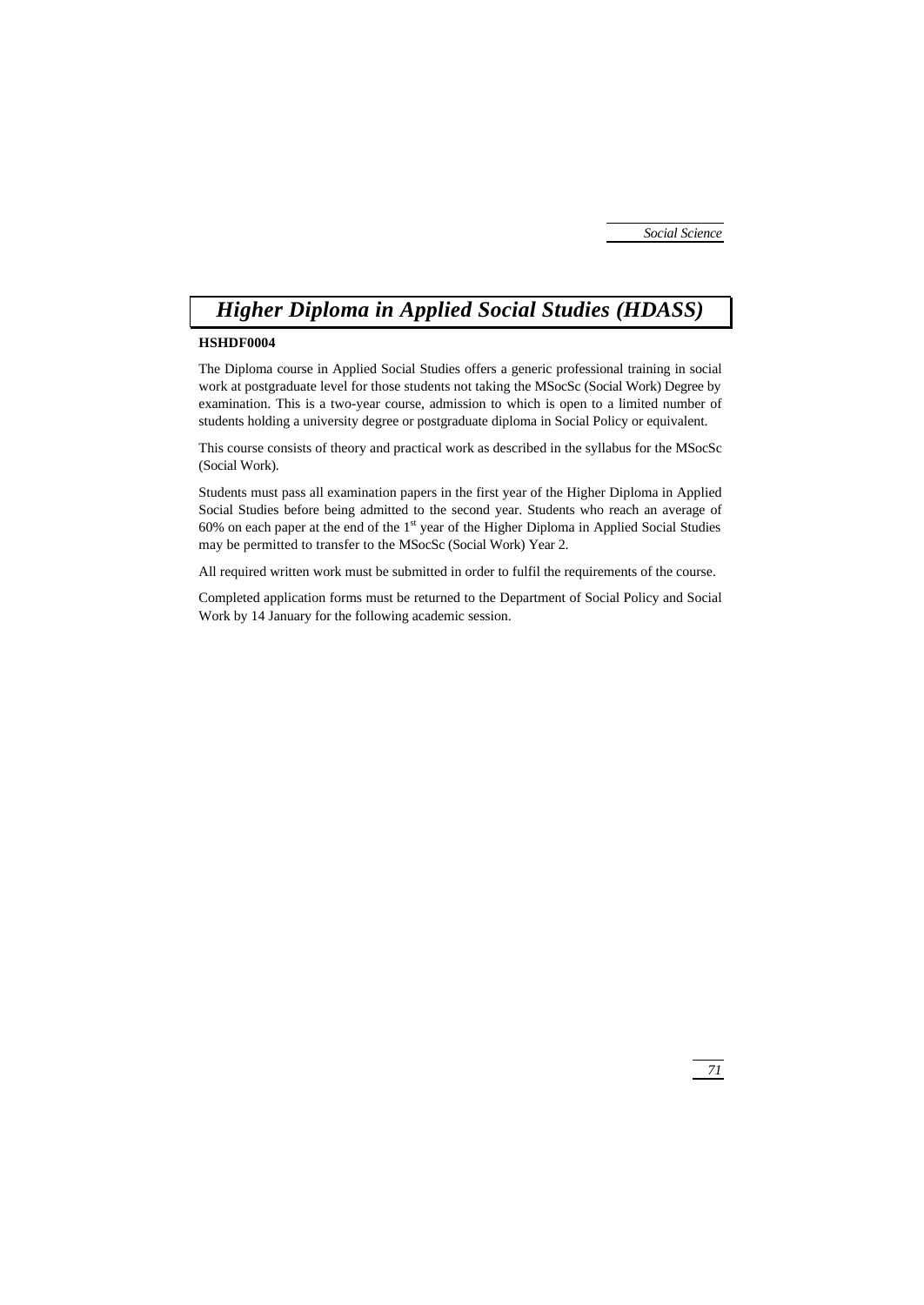# *Higher Diploma in Social Policy (HDipSP)*

#### **HSHDF0006**

## **Course Description**

This Higher Diploma is a transition course providing a foundation in Social Policy for graduates. It is a full-time, one year course. The course is designed to enable people to have the opportunity to pursue further training in Social Work or Social Policy. It is not of itself a professional qualification, but is intended to provide the opportunity for access to further training and careers in social work and social policy.

#### **Application Procedure**

Application forms and further information are available from the Department of Social Policy and Social Work, University College Dublin, Belfield, Dublin 4. Applications must be completed and returned before  $1<sup>st</sup>$  May in the year of entry

#### **"Why Study Social Policy?"**

Because it provides for:

- The opportunity to debate and address welfare issues and problems of immediate relevance and importance to contemporary society.
- The development of conceptual, explanatory and evaluation skills acquired through studying a rigorous academic discipline.
- A widely recognised qualification leading to a range of careers.
- The opportunity to build on your studies through subsequent post-graduate or professional training.

#### **Courses of Study**

The Higher Diploma in Social Policy provides a selection of courses from the BSocSc undergraduate programme at first, second and third year level, which students cover in a single year. Students also attend regular seminars organised specifically for the Higher Diploma.

There are a number of core courses which all Higher Diploma students must take. Students also follow one of two options, the Social Work Option or the Social Policy Option.

Subject to timetable constraints, students may also attend other courses from the undergraduate programme, but will not be examined in these.

Students who wish to apply for the Master of Social Science (Social Work) course, which includes a professional social work qualification, must take the Social Work Option.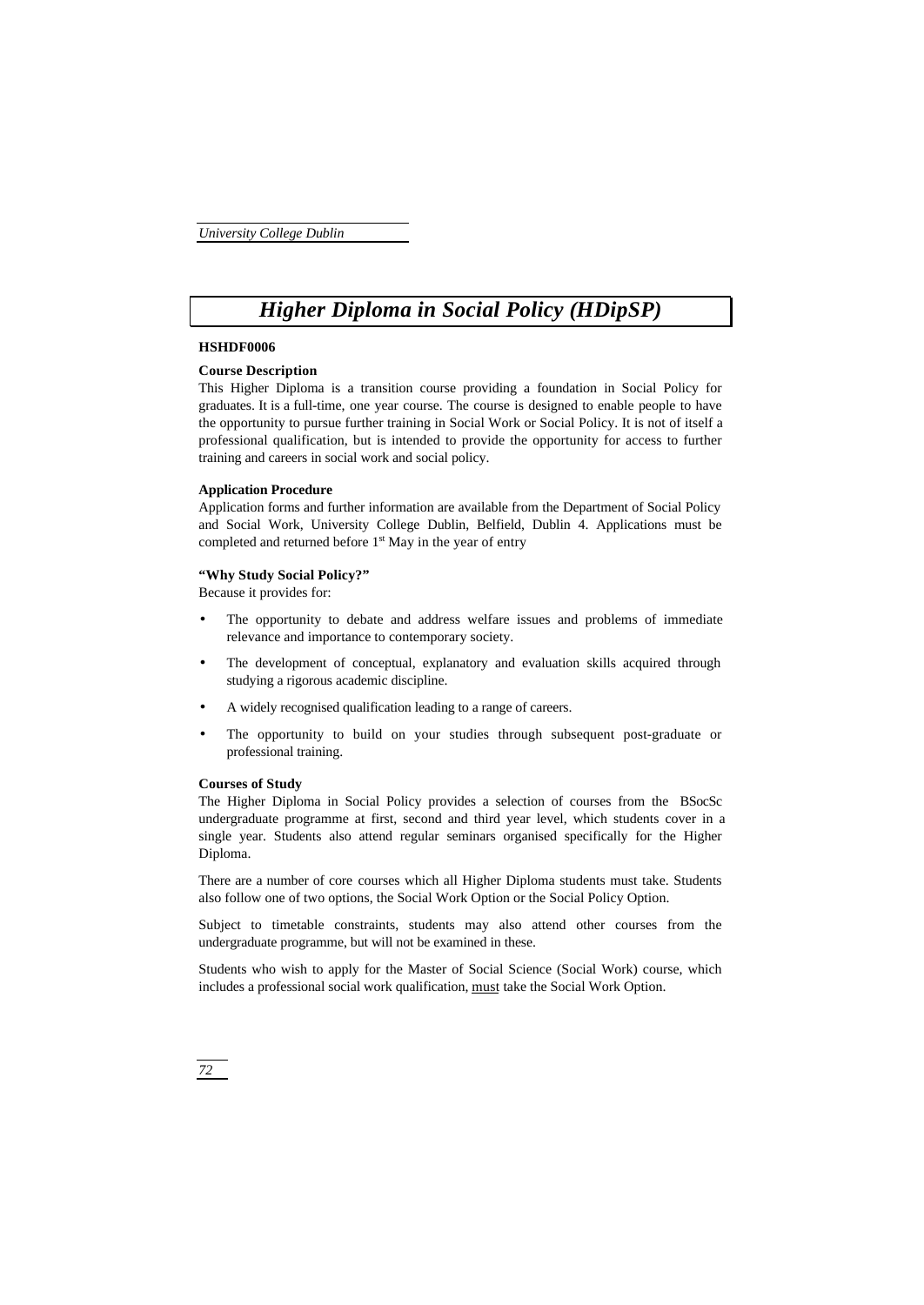*Social Science*

# *Core Courses:*

Irish Social Policy Social Need and Social Services Women and Social Policy Family Policy Psychology Social Policy Analysis Comparative Social Policy Social Policy Seminar Ideology and Social Policy Economics **Politics** 

# *Option 1 – Social Work Option*

Social Work Theory Social Work in Practice Social Work Seminar

# *Option 2 – Social Policy Option*

Evaluation Research Ideology and Social Policy

The selection of core courses and optional courses may be subject to variation. All written work must be submitted in order to fulfil the requirements of the course.

## *Additional Optional Courses*

Subject to timetable constraints, Higher Diploma students may also take other options from the undergraduate programme such as Poverty and Social Exclusion, Community Development, Race, Social Gerontology, European Family Policy. The availability of additional options may vary from year to year. There will be no assessment for these courses.

## **Examinations**

The examination for the Higher Diploma in Social Policy takes place in the Summer and may be awarded at First Class Honours, Second Class Honours or Pass level.